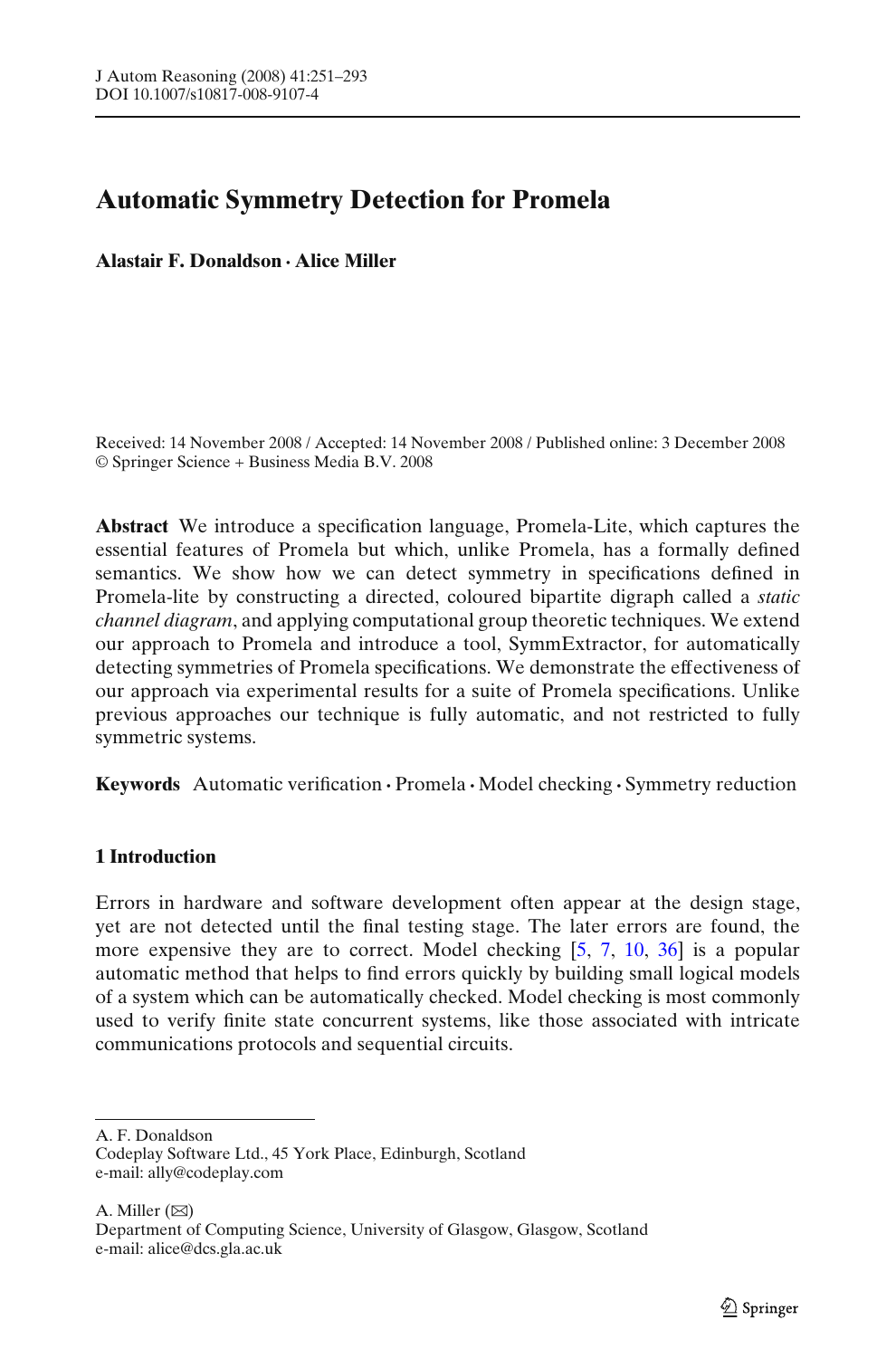Model checking involves constructing an underlying model, usually a *Kripke structure*, from a description of a system expressed using a specification language like Promela (for SPIN [\[28](#page-42-0)]), the Reactive Modules Language (for SMV [\[33\]](#page-42-0)) or extended timed automata (for UPPAAL  $[31]$  $[31]$ ). As the number of components in a system increases, the size of the underlying Kripke structure can grow exponentially. This phenomenon is known as *state space explosion* and can prohibit verification of complex systems. Many systems, however, consist of clusters of sets of identical (up to process id) components, resulting in symmetry of the underlying state space. If this symmetry can be detected it can often be exploited to reduce the cost of model checking sufficiently to allow for full verification.

Symmetry reduced model checking [\[8](#page-41-0), [24](#page-42-0), [30](#page-42-0)] involves checking a smaller *quotient* structure rather than the entire Kripke structure associated with a specification. The quotient structure is constructed during search using knowledge of the symmetry present in the original system. Provided a property to be checked is preserved by the symmetry used, searching the quotient structure is sufficient for verifying the truth or otherwise of the property for the system.

Most approaches to symmetry reduction in model checking require the user to manually specify the symmetry to be exploited, either directly [\[6](#page-41-0), [27](#page-42-0), [35\]](#page-42-0) or by annotating the specification using additional keywords  $[2, 30]$  $[2, 30]$  $[2, 30]$  $[2, 30]$ . This approach is errorprone and requires the user to have an in-depth knowledge of symmetry reduction theory. In many cases systems are assumed to be *fully symmetric*: all components are identical up to permutation of identifiers. However, this situation arises in practice only for very simple systems.

In order for symmetry reduced model checking to be a viable technique for verification of large, hitherto intractable models, it is vital to provide automatic means to extract symmetry information for *any* system (whether fully symmetric or not). Clearly, since construction of the entire state-space is (assumed to be) infeasible, any such technique must be *static* and rely only on the system specification.

In this paper we concentrate on the problem of automatic symmetry *detection*. We define a specification language Promela-Lite which captures the essential features of Promela but which, unlike Promela, has a formally defined semantics. We describe an automatic technique for detecting symmetry statically from Promela-Lite specifications. Given a Promela-Lite specification  $P$  representing a concurrent system, our approach involves extracting a graphical representation of the communications structure of the system, called a *static channel diagram*, SCD from P. Having obtained a group of symmetries from  $\mathcal{SCD}(\mathcal{P})$  we use computational group theory techniques to infer symmetries of the model associated with  $P$ . Although our results apply specifically to Promela-Lite specifications, they extend naturally to specifications presented in a restricted version of Promela. We introduce a tool, SymmExtractor, for the automatic detection of symmetry in Promela specifications, and demonstrate its effectiveness via a series of experiments for a variety of families of Promela specifications.

In Section [2](#page-2-0) we discuss related work and in Sections [3](#page-2-0) and [4](#page-5-0) we provide the necessary background material on model checking, Promela and SPIN, and group theory. We describe the process of symmetry reduction for model checking using quotient structures in Section [5.](#page-8-0) In Section [6](#page-10-0) we introduce our specification language Promela-Lite and in Section [7](#page-16-0) we formally define a static channel diagram and show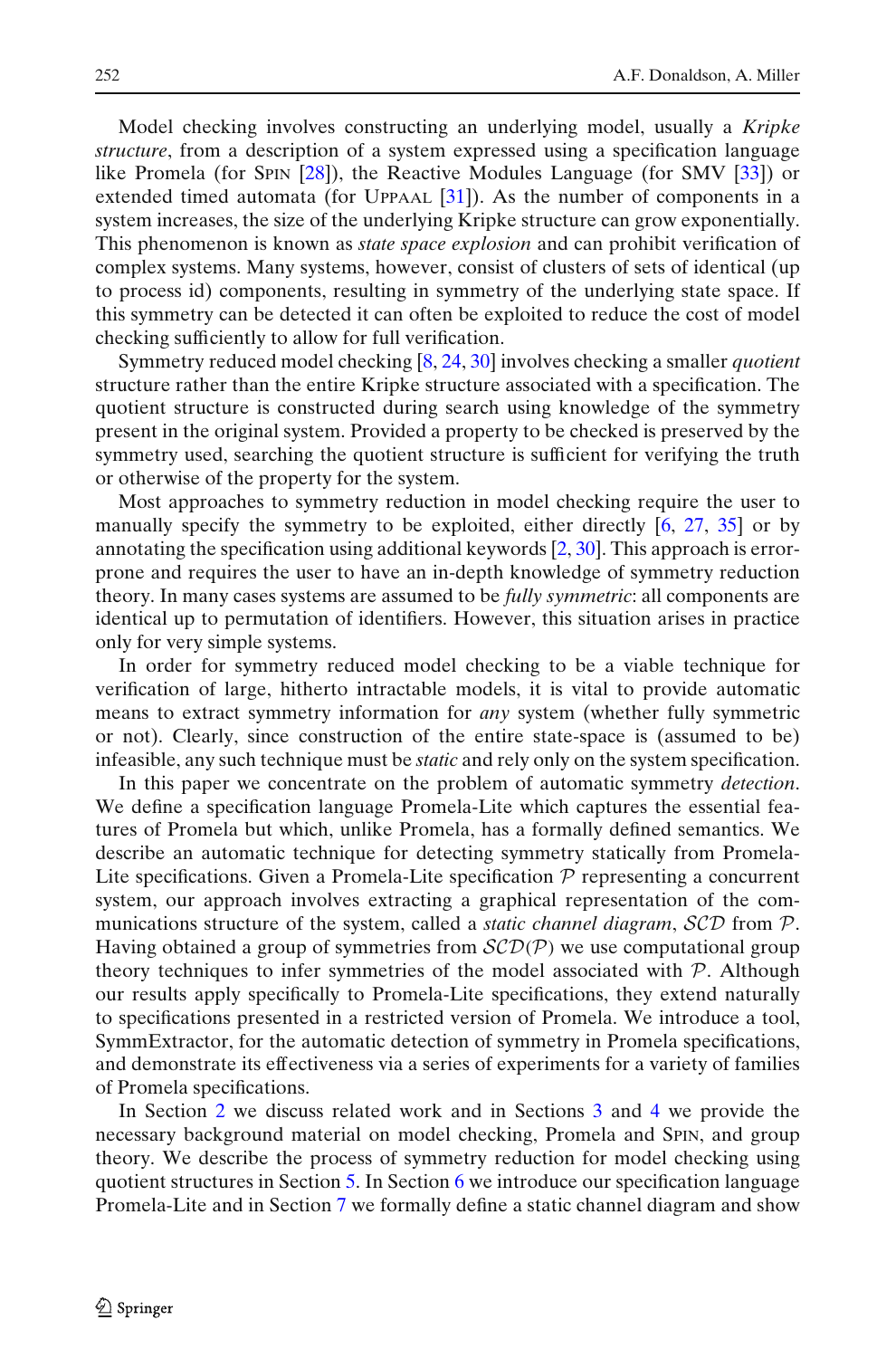<span id="page-2-0"></span>how it is used to detect symmetry in Promela-Lite specifications. We describe our SymmExtractor tool in Section [8](#page-28-0) and provide experimental results and analysis. Our conclusions are presented in Section [9.](#page-33-0)

## **2 Related Work**

Most symmetry reduction implementations involve replacing sets of states with equivalence class representatives  $[8, 22, 24]$  $[8, 22, 24]$  $[8, 22, 24]$  $[8, 22, 24]$  $[8, 22, 24]$  $[8, 22, 24]$ . Implementations include symmetry reduction for the Mur $\phi$  verification system [\[30\]](#page-42-0) and a purpose-built model checker (SMC – Symmetry Model Checker), designed for the verification of highly symmetric systems [\[40](#page-42-0)].

A symmetry reduction package for SPIN, SymmSpin [\[2\]](#page-41-0), exists but, like the Mur $\phi$  implementation, relies on user-defined symmetry implemented using a special datatype, a *scalarset* [\[30](#page-42-0)]. In a similar technique symmetry is again identified within Promela programs via the use of keywords [\[13](#page-41-0)] in a less restricted model of computation.

Neither of these approaches to symmetry reduction for SPIN involve automatic symmetry detection. The user has to specify symmetry via annotation of the specification to indicate the presence of symmetry.

Our approach to symmetry detection is fully automatic. The use of static channel diagrams for symmetry detection for Promela has been previously described in [\[16](#page-41-0)] (previous version appeared in proceedings of AVoCS 2004) and [\[19](#page-41-0)]. However, no proofs of theoretical results were provided. In this paper we introduce Promela-Lite for the first time and use it to provide a rigorous justification of our previous theoretical results in the context of Promela-Lite. We also include extensive experimental results and analysis, for a range of Promela specifications.

## **3 Model Checking, Promela and Spin**

Verification of a concurrent system design by temporal logic model checking involves first specifying the behaviour of the system at an appropriate level of abstraction. The specification  $P$  is described using a high level formalism (often similar to a programming language), the semantics of which are an associated *finite state* model,  $\mathcal{M}(\mathcal{P})$ . A requirement of the system is specified as a temporal logic property,  $\phi$ .

A software tool called a *model checker* then exhaustively searches the finite state model  $\mathcal{M}(\mathcal{P})$ , checking whether  $\phi$  is true for the model. In *Linear Time Temporal Logic* (*LTL*) model checking this involves checking that  $\phi$  holds for all paths of the model. If φ does not hold for some path, an error trace or *counter-example* is reported. Manual examination of this counter-example by the system designer can reveal that  $\phi$  does not adequately specify the behaviour of the system, that  $\phi$  does not accurately describe the given requirement, or that there is an error (bug) in the design. In this case, either  $\mathcal{P}, \phi$ , or the system design (and thus also  $\mathcal P$  and possibly  $\phi$ ) must be modified, and re-checked. This process is repeated until the model checker reports that  $\phi$  holds in every initial state of  $\mathcal{M}(\mathcal{P})$ , in which case we say  $\mathcal{M}(\mathcal{P})$ satisfies  $\phi$ , written  $\mathcal{M}(\mathcal{P}) \models \phi$ . The model checking process is illustrated by Fig. [1.](#page-3-0)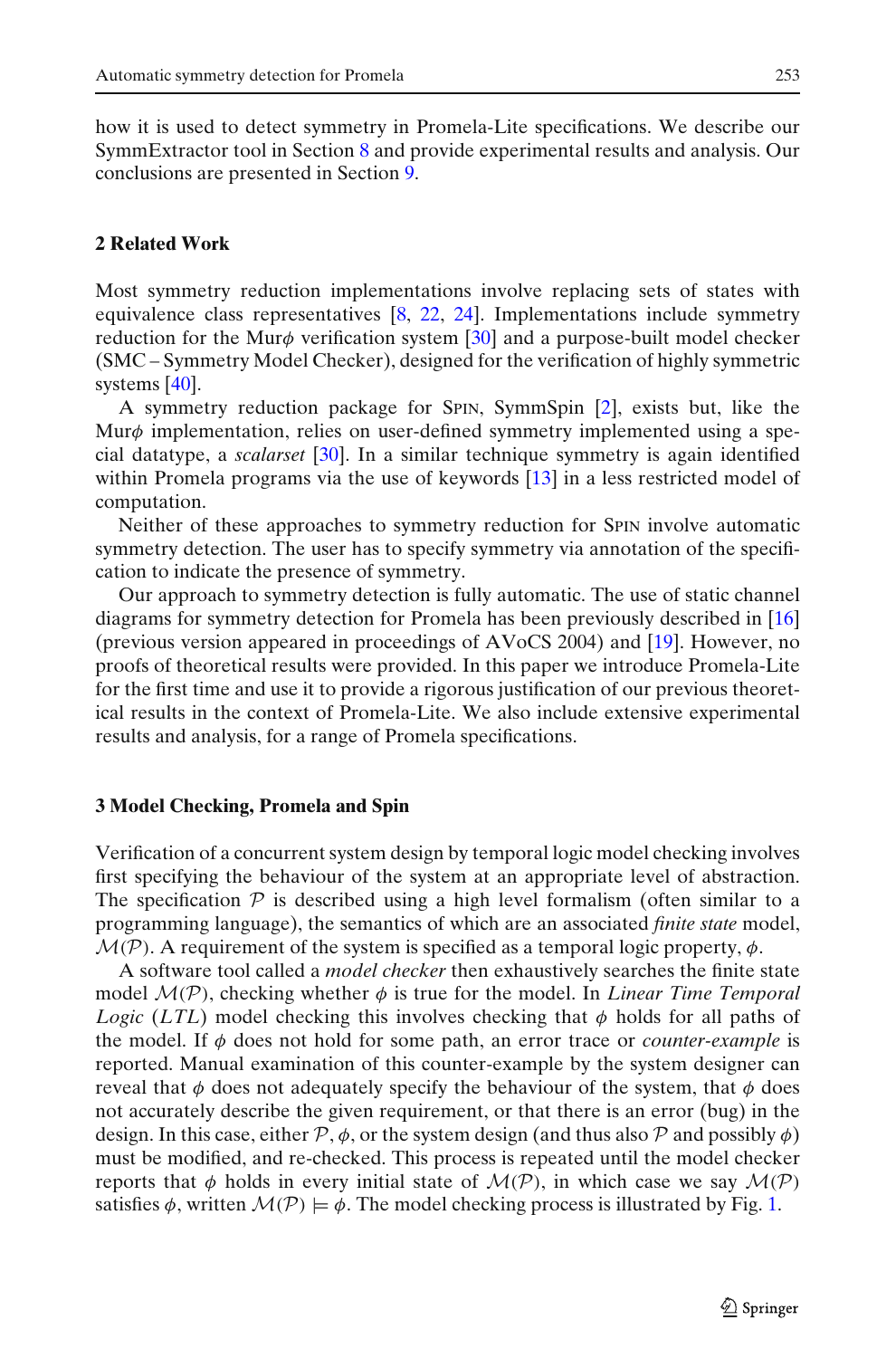<span id="page-3-0"></span>

**Fig. 1** The model checking process

Assuming that the specification and temporal properties have been constructed with care, successful verification by model checking increases confidence in the system design, which can then be refined towards an implementation.

In many cases the finite state model is a *Kripke structure*. Let  $V = \{v_1, v_2, \ldots, v_k\}$ be a finite set of system variables, where each  $v_i$  ranges over a finite non-empty set *D<sub>i</sub>* of possible values. Then  $D = D_1 \times D_2 \times \cdots \times D_k$  is the set of all possible system states. A Kripke structure is defined in terms of *D* as follows:

**Definition 1** A *Kripke structure* M over D is a tuple  $M = (S, S_0, R)$  where:

- 1.  $S = D$  is a non-empty, finite set of states
- 2. *S*<sub>0</sub>  $\subseteq$  *S* is a set of initial states
- 3.  $R \subset S \times S$  is a transition relation

A path in M from a state  $s \in S$  is an infinite sequence of states  $\pi = s_0, s_1, s_2, \ldots$ where  $s_0 = s$ , such that for all  $i > 0$ ,  $(s_{i-1}, s_i) \in R$ . For states *s* and *t*, it is common to denote the transition  $(s, t)$  by  $s \rightarrow t$ . A state  $s \in S$  is *reachable* if there is a path *s*<sub>0</sub>, *s*<sub>1</sub>, ..., *s*, ... in *M* where *s*<sub>0</sub> ∈ *S*<sub>0</sub>. A transition (*s*, *t*) ∈ *R* is *reachable* if *s* is a reachable state.

We usually consider Kripke structures which have a single initial state  $s_0 \in S$ , in which case we write  $M = (S, s_0, R)$ . Note that, following the convention of e.g. [\[9,](#page-41-0) [24](#page-42-0)], Definition 1 does not include a labelling function. Such a structure is sometimes referred to simply as a *transition system* [\[9\]](#page-41-0). We could equivalently define states as being labelled with atomic propositions of the form  $(v_i = d_i)$  (where  $d_i \in D_i$ ) [\[10](#page-41-0)].

Figure [2](#page-4-0) shows the reachable part of a Kripke structure for a model of two process mutual exclusion. The model consists of two processes, each with three local states *N*, *T* and *C*. Each process has a single state variable,  $st_i$  say ( $i \in \{1, 2\}$ ). Here  $V =$  ${s_t}$  *st*<sub>1</sub>, *st*<sub>2</sub> and  $D_1 = D_2 = \{N, T, C\}$ . The values *N*, *T* and *C* denote that a process is in the *neutral*, *trying* or *critical* state respectively. For  $A \in \{N, T, C\}$  we abbreviate the proposition  $st_i = A$  by  $A_i$ . Only if process *i* is in the trying state (i.e.  $T_i$  holds) and process  $j \neq i$  is *not* in the critical state (i.e.  $\neg C_j$  holds) can process *i* can move into the critical state. Thus in the model it is not possible for both processes to be in the critical state. That is, the mutual exclusion property holds. Note that there is a single initial state in which both processes are in the neutral state.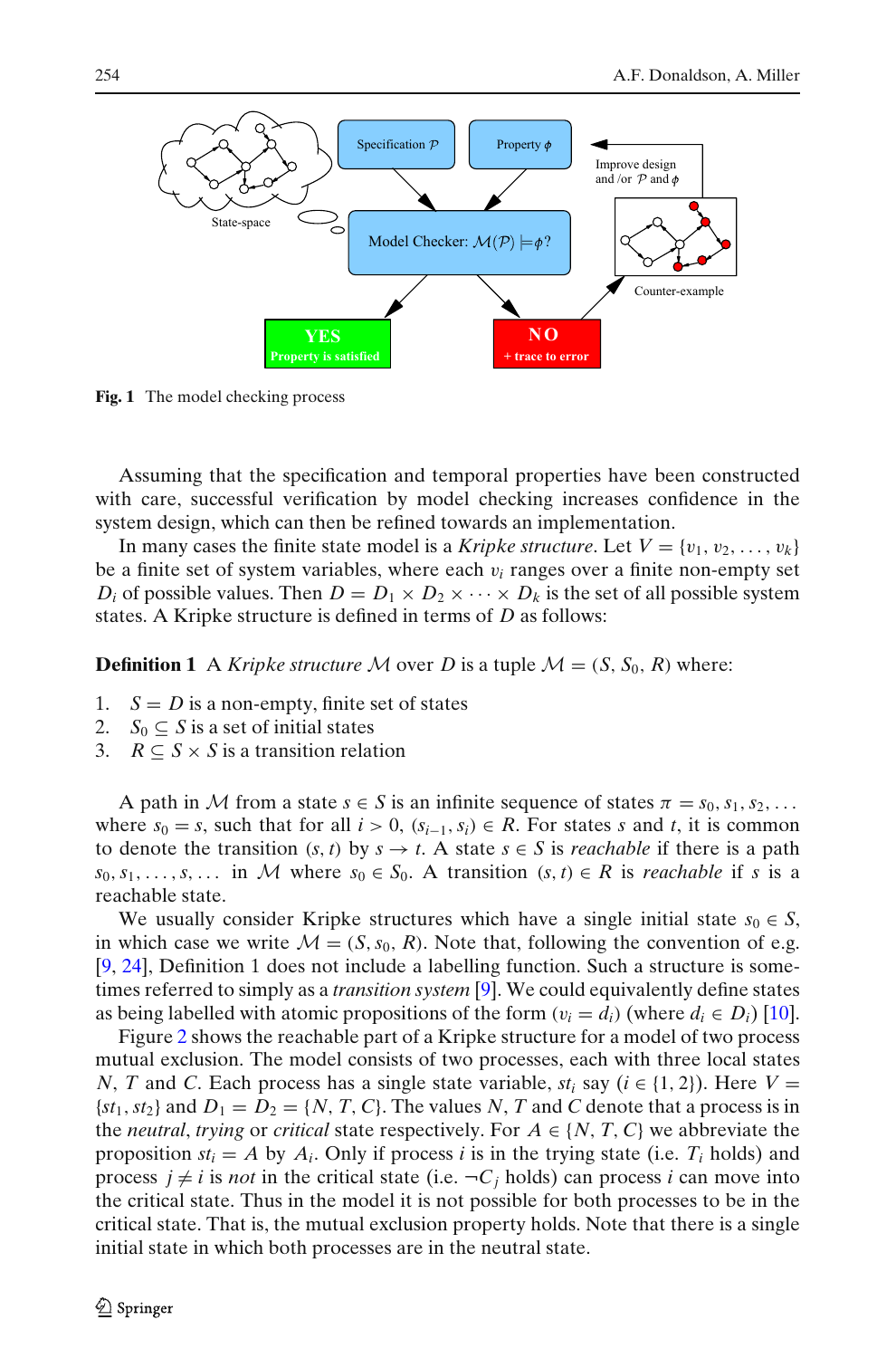<span id="page-4-0"></span>



The model checker SPIN (simple Promela interpreter) [\[28\]](#page-42-0) allows one to reason about specifications written in the model specification language Promela (process meta language).

Promela is an imperative style specification language designed for the description of network protocols. In general, a Promela specification consists of a series of global variables, channel declarations and process type (proctype) declarations, together with an initialisation process. Logical properties are either specified using assertions embedded in the body of a proctype, or via *LTL* properties. Each proctype in a Promela specification can be viewed as a finite automaton, and the model associated with this specification is the asynchronous product of the automata for all proctype instantiations. This global automaton can be viewed as a Kripke structure, so we refer to the Kripke structure, rather than the automaton, associated with a Promela specification.

We do not give full details of Promela, but refer the reader to [\[28](#page-42-0)] and provide an illustrative example in Fig. [3,](#page-5-0) which shows a specification for a five-process version of the mutual exclusion protocol described in Section [3.](#page-2-0) In the example we specify that certain sequences of statements should be executed as a single update, using an atomic block. In addition we use a repetitive choice statement of the form do *(options)* od, where *(options)* is a list of Promela fragments, separated by the :: token. A process executes a do..od statement by repeatedly executing one of the options, if any are executable. A break or goto statement may be used to exit a do..od loop. Non-repetitive choice can be specified similarly using an if..fi construct.

The specification of Fig. [3](#page-5-0) consists of: an enumerated type definition for the symbolic constants N, T and C; a global array st which is used to hold the state of each process; a *user* proctype, and an init process which instantiates a number of *user* processes. The body of the *user* proctype consists of a single do..od statement. Each option in this loop is a atomic block consisting of a guard (e.g.  $st$  [  $pid$ ] ==N) followed by an update (e.g.  $st$  [ $pid$ ]=T). A *user* process proceeds by repeatedly executing one of the atomic blocks, if any are executable. The init process consists of a sequence of run statements, each instantiating a *user* process. The run statements are contained within an atomic block, so that they are executed as an indivisible sequence.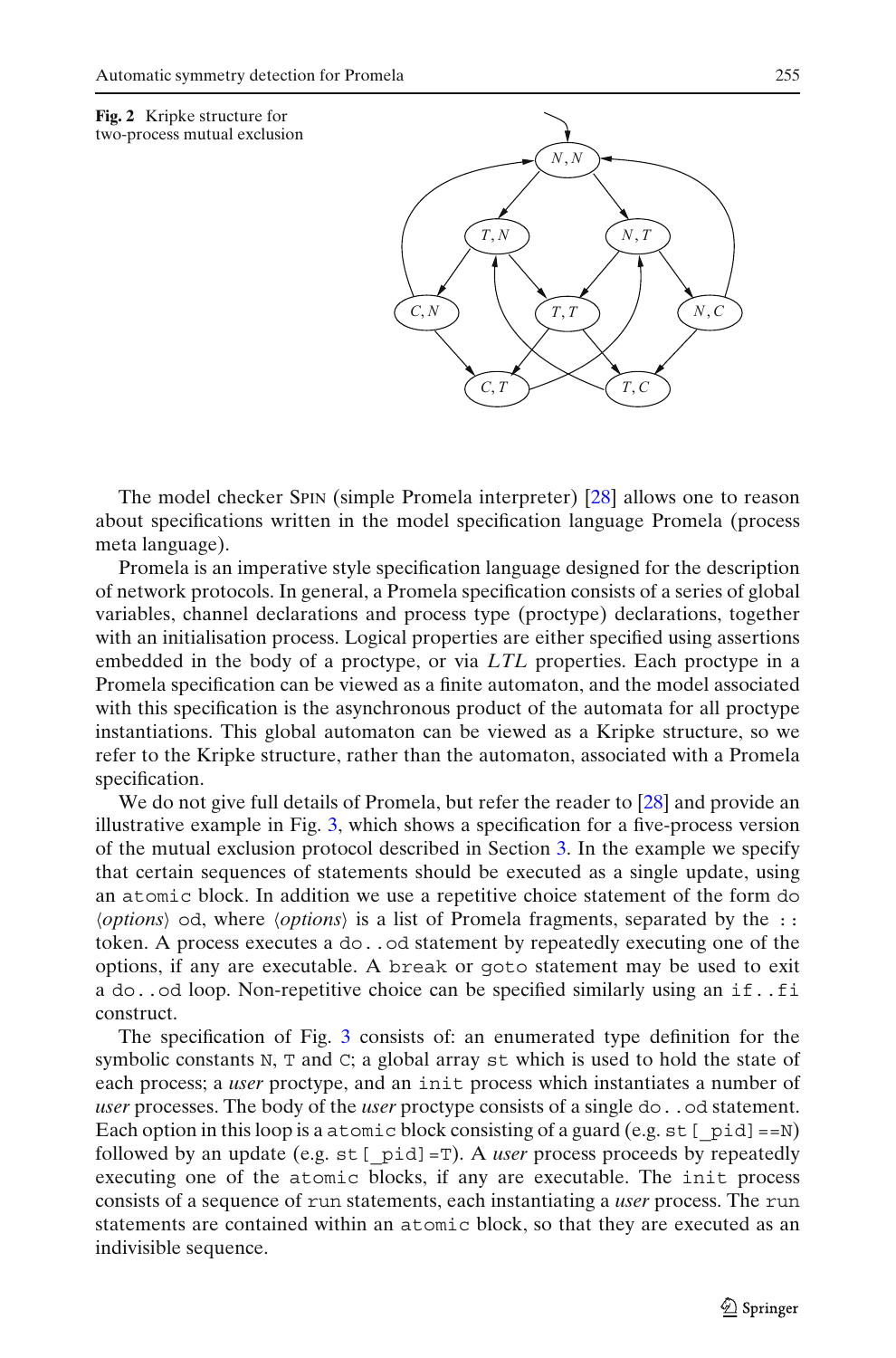```
mtype = {N, T, C}mtype st[6]=N;
proctype user() {
   d\Omega:: atomic { st[\overline{\phantom{a}}\text{pid}] == N \rightarrow st[\overline{\phantom{a}}\text{pid}] = T }
      :: atomic { st [ pid ] == T & &
                           (\text{st}[1]:=C \& \& \text{st}[2]:=C \& \& \text{st}[3]:=C \& \& \text{st}[4]:=C \& \& \text{st}[5]:=C)\rightarrow st[ pid]=C }
      :: atomic { st[ pid] == C \rightarrow st [ pid] =N }
   od
\overline{\phantom{a}}init {
   atomic {
      run user();
      run user();
      run user();
     run user();
      run user():
   \rightarrow\overline{\phantom{a}}
```
**Fig. 3** Promela specification of mutual exclusion with 5 processes

The declaration and use of channels is illustrated in Fig. 4. There is a single channel of length 1. The agent that reads a message first from the channel declares itself the winner. Note that the model has a deadlock, because the test for channel status and the send/receive is not executed atomically. Both processes can enter the first branch of the if statement, but only one of them will be able to send and declare itself the winner. The other process will be blocked. Note that printf statements are used to display information during simulation, but have no effect on verification.

## **4 Group Theory**

Symmetries of a Kripke structure form a *group*, thus we require some definitions and results from group theory. For more details, see e.g. [\[3,](#page-41-0) [37](#page-42-0)].

```
Fig. 4 Promela specification
                                        chan chan1 = [1] of \{bit\};
with a buffered channelproctype agent(){
                                         bit x=1;
                                          if
                                            :: empty(chan1) -> chan1!x; goto winner
                                            :: full(chan1) -> chan1?x; goto loser
                                          fi;
                                          winner: printf("I am the winner");
                                          goto stop;
                                          loser: printf("I am the loser");
                                          stop: skip
                                        \rightarrowinit {
                                         atomic
                                           run agent();
                                            run agent()
                                          \rightarrow\}
```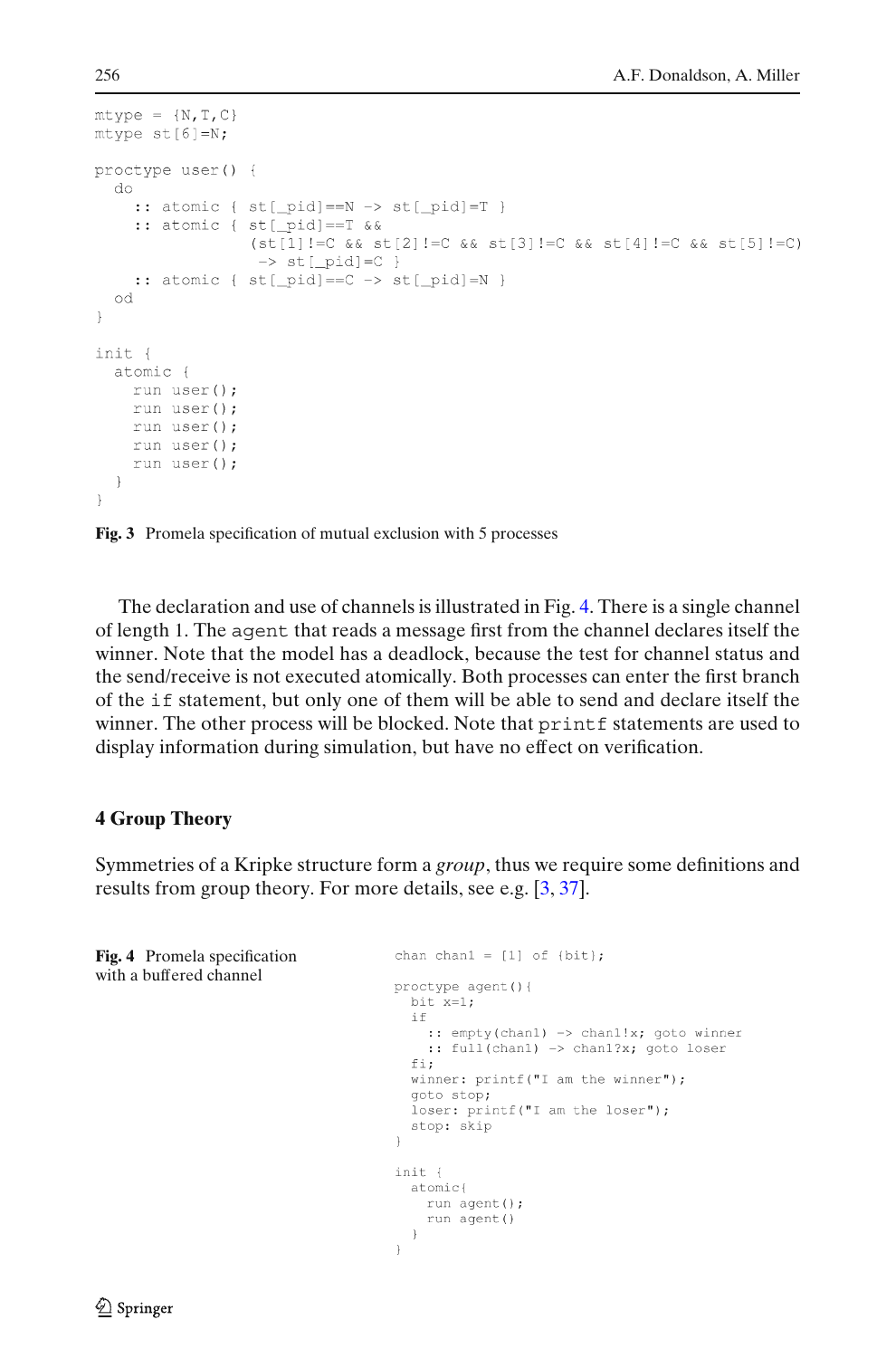### 4.1 Groups, Graphs and Automorphisms

**Definition 2** A *group* is a non-empty set G together with a binary operation  $\circ$  :  $G \times$  $G \rightarrow G$  which satisfies:

- For all  $\alpha$ ,  $\beta$ ,  $\gamma$  ∈ *G*,  $\alpha$  ∘ ( $\beta$  ∘  $\gamma$ ) = ( $\alpha$  ∘  $\beta$ ) ∘  $\gamma$
- There is an element  $id \in G$  such that, for all  $\alpha \in G$ ,  $\alpha = id \circ \alpha = \alpha \circ id$ . The element *id* is called the *identity* of *G*
- For all  $\alpha \in G$  there is an element  $\beta \in G$  such that  $\alpha \circ \beta = \beta \circ \alpha = id$ . The element  $\beta$  is called the *inverse* of  $\alpha$ , denoted  $\alpha^{-1}$ .

In this paper, the binary operation  $\circ$  is always composition of mappings, so we omit it, writing  $\alpha\beta$  for  $\alpha \circ \beta$ .

A *directed graph* (referred to as a *digraph*) is a pair (*V*, *E*) where *V* is a set of vertices and *E* a set of edges – ordered pairs of vertices written as a pair  $(u, v)$  $(u, v ∈ V)$ . A digraph  $(V, E)$  is *bipartite* if  $V = V_1 ∪ V_2$ , where  $V_1 ⊂ V$  and  $V_2 ⊂ V$ are disjoint non-empty sets and, for  $(u, v) \in E$ ,  $u \in V_1$  and  $v \in V_2$ , or  $u \in V_2$  and  $v \in V_1$ . A *colouring* of digraph  $(V, E)$  is a mapping  $\Upsilon : V \to K$ , where K is a finite set of *colours*. A coloured digraph is a triple  $(V, E, \Upsilon)$  such that  $(V, E)$  is a digraph and  $\Upsilon$  a colouring of  $(V, E)$ .

**Definition 3** Let  $\Gamma = (V, E, \Upsilon)$  be a coloured digraph and  $\alpha$  a permutation of V. Then  $\alpha$  is an *automorphism* of  $\Gamma$  if the following conditions are satisfied:

- For all  $(u, v) \in E$ ,  $(\alpha(u), \alpha(v)) \in E$
- For all  $v \in V$ ,  $\Upsilon(v) = \Upsilon(\alpha(v))$ .

The set of all automorphisms of a coloured digraph  $\Gamma$  forms a group under composition of mappings, denoted  $Aut(\Gamma)$ .

Let *G* be a group and let  $H \subseteq G$ . If *H* is non-empty and is itself a group under the binary operation then *H* is a *subgroup* of *G*, denoted  $H \leq G$ . If  $H \subset G$  then *H* is a *proper* subgroup of *G*, denoted  $H < G$ .

**Definition 4** Let  $X \subseteq G$ . Then  $\langle X \rangle$  denotes the smallest subgroup of *G* which contains *X*, and is called the subgroup *generated by X*. If  $\alpha_1, \alpha_2, \ldots, \alpha_k \in G$  then we use the shorthand  $\langle \alpha_1, \alpha_2, \ldots, \alpha_k \rangle$  to denote  $\langle \{\alpha_1, \alpha_2, \ldots, \alpha_k\} \rangle$ .

For any group *G*, if  $X \subseteq G$  has the property that  $G = \langle X \rangle$  then *X* is called a set of *generators* for *G*. It can be shown that if *G* is a finite group, there exists a generating set X for G with  $|X| \leq \log_2 |G|$ . As a result, it is often possible to work with a small generating set for a large group.

**Definition 5** Let *H* be a subgroup of *G* and  $\alpha \in G$ . Then the set  $H\alpha = {\beta \alpha : \beta \in H}$ is a (right) *coset* of *H* in *G*.

A similar definition can be given for a *left* coset of *H* in *G*. We will use *coset* to mean *right coset*. A set of *coset representatives* for *H* in *G* is a subset of *G* containing exactly one element from each coset of *H* in *G*.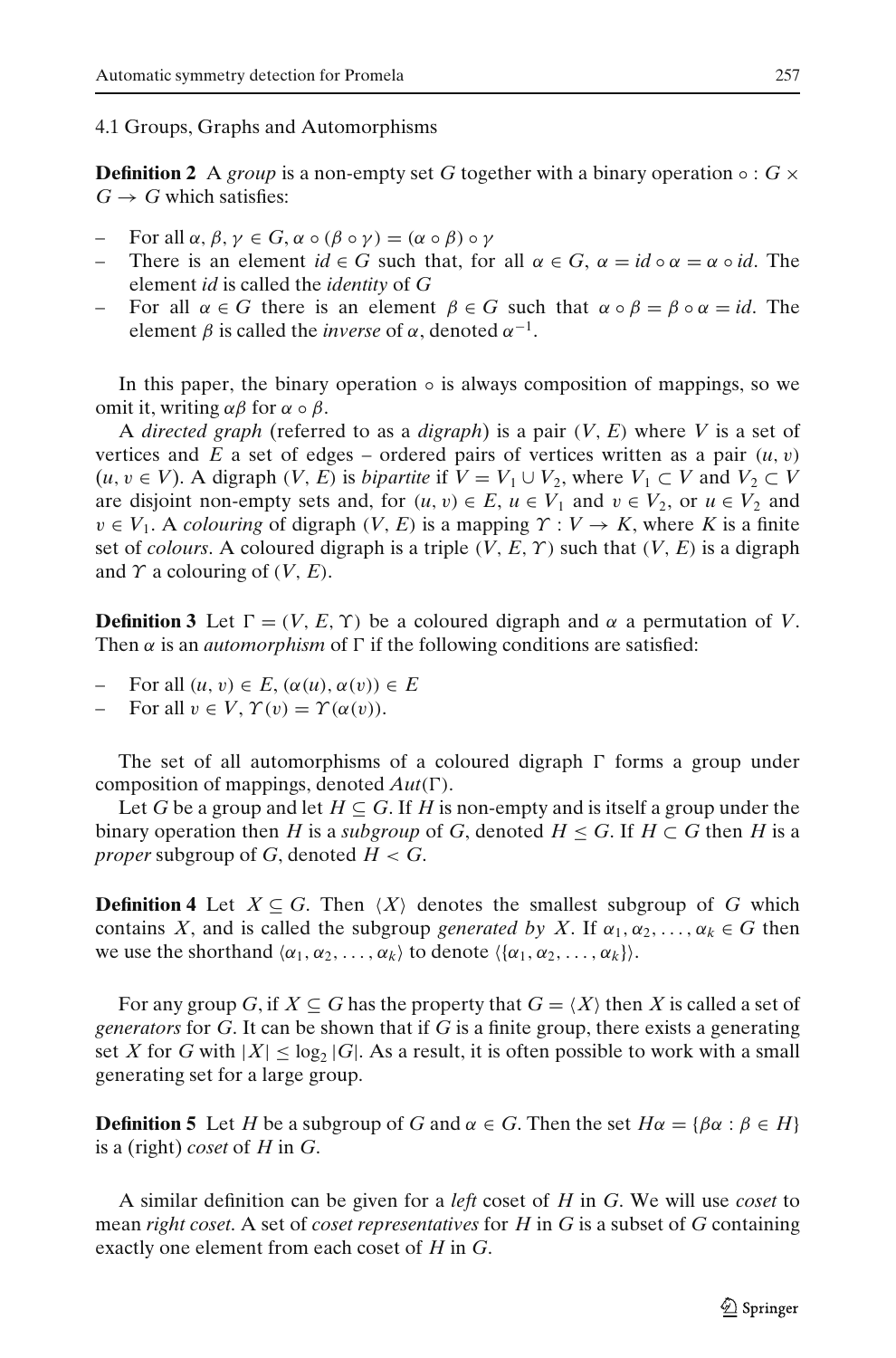<span id="page-7-0"></span>A mapping between two groups which preserves products of elements is called a *homomorphism*. If a homomorphism  $\theta$  from  $G_1$  to  $G_2$  is bijective, then  $\theta$  is an *isomorphism* from  $G_1$  to  $G_2$ , and  $G_1$  and  $G_2$  are said to be *isomorphic*, denoted  $G_1 \cong$ *G*2. Isomorphic groups differ only in that their elements may be labelled differently.

## 4.2 Permutation Groups and Group Actions

Let X be a non-empty set. A *permutation* of X is a bijection  $\alpha : X \to X$ . The set of all permutations of *X* forms a group under composition of mappings, denoted *Sym*(*X*).

If X is finite then it can be shown that  $|Sym(X)| = |X|!$ , and an element  $\alpha \in$ *Sym(X)* can be conveniently expressed using *disjoint cycle form*: if  $\alpha = id$  then we write *id* for  $\alpha$  as usual. Otherwise, we can write  $\alpha$  as a product of cycles as follows:

$$
\alpha = (a_{1,1} \ a_{1,2} \ \ldots \ a_{1,s_1})(a_{2,1} \ a_{2,2} \ \ldots \ a_{2,s_2}) \ldots (a_{t,1} \ a_{t,2} \ \ldots \ a_{t,s_t})
$$

where  $t > 0$ ,  $2 \le s_i \le |X|$   $(1 \le i \le t)$ ,  $a_{i,j} \in X$   $(1 \le i \le t, 1 \le j \le s_i)$ , and the  $a_{i,j}$  are all distinct. In this form, for  $x \in X$ , if  $x = a_{i,j}$  for some *i* and *j* then  $\alpha(x) = a_{i,j}$  where  $j' = j + 1$  if  $j < s_i$  and  $j' = 1$  if  $j = s_i$ ; otherwise  $\alpha(x) = x$ .

**Definition 6** Let  $G \leq Sym(X)$  where X is a non-empty set. The group G induces an equivalence relation  $\equiv_G$  on *X* thus:  $x \equiv_G y \Leftrightarrow x = \alpha(y)$  for some  $\alpha \in G$ . The equivalence class under  $\equiv_G$  of an element  $x \in X$ , denoted  $[x]_G$ , is called the *orbit* of *x* under *G*.

An important class of permutation group is the symmetric groups:

**Definition 7** For  $n > 0$ , the group  $Sym({1, 2, ..., n})$  is called the *symmetric group of degree n*, denoted  $S_n$ . From the above, we have  $|S_n| = n!$ .  $S_n$  is often referred to as the *full* symmetry group.

Fundamental to most applications of symmetry reduction in model checking is the idea that a group of permutations of a given set *induces* a group of permutations on another (usually larger) set. For example, a group of process identifier permutations naturally induces a group of permutations of the set of states associated with a specification. We describe this idea formally using *group actions*. The following definition and theorem are adapted from [\[11\]](#page-41-0) and [\[37\]](#page-42-0).

**Definition 8** Let *X* be a non-empty set and G a group. A group action of G on *X* is a mapping  $\mu$ :  $X \times G \rightarrow X$  such that for every  $x \in X$  and  $\alpha, \beta \in G$ ,

 $\mu(x, \alpha\beta) = \mu(\mu(x, \alpha), \beta)$  $\mu(x, id) = x$ 

If there is a group action of G on X we say that G acts on X. From now on we write  $\alpha(x)$  for  $\mu(x, \alpha)$ , since the action  $\mu$  is always clear from the context.

**Theorem 1** Let G act on X. Then to each  $\alpha \in G$  there corresponds an element  $\rho_{\alpha} \in G$ *Sym*(*X*) *defined by*  $\rho_{\alpha}: x \mapsto \alpha(x)$ *, and the map*  $\rho: G \to Sym(X)$  *defined by*  $\rho: \alpha \mapsto$ ρα *is a homomorphism.*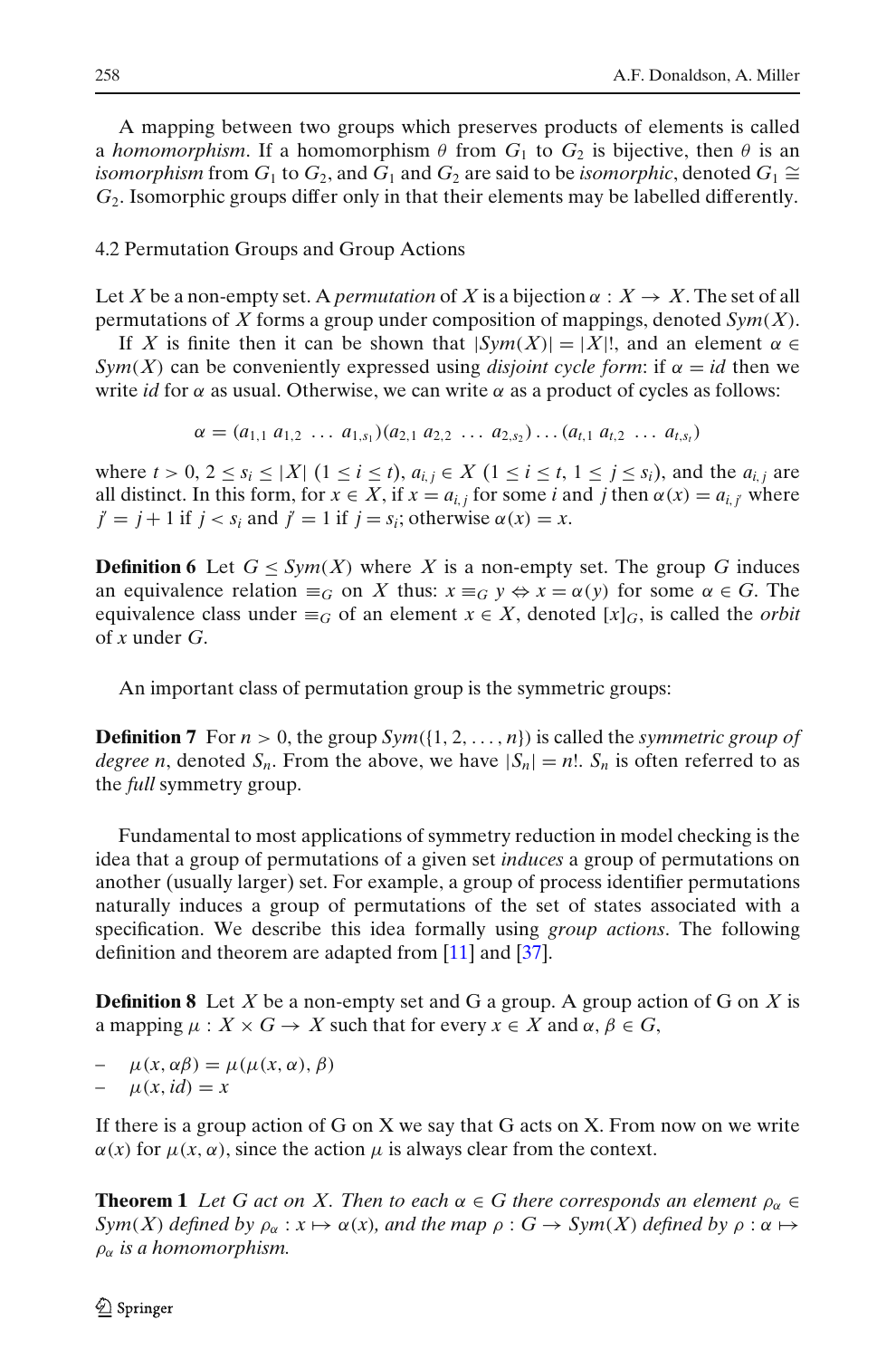<span id="page-8-0"></span>We call the homomorphism  $\rho$  the *permutation representation* of  $G$  corresponding to the group action.

Many of the groups that arise naturally from specifications of systems consisting of clusters of identical processes consist of products of smaller groups. Specific types of group product include the *(internal) direct product*, denoted  $G = H_1 \times H_2 \times \cdots \times$  $H_k$  for subgroups  $H_1, H_2, \ldots, H_k$ , and the *wreath product*, a product of two specific groups *H* and *K*, denoted  $H \wr K$ . We do not give details of these products here, but instead refer the reader to  $\left[3, 37\right]$  $\left[3, 37\right]$  $\left[3, 37\right]$ .

### **5 Symmetry Reduction Using Quotient Structures**

Although this paper is not concerned with symmetry reduction, but with symmetry detection, we include here the basic theory behind the technique for symmetry reduction using quotient structures. A full survey of symmetry reduction methods for temporal logic model checking is presented in [\[34\]](#page-42-0).

**Definition 9** Let  $\mathcal{M} = (S, S_0, R)$  be a Kripke structure over *D*. An *automorphism* of M is a permutation  $\alpha : S \to S$  which preserves the transition relation and set of initial states. That is  $\alpha$  satisfies:

- 1. For all  $s, t \in S$ ,  $(s, t) \in R \Rightarrow (\alpha(s), \alpha(t)) \in R$
- 2.  $\alpha(S_0) = S_0$ .

It can be shown that the automorphisms of a Kripke structure  $M$  form a group under composition of mappings, denoted  $Aut(M)$ . Note that in condition 1 of Definition 9 we only require implication in one direction  $(\Rightarrow)$ . Implication in the other direction ( $\Leftarrow$ ) follows from the fact that  $Aut(\mathcal{M})$  is a group: if  $(\alpha(s), \alpha(t)) \in R$ then, since  $\alpha^{-1} \in Aut(\mathcal{M})$ , we have  $(\alpha^{-1}(\alpha(s)), \alpha^{-1}(\alpha(t))) \in R$ , i.e.  $(s, t) \in R$ .

In a model of a concurrent system with many replicated processes, Kripke structure automorphisms typically involve the permutation of process identifiers throughout all states of the model. There is a group *G* which permutes the set of process identifiers, and an action of *G* on *S* (see Definition 8). Let  $\rho$  be the corresponding permutation representation (see Theorem 1). The group of automorphisms of  $M$ *induced* by *G* is  $\rho(G)$ , the image of *G* under the permutation representation. Given  $\alpha \in G$ , rather than referring to the automorphism  $\rho_{\alpha}$  of M we say simply that  $\alpha$  is an automorphism of M.

Given a subgroup *G* of  $Aut(M)$ , the orbits of *S* under *G* (see Definition 6) can be used to construct a *quotient* Kripke structure  $\mathcal{M}_G$  as follows:

**Definition 10** The quotient Kripke structure  $\mathcal{M}_G$  of  $\mathcal{M}$  with respect to G is a tuple  $\mathcal{M}_G = (S_G, S_G^0, R_G)$  where:

- $S_G = \{rep_G(s) : s \in S\}$  (where  $rep_G(s)$  is a unique representative of  $[s]_G$ )
- $-S_G^0 = \{rep_G(s) : s \in S_0\}$
- $R_G = \{ (rep_G(s), rep_G(t)) : (s, t) \in R \}.$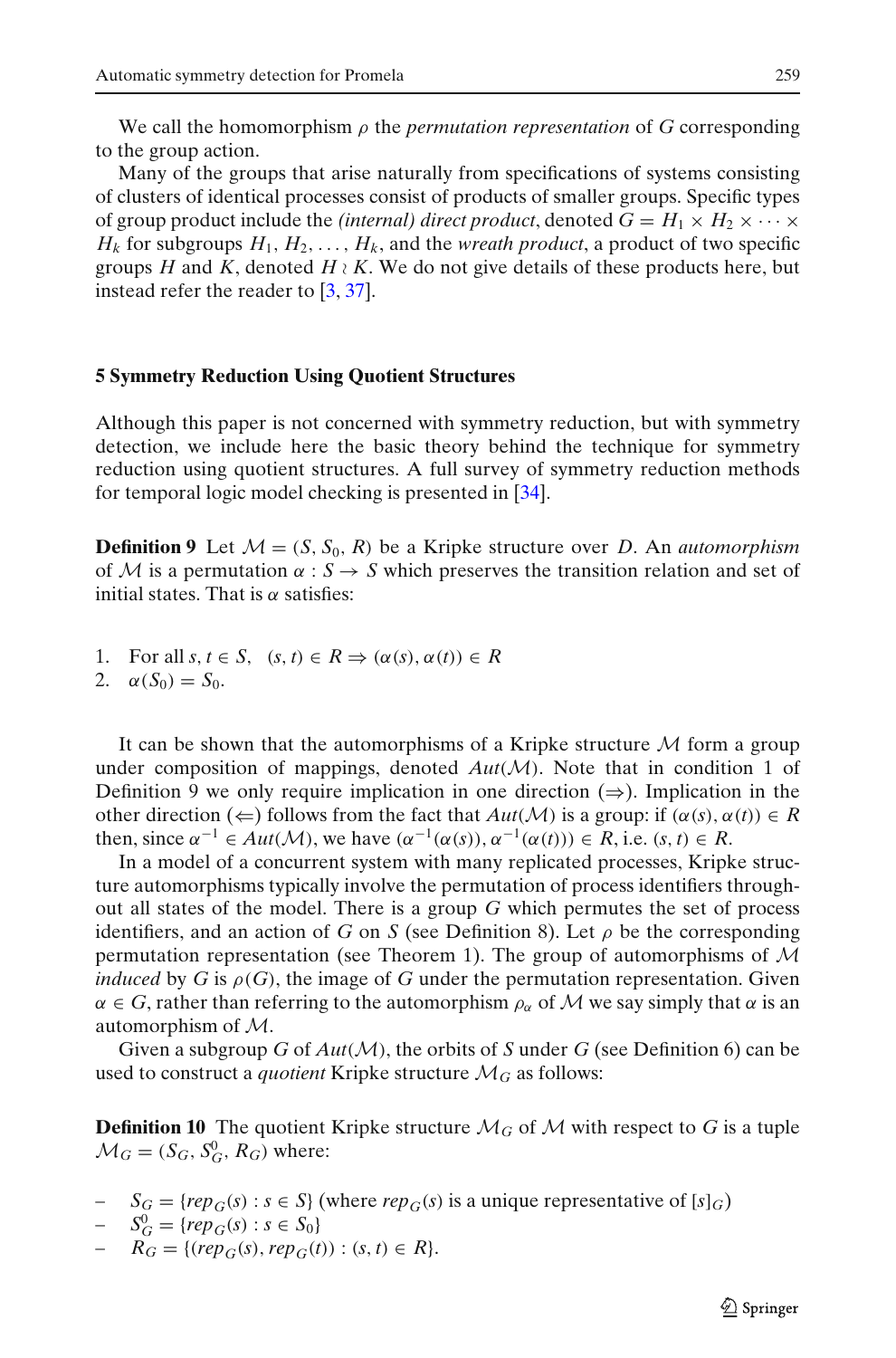Efficiently restricting state-space search to a unique representative from each orbit is a challenging problem that has been considered in several symmetry reduction implementations [\[2](#page-41-0), [6,](#page-41-0) [20,](#page-41-0) [22](#page-41-0), [40](#page-42-0)].

If *G* is non-trivial then the quotient structure  $\mathcal{M}_G$  is smaller than  $\mathcal{M}$ . For any  $s \in S$ , the size of  $[s]_G$  is bounded by  $|G|$ , and so the theoretical minimum size of  $S_G$  is  $|S|/|G|$ . Since for highly symmetric systems we may have  $|G| = n!$ , where *n* is the number of components, symmetry reduction potentially offers a considerable reduction in memory requirements.

Consider the model  $M$  for the mutual exclusion example shown in Fig. [2.](#page-4-0) Swapping process indices 1 and 2 throughout all states gives an automorphism,  $\alpha$  say, of M, and  $Aut(\mathcal{M}) = \{\alpha, id\}$ , where *id* is the identity mapping. Choosing a unique representative from each orbit we obtain the quotient Kripke structure  $\mathcal{M}_{Aut(M)}$ illustrated by Fig. 5.

The following result  $[8, 24]$  $[8, 24]$  $[8, 24]$  states that a model and its quotient model satisfy the same *symmetric CTL* formulas (see e.g. [\[10\]](#page-41-0) for details of the temporal logic *CTL*<sup>\*</sup>). A *CTL*<sup>\*</sup> formula  $\phi$  is symmetric, or invariant, with respect to *G* if for every maximal propositional sub-formula *f* appearing in  $\phi$ , and for every  $\alpha \in G$ ,  $\mathcal{M}, s \models f \Leftrightarrow \mathcal{M}, \alpha(s) \models f$ . In this case, G is an *invariance group* for  $\phi$ .

**Theorem 2** If M and  $\mathcal{M}_G$  denote a model and its quotient model with respect to a *group G respectively,*  $\mathcal{M} \models \phi \Leftrightarrow \mathcal{M}_G \models \phi$  *for all symmetric CTL\* formulas*  $\phi$ *.* 

Consider the two-process mutual exclusion property  $\phi_1 = \mathbf{AG}(\neg(C_1 \land C_2)).$ Clearly  $\phi_1$  is symmetric with respect to the automorphism group  $G = {\alpha, id}$ , where  $\alpha$  is defined as above. Thus the Kripke structure M (represented by Fig. [2\)](#page-4-0) satisfies  $\phi_1$  if and only if the quotient structure  $\mathcal{M}_G$  (represented by Fig. 5) does. Therefore, to check the mutual exclusion property, it is sufficient to check the quotient model only.

The first step which must be accomplished by any reduction method which exploits symmetry is the identification of a suitable symmetry group *G*. Clearly we can not use M itself to find *G* as we only use symmetry reduction methods in situations where it is not possible to construct  $\mathcal{M}$ .

In most cases where symmetry reduction is used in model checking, the user is required to manually specify the symmetry present in a model [\[6](#page-41-0), [35\]](#page-42-0). However this



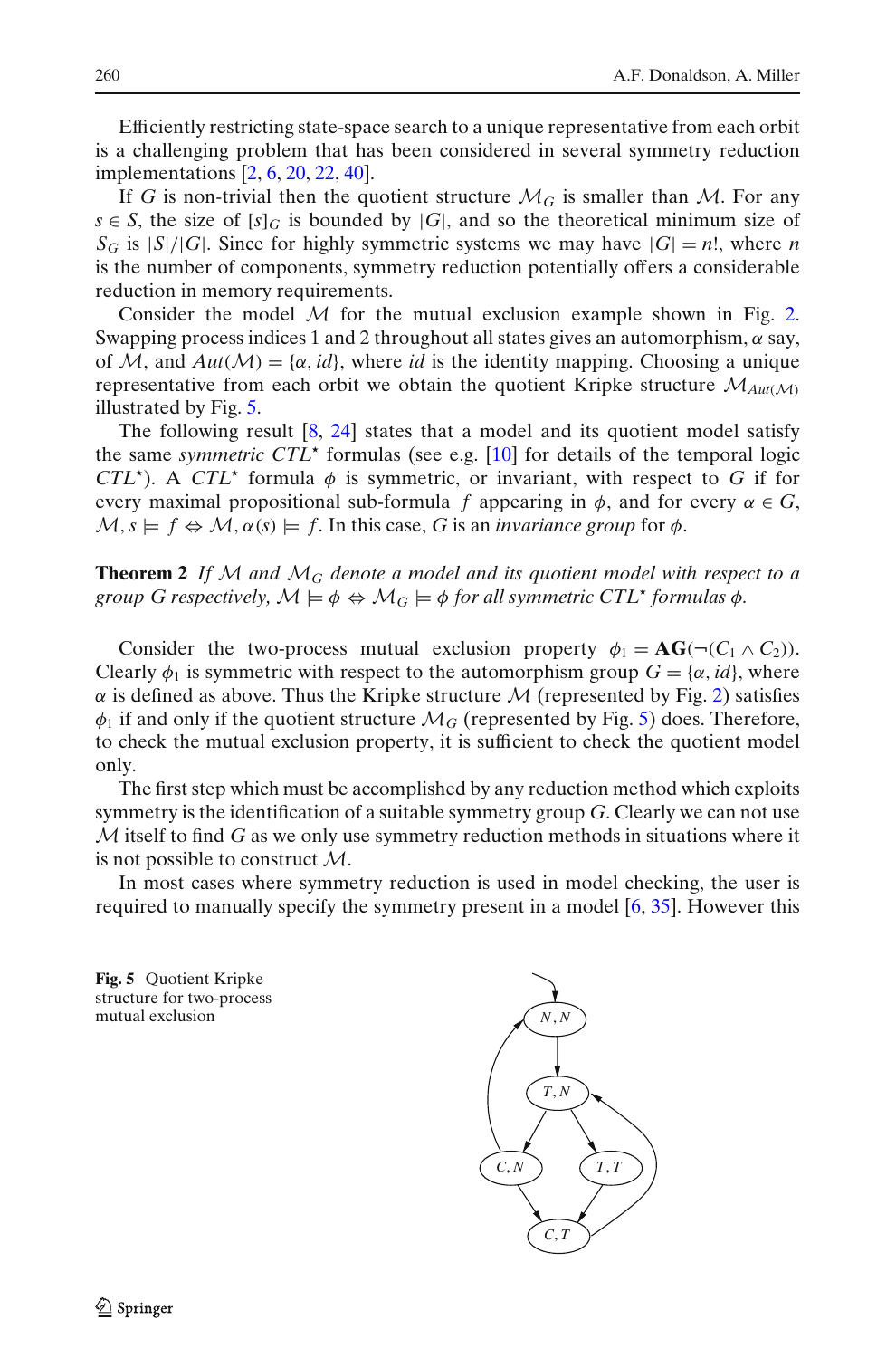<span id="page-10-0"></span>is error-prone and is only realistic in cases where there is *full* symmetry, i.e. the symmetry group contains all permutations of component ids.

A popular approach to symmetry detection involves annotation of the system description via a purpose-built data type [\[30](#page-42-0)]. The data type is called a *scalarset*, and acts as documentation that certain symmetries are present in a specification expressed in the Mur $\phi$  description language [\[14\]](#page-41-0). A scalarset is an integer sub-range with restricted operations. These restrictions are sufficient to ensure that consistent permutation of scalarset variables in all states corresponds to an automorphism of the state-space. Scalarsets have been used to implement symmetry reduction techniques for the SPIN model checker via the SymmSpin tool [\[2](#page-41-0)].

Unlike SymmSpin, our approach to symmetry detection using static channel diagrams (see Section [7\)](#page-16-0) is fully automatic, and not restricted to full symmetry.

#### **6 Promela-Lite**

In order to support our techniques with a formal proof, we present *Promela-Lite*, a specification language which captures the essential features of Promela. The Promela language includes a large set of keywords and language features to specify complex communication protocols. Consequently, proving properties about Promela specifications is laborious, requiring many case-by-case arguments. Rigorous proofs are also hindered by the lack of a formal definition of the semantics of Promela as implemented by SPIN.

*Promela-Lite* is a smaller specification language that includes core Promela features such as parameterised processes, first-class channels and global variables, but omits many language features such as enumerated types, record types, arrays and rendez-vous channels. We present a full grammar and type system for this smaller language, as well as a precise Kripke structure semantics for Promela-Lite specifications. In Section [7](#page-16-0) we prove the correctness of our symmetry detection techniques for Promela-Lite. As Promela-Lite and Promela are so closely related, our results lend considerable weight to the proposition that our results can be applied to (a restricted form of) Promela. Omitting the more ornate features of Promela from Promela-Lite makes our proof easier to transfer to other specification formalisms.

It is important to stress that we do not intend to implement a Promela-Lite model checker, or for users to write Promela-Lite specifications in practice (though we do illustrate the language with an example specification). While it may seem that the restricted syntax of Promela-Lite does not meet our aim of reducing the restrictions placed on the form of a specification, the restricted syntax is only for ease of presentation of our results. Our Promela implementation (see Section [8\)](#page-28-0) lifts most of these restrictions.

The name *Promela-Lite* was inspired by *Featherweight Java*, a calculus which captures the core object oriented features of Java (classes, methods and inheritance), but omits features of the full language [\[29](#page-42-0)].

To illustrate features of Promela-Lite we discuss an example specification of a message passing system, given in Fig. [6.](#page-11-0) The specification consists of three *server* processes, six *client* processes and three *load-balancer* processes. A particular *client* has been blocked by the system, indicated by the global *pid* variable *blocked\_client*. A *load-balancer* process continuously receives requests sent by *client* processes. A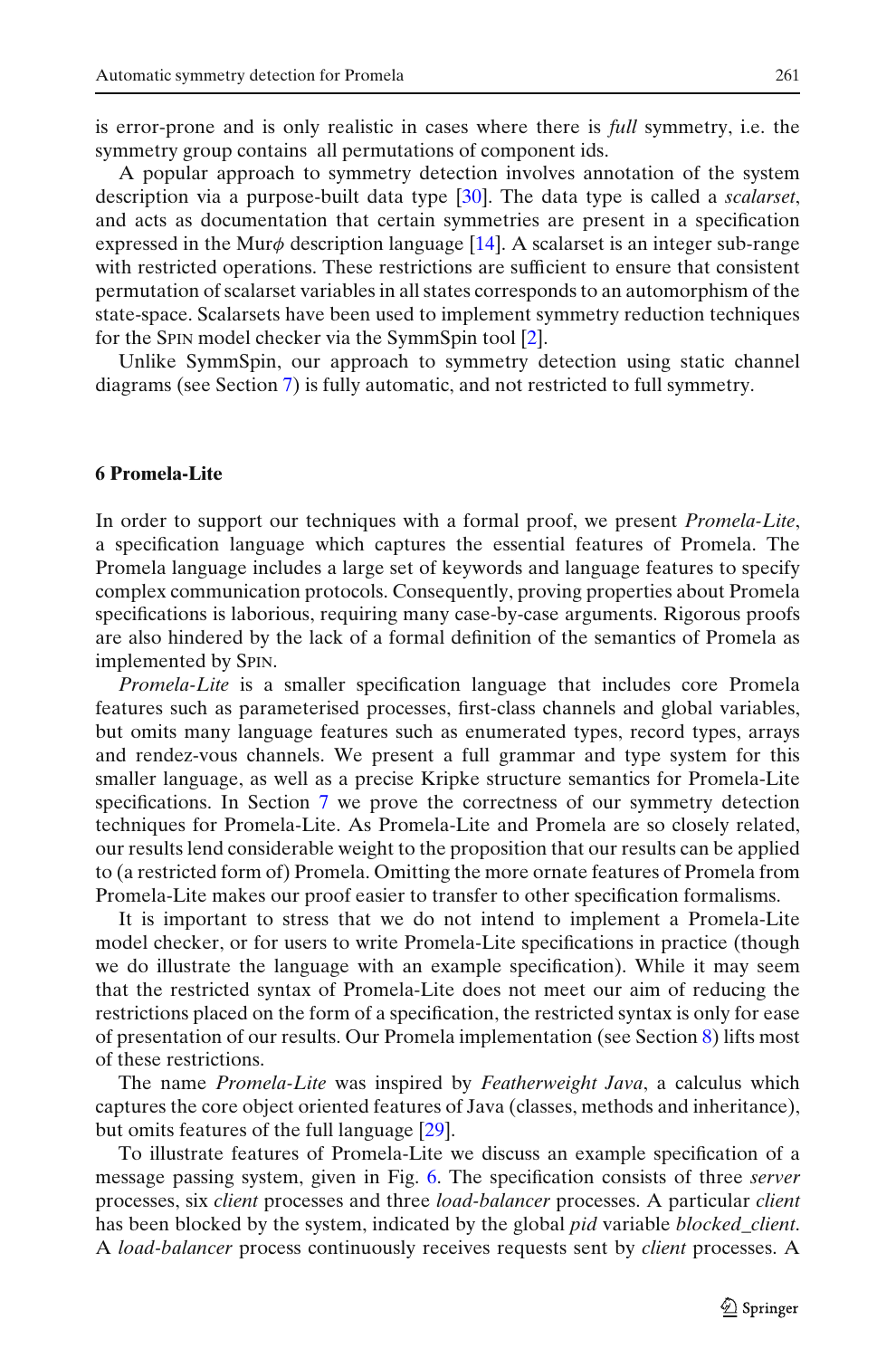```
chan sel = [3] of {chain};
chan se2 = [3] of {chain{i}}chan se3 = [3] of {chan{int}};
chan 1b1 = [1] of \{pid, chan\{int\}\};
chan lb2 = [1] of \{pid, chan\{int\}\}\;
chan lb3 = [1] of \{pid, chan\{int\}\};
chan cl1 = [1] of \{int\}; chan cl2 = [1] of \{int\};
chan cl3 = [1] of {int}; chan cl4 = [1] of {int};
chan cl5 = [1] of \{int\}; chan cl6 = [1] of \{int\};
pid blocked client = 9;
proctype loadbalancer(chan{pid,chan{int}} in;
            chan{int} client_link; pid client_id; int pc) {
  d\alpha:: atomic { pc==1 && nempty(in) -> in?client_id,client_link; pc = 2 }
    :: atomic { pc==2 && client_id!=blocked_client -> pc = 3 }
    :: atomic { pc==2 && client_id==blocked_client && nfull(client_link)
                 \Rightarrow client_link!0; pc = 4 }
    :: atomic { pc==3 && len(sel)<=len(se2) && len(sel)<=len(se3) && nfull(se1)
                 \Rightarrow sel!client_link; pc = 4 }
    :: atomic { pc==3 && len(se2) <= len(se1) && len(se2) <= len(se3) && nfull(se2)
                 \rightarrow se2!client_link; pc = 4 }
    :: atomic { pc==3 && len(se3) <= len(se1) && len(se3) <= len(se2) && nfull(se3)
                 \Rightarrow se3!client_link; pc = 4 }
    :: atomic { pc==4 -> client_id = 0; client_link = null; pc = 1 }
  od
\mathcal{V}proctype server(chan{chan{int}} in; chan{int} client_link; int pc) {
 do
   :: atomic { pc==1 && nempty(in) -> in?client_link; pc = 2 }
   :: atomic { pc==2 && nfull(client_link) -> client_link!1; pc = 3 }
   :: atomic { pc==3 -> client_link = null; pc = 1 }
  od
\,proctype client(chan{int} in; chan{pid,chan{int}} lb; int response; int pc) {
  do
    :: atomic { pc==1 && nfull(lb) -> lb!_pid, in; pc = 2 }
    :: atomic { pc==2 && nempty(in) -> in?response; pc = 3 }
    :: atomic { pc==3 \rightarrow response = -1; pc = 1 }
  od
\overline{ }init {
 atomic {
    run server(sel, null, 1); run server(se2, null, 2); run server(se3, null, 3);
    run loadbalancer(1b1, null, 0, 1); run loadbalancer(1b2, null, 0, 1);
    run loadbalancer(lb3, null, 0, 1);
    run client (cl1, lb1,-1,1); run client (cl2, lb1,-1,1); run client (cl3, lb2,-1,1);
    run client (cl4, lb2, -1, 1); run client (cl5, lb3, -1, 1); run client (cl6, lb3, -1, 1);
  \rightarrow\mathcal{V}
```
**Fig. 6** Promela-Lite specification of a load-balancing system

request consists of two parts: the identity of a *client* (derived from its \_pid variable), and the input channel of the *client*. If the message originates from the blocked *client* then the *load-balancer* returns the value 0, indicating that the request has been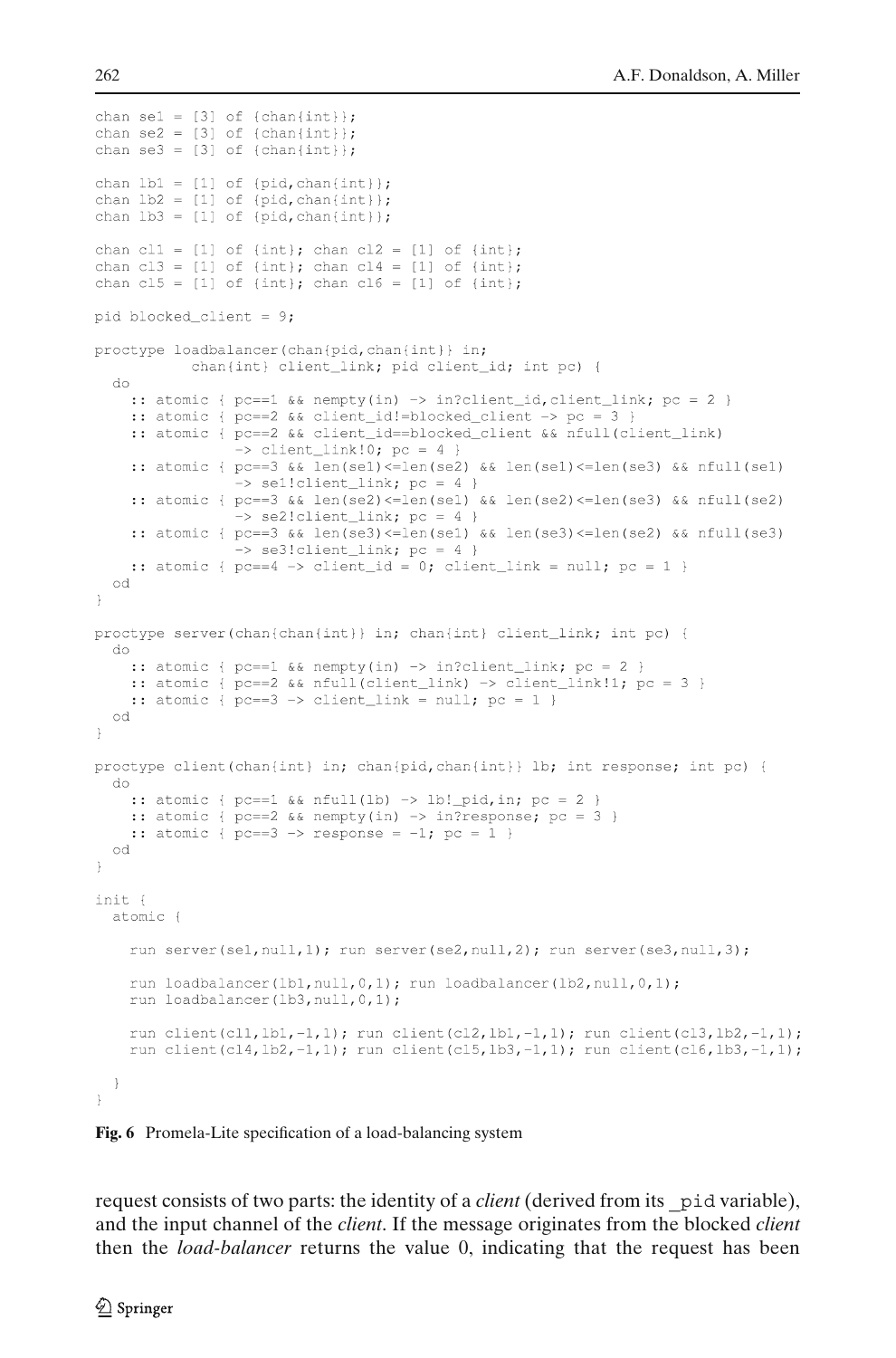denied. Otherwise the *load-balancer* forwards the name of the input channel of the given *client* to the *server* with the shortest queue of incoming messages (choosing non-deterministically between *server*s which share the shortest queue length). On receiving a *client* channel name, a *server* uses it to send the value 1 to the *client*.

## 6.1 Syntax

We use the standard Backus-Naur form (BNF, see e.g. [\[1](#page-41-0)]) to specify the syntax of Promela-Lite.

Let  $\langle prod \rangle$  be a BNF production rule. We use the following shorthand notation to refer to occurrences of  $\langle prod \rangle$  on the right hand side of other production rules:

- *prod*? denotes an optional occurrence of *prod*
- *prod*∗ denotes a sequence of zero or more occurrences of *prod*
- $\langle prod \rangle^+$  denotes a sequence of one or more occurrences of  $\langle prod \rangle$
- *prod-list, '*◦*'* denotes a ◦-separated list of one or more occurrences of *prod*.

## *6.1.1 Syntax of Types*

The syntax of Promela-Lite data types is summarised in Fig. 7 (see Fig. [8](#page-13-0) for details of the  $\langle name \rangle$  production rule).

The language includes two primitive data types, *int* and *pid*, representing integer values and process id values respectively. Basic channel types have the form  $chan{\bar{T}}$ , where  $\overline{T}$  denotes a comma-separated list of types (which could include channel types).

It can be useful for a channel of type *T* to accept a channel of type *T* as one of its arguments. In this case, *T* is a *recursive type*. Accordingly, Promela-Lite includes syntax for *recursive* channel types (the *{recursive}* rule of Fig. 7). For example, consider a type *T* of the form *rec X* . *chan*{*X*, *int*}. Then *T* denotes a channel which accepts messages consisting of two fields: a channel of type *T*, and an integer. This recursive type can be *unfolded* by removing the initial '*rec X* . ' and substituting '*X*' for the original expression, resulting in the type expression *chan{rec X . chan{X, int}, int}.* Note that although Promela does not allow explicit declaration of recursive types, recursive channel types can be introduced implicitly via channel usage [\[18](#page-41-0)]. We use *chan*{ $\overline{T}$ } to refer to an arbitrary channel type, since a channel type of the form *rec X* . *chan*{...} can always be unfolded into this form.

**Fig. 7** Promela-Lite type syntax

```
\langle type \rangle ::= \text{int}pid
              \langle \textit{chantype} \rangle\langle \text{hyperar} \rangle\langle \textit{chantype} \rangle ::= \langle \textit{recursive} \rangle^? \text{ chan } \{ \langle \textit{type-list}, ', ' \rangle \}\langle recursive \rangle ::= \text{rec } \langle typevar \rangle.
\langle \textit{typevar} \rangle ::= \langle \textit{name} \rangle
```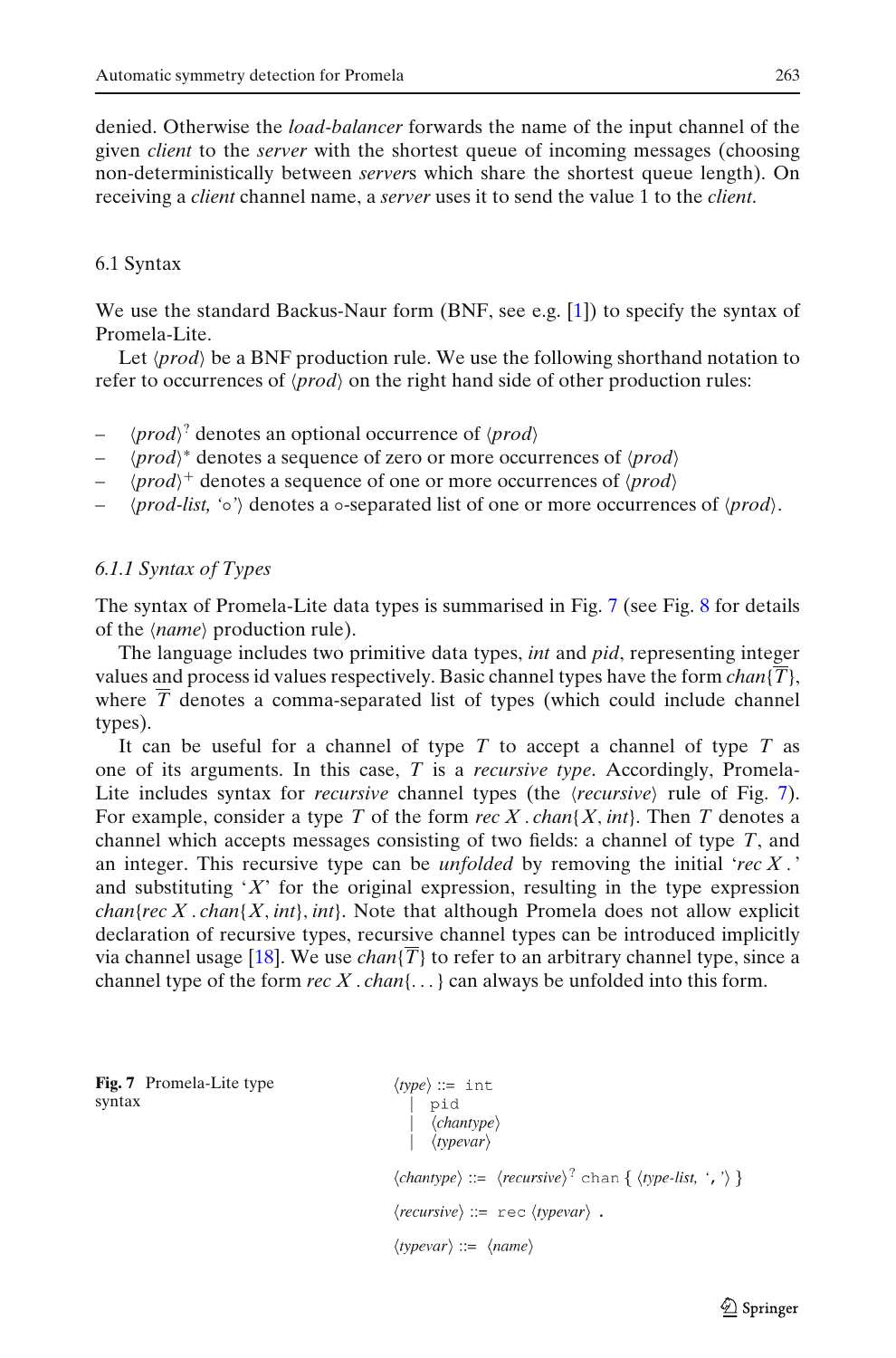```
\langle spec \rangle ::= \langle channel \rangle^* \langle global \rangle^* \langle proctype \rangle^+ \langle init \rangle\langle channel \rangle ::= \langle chamber \rangle \langle name \rangle = [\langle number \rangle] \circ f \{ \langle type-list, ', ' \rangle \};
\langle global \rangle ::= \langle type \rangle \langle name \rangle = \langle number \rangle;
\langle \textit{proctype} \rangle ::= \langle \textit{name} \rangle (\langle \textit{param-list}, '; '\rangle^?) { do \langle \textit{statement-list}, ': : '\rangle od }
\langle param \rangle ::= \langle type \rangle \langle name \rangle\langle statement \rangle ::= \text{atomic } \{ \langle guard \rangle \rightarrow \langle update-list, ';' \rangle \}\langle guard \rangle ::= \langle expr \rangle \bowtie \langle expr \ranglenfull (\langle name \rangle)nempty (\langle name \rangle)
          \frac{1}{2} (guard)
           \langleguard\rangle & \& \langleguard\rangle\langle \text{guard} \rangle \mid \langle \text{guard} \rangle\langle \langle \text{guard} \rangle \rangle\langle update \rangle ::= skip
           \langle name \rangle = \langle expr \rangle\langle name \rangle ? \langle name-list, ', ' \rangle\langle name \rangle ! \langle expr-list, ', ' \rangle\langle init \rangle ::= init \{ atomic \langle run-list, '; ' \rangle \}\langle run \rangle ::= \text{run} \langle name \rangle (\langle arg-list, ', ' \rangle^?);
\langle arg \rangle ::= \langle name \rangle\langlenumber\ranglenull
\langle expr \rangle ::= \langle name \rangle\langlenumber\ranglepid
          null
          len (\langle name \rangle)
            (\langle expr \rangle)\langle expr \rangle \circ \langle expr \rangle (where \circ \in \{+, -, *\}))
```
 $\langle name \rangle ::=$  an alpha-numeric string, which may include '\_', and must start with a letter or with '\_'

 $\langle number \rangle ::= a positive integer$ 

**Fig. 8** Syntax of Promela-Lite

## *6.1.2 Syntax of the Language*

A Promela-Lite specification consists of a series of channel and global variable declarations, one or more proctypes, and an init process. In the example specification of Fig. [6](#page-11-0) there is a sequence of channel declarations, a global variable declaration (blocked\_client), proctypes loadbalancer, server and client and an init process.

The syntax of Promela-Lite is given in Fig. 8, in which we have simplified the presentation of the rules *(name)* and  $\langle$ *number)*. In the  $\langle$ *guard* $\rangle$  production rule,  $\approx$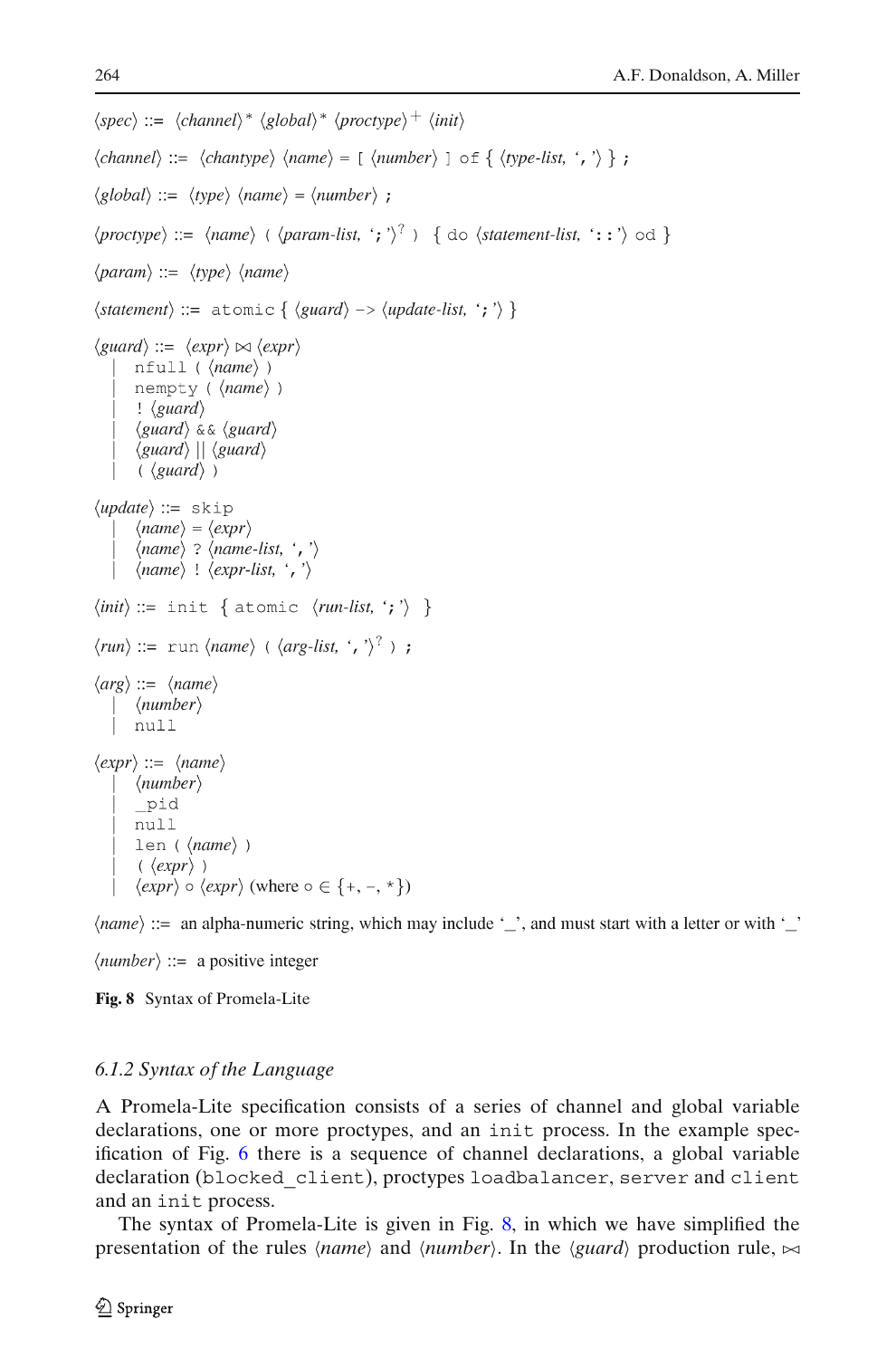<span id="page-14-0"></span>denotes an operator taken from the set  $\{=\,,\,:\,=,\,\times,\,\times\}$ . For simplicity, to avoid the need for detailed semantics for division-by-zero errors, we have not included the division operator in Promela-Lite.

A channel declaration chan  $c = [a]$  of  $\{\overline{T}\}\$  defines a buffered channel *c* with type *chan* $\{T\}$  and length  $a > 0$ . This is similar to a *globally instantiated* channel in Promela. We define the signature of *c* by *signature*(*c*) =  $(a, {\overline{T}})$  and call channels declared in this way *static* channels. In Fig. [6](#page-11-0) channel se1 has type *chan*{*chan*{*int*}} and length 3, and *signature*(se1) =  $(3, {chain{int}})$ 

A static channel name cannot be re-assigned (via assignment or a channel receive operation). A global variable declaration  $T x = a$  associates a name x with a type  $T \in \{int, pid\}$  and an initial value *a*. Note that this restriction on *T* is imposed by the type system, not the grammar. Our channel requirements are formally specified in Appendix [A](#page-34-0) via typing rules.

A Promela-Lite proctype is a parameterised process definition consisting of a list of parameters, and a set of statements contained in a do... od loop. For simplicity we do not allow proctypes to declare local variables. In Promela, parameters to a proctype and local variables are treated identically, thus any local variable can be equivalently declared as a parameter, with an initial value supplied as a run statement argument. For this reason we use the terms *parameter* and *local variable* interchangeably.

Each statement has the form atomic  $\{ \langle \text{guard} \rangle \rightarrow \langle \text{update-list}, ';' \rangle \}$  where *guard* is a boolean expression over variables and *update-list, '*;*'* a sequence of updates to variables and channels. The atomic block surrounding the guard and updates ensures that executing the statement results in a single transition of the system. In Fig. [6](#page-11-0) every guard of the client proctype contains a proposition relating to the program counter *pc* of the associated process, and in some cases also a check on the status of a channel. Promela keywords len, nfull and nempty are retained in Promela-Lite.

The init process consists of a set of run statements contained within an atomic block. If process *i* is an instantiation of proctype *p*, we write  $\text{proctype}(i) = p$ .

A special channel literal null, denoting an undefined channel reference, can be used as a default value. The value 0 can be used as a default value for variables with *pid* type. Like Promela, each Promela-Lite process has a built in constant, \_pid, which records its run-time instantiation number. This is defined as the position of its run statement in the init process.

### 6.2 Type System and Kripke Structure Semantics

We say that a Promela-Lite specification  $P$  is well-typed if the statements and declarations in  $P$  are well-formed according to the typing rules of Appendix [A.](#page-34-0) We note some important properties of well-typed specifications that are used in our proofs in Section [7.3.](#page-19-0)

- 1. The fullness/emptiness of a channel is checked before it is used for communication.
- 2. A Promela-Lite statement involves at most one send or receive update (at the beginning of the sequence of updates for the sequence).
- 3. If a guard has the form  $e_1 = -e_2$  or  $e_1 = -e_2$ , where  $e_1$  and  $e_2$  are expressions, then *e*<sup>1</sup> and *e*<sup>2</sup> have the same type.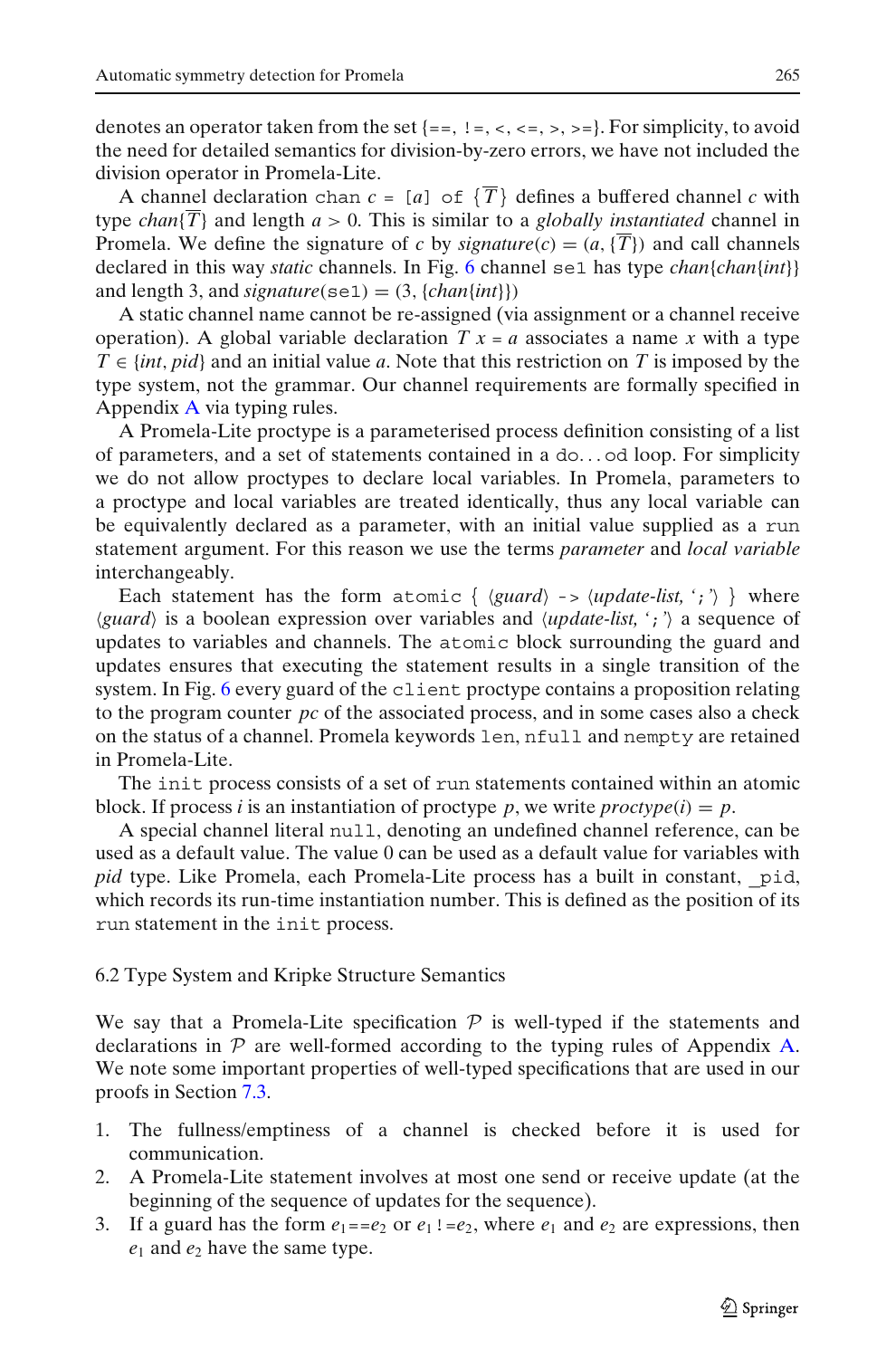4. Similarly if a guard has the form  $e_1 \bowtie e_2$  where  $\bowtie \in \{<, <, >, >\}$  then  $e_1$  and *e*<sup>2</sup> have type *int*.

A literal value in the range {0, 1,..., *n*} has both type *pid* and *int* according to the type system. Such a literal occurs in a *pid* context if it is assigned to a *pid* variable, sent as a *pid* argument on a channel, passed as a *pid* argument in a run statement, or compared with a *pid* variable using == or !=. We say that a literal *a* has type *pid* if it occurs in a *pid* context, otherwise it has type *int*.

Unlike Promela, there is a fully documented Kripke structure semantics for Promela-Lite (which we present in full in Appendix [B\)](#page-35-0). For each update *u* described by the  $\langle update \rangle$  rule in Fig. [8,](#page-13-0) the effect of  $u$  on a state  $s$  can be defined via a further set of rules, presented in Fig. [1.](#page-3-0) Note that a state  $s \in S$  can be expressed as an ordered tuple consisting of a value for each variable and channel (see Definition 1). However, it is more convenient here to reason about *s* as a set of propositions, one for each variable and channel of  $P$ . Note also that for a proctype  $p$ , variable name *x* and process identifier *i* with  $proctype(i) = p$ , we define  $var(x)$  to be *x* if *x* is a global variable, and *p*[*i*].*x* otherwise. In addition, when representing the contents of a channel, *a* denotes a tuple of values (one per message field). In each case we define the update  $u$ , the conditions under which  $u$  applies, and the result of applying  $u$  to *s* (denoted *exec<sub>p,i</sub>*(*s*, *u*)). For an expression *e* appearing in proctype *p*, *eval*<sub>*p,i*</sub>(*s*, *e*) denotes the (boolean or integer) result of evaluating *e* for process *i* at state *s*, where  $proctype(i) = p$ .

Given a sequence of updates  $u_1, u_2, \ldots, u_k$  $u_1, u_2, \ldots, u_k$  $u_1, u_2, \ldots, u_k$  and a state *s* the rules of Fig. 1 can be applied repeatedly to define the state reached by executing the  $u_i$  in sequence, starting in state *s* (assuming that the conditions of the updates are satisfied in the relevant intermediate states - otherwise the Kripke structure is deadlocked). The resulting state is denoted  $exec_{p,i}(s, u_1; u_2; \ldots; u_k)$ , where

$$
exec_{p,i}(s, u_1; u_2; \ldots; u_k) = exec_{p,i}(\ldots exec_{p,i}(exec_{p,i}(s, u_1), u_2) \ldots, u_k).
$$

A statement is said to be well-defined if the application conditions of the statement are sufficient to ensure that the sequence of updates result in a well-defined state. A transition between well defined states is said to be a well-defined transition. A Kripke structure M associated with a Promela-Lite specification  $P$  is said to be well-defined if all of its states and transitions are well-defined. Note that  $M$  has a single initial state *s*<sub>0</sub>.

In Appendix  $\bf{B}$  $\bf{B}$  $\bf{B}$  we prove the following:

## **Theorem 3** *If* P *is a well-typed Promela-Lite specification then its associated model* M *is well-defined.*

Note that Promela-Lite is not a subset of Promela since it includes extended notation for channel types, and the built-in null constant.

Let  $P$  be a Promela-Lite specification. Then  $P$  can be converted into a Promela specification as follows. First, unfold all recursive type expressions in  $P$  so that they have the form *chan*{ $\overline{T}$ } (where the types comprising  $\overline{T}$  may be recursive). Second, replace every type expression of the form *chan*{*T*} with *chan*. Finally, add the declaration chan null =  $[0]$  of  $\{T\}$  to the beginning of the specification, where  $T$  is any Promela type (e.g. bit).

The Promela-Lite semantics are based on the informal semantics for Promela described in [\[28](#page-42-0)] and the SPIN source code. They have been designed so that if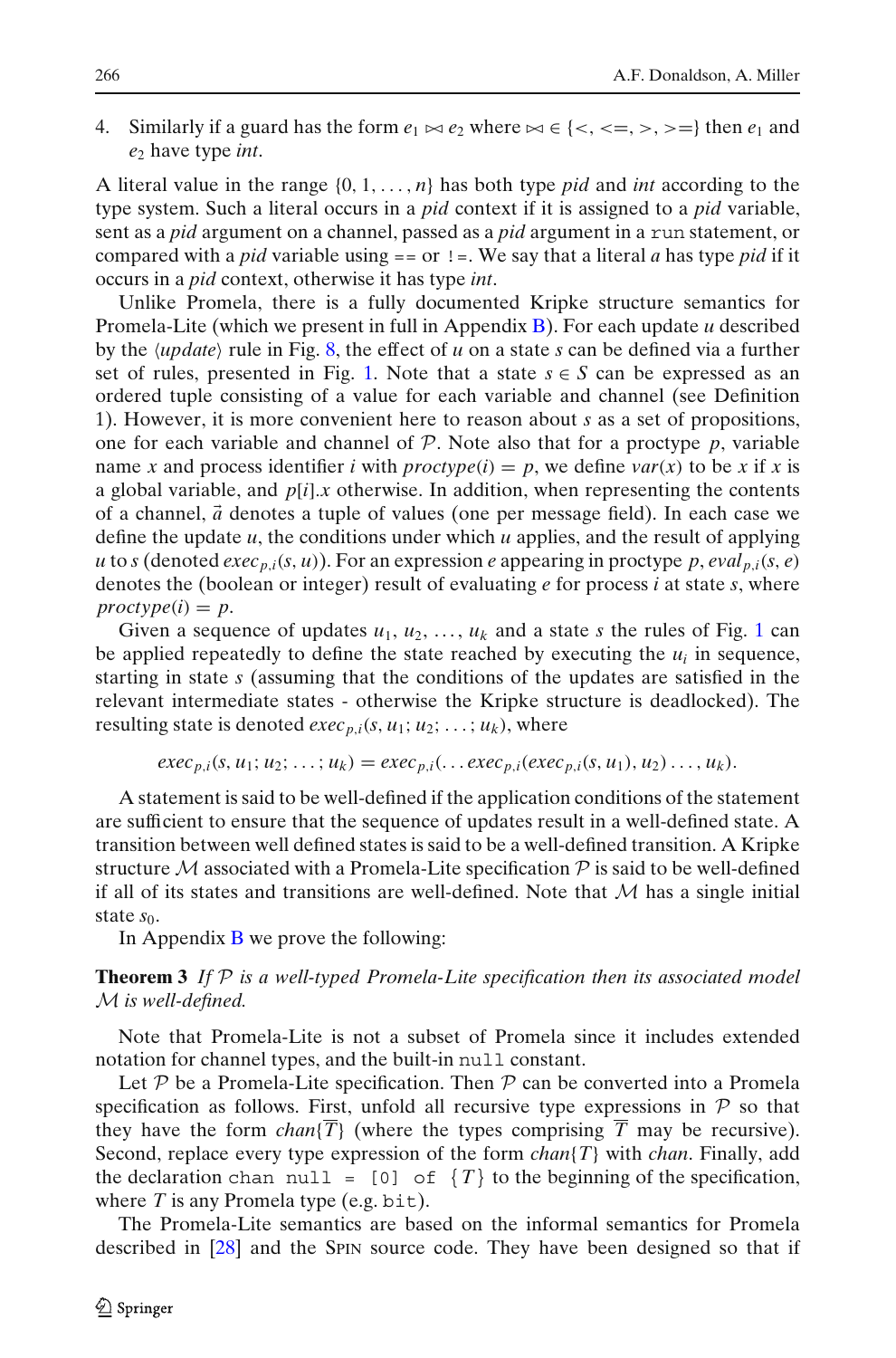## <span id="page-16-0"></span>**7 Finding Symmetry by Static Channel Diagram Analysis**

In this section we introduce the *static channel diagram* of a Promela-Lite specification. This is a graphical structure that can be extracted by syntactic inspection of a specification. We formally establish a correspondence between automorphisms of the static channel diagram and automorphisms of the Kripke structure associated with a Promela-Lite specification.

We present a symmetry detection technique based on this correspondence, which can be summarised as follows: generators for a group of *candidate* symmetries for a Promela-Lite specification are found by analysing the static channel diagram of the specification. These generators are checked individually against the specification to see if they induce valid automorphisms of the associated model. Starting with the set of candidate generators which are valid, the largest possible subgroup of candidate symmetries which are all valid is computed. These symmetries can then be used for reduced model checking.

Our approach can detect *arbitrary* component symmetries arising from the communication structure of a specification, and can be fully automated requiring no additional information from the user. The only requirement is that the specification satisfies the formally defined restrictions imposed by the Promela-Lite type system, which can be automatically checked. These restrictions are less strict than those imposed by, for example, the scalarset data type [\[30](#page-42-0)].

## 7.1 Static Channel Diagrams

Let P be a Promela-Lite specification with *n* processes. Let  $V_P = \{1, 2, ..., n\}$  be the set of process identifiers, and  $V_C$  the set of static channel names for  $P$ . Recall that a Promela-Lite statement involves at most one send or receive update, which must appear at the beginning of the sequence of updates for the statement.

**Definition 11** The *static channel diagram* associated with P is a coloured, bipartite digraph  $\mathcal{SCD}(\mathcal{P}) = (V, E, \Upsilon)$  where:

 $V = V_P \cup V_C$  is the set of process identifiers and static channel names in  $\mathcal P$ 

*−* For  $i \in V_P$ ,  $c \in V_C$  and  $proctype(i) = p$ ,

- $(i, c) \in E$  iff *p* has a statement of the form 'atomic {  $g \rightarrow \langle name \rangle \cdot e_1, e_2, \ldots, e_k; u_2; \ldots; u_l \rangle$ ' where  $\langle name \rangle$  is *c*, or  $\langle name \rangle$  is a parameter of *p* initialised with value *c*
- $(c, i) \in E$  iff *p* has a statement of the form 'atomic {  $g \rightarrow \langle name \rangle ?x_1, x_2, ..., x_k; u_2; ...; u_l$  }' where  $\langle name \rangle$  is *c*, or *name* is a parameter of *p* initialised with value *c*
- $\gamma$  is a colouring function defined by  $\gamma(v) = \text{proctype}(v)$  if  $v \in V_P$ , and  $\gamma(v) =$ *signature*(*v*) if  $v \in V_C$ .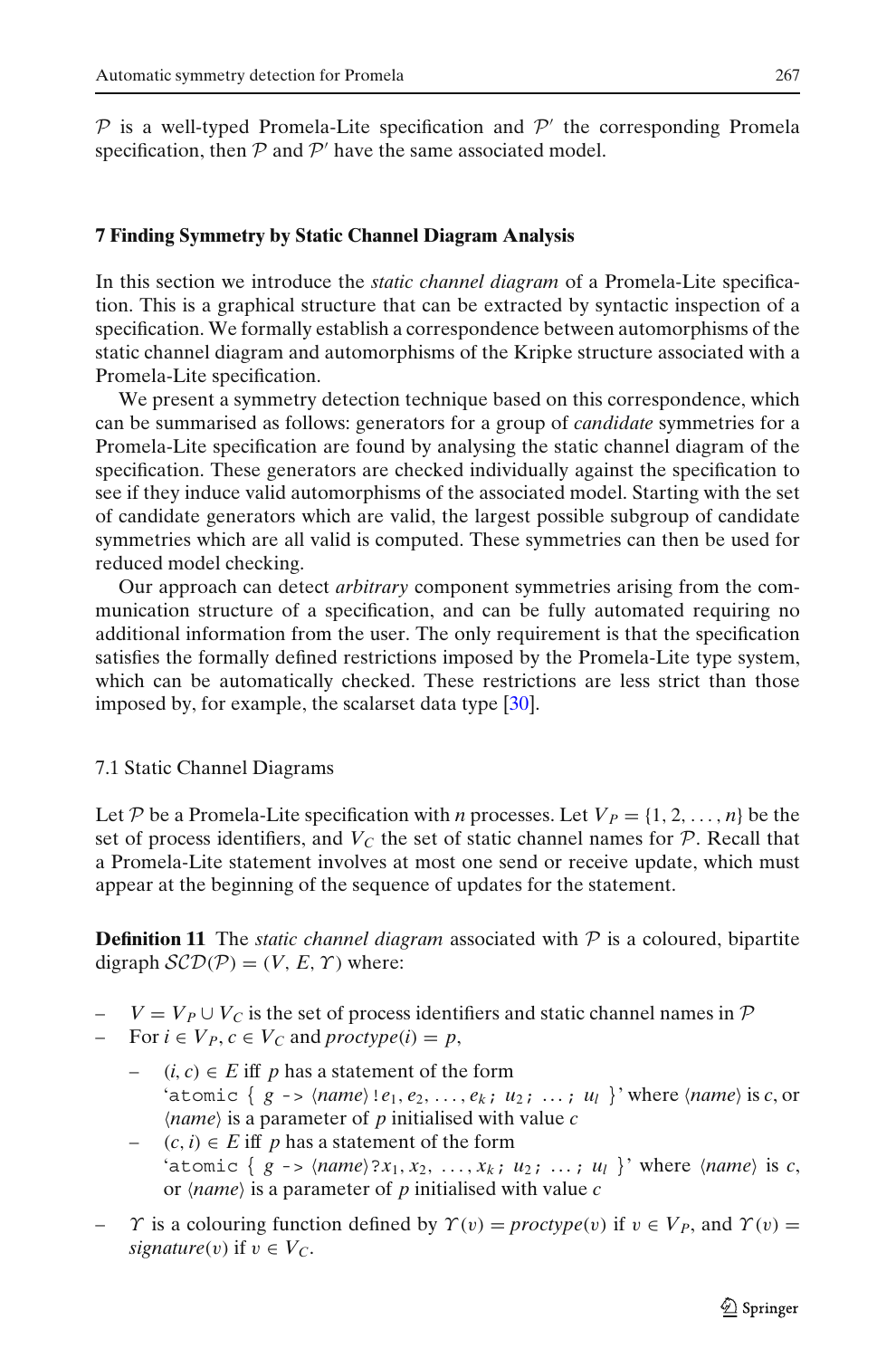<span id="page-17-0"></span>Note that a static channel diagram is similar to a *channel diagram* [\[38](#page-42-0)]. The difference is that the channel diagram records all *possible* channel-based communication, whereas the static channel diagram records *potential* communication on *certain channels*. The static channel diagram of a specification can be seen as a static approximation of the communication structure for the specification. It does not capture communication arising from dynamic passing of channel references, and edges of the diagram may result from send/receive updates which in practice cannot be executed in any reachable state of  $M$ . Nevertheless, our symmetry detection techniques can be applied successfully to specifications which use dynamic channel passing. Note that, unlike channel diagrams, a static channel diagram  $\mathcal{SCD}(\mathcal{P})$  can be computed directly from  $P$  without constructing  $M$ .

Given a Promela-Lite specification  $P$ ,  $SCD(P)$  can be efficiently derived via a single pass of  $P$ . The node set and colouring can be deduced immediately from the declaration of static channels and the run statements.

If a proctype *p* involves an explicit send (receive) on static channel *c* then an edge  $(i, c)$   $((c, i))$  is added to the diagram for each  $i \in V_p$  such that  $\text{proctype}(i) = p$ . Each channel parameter *x* of *p* is marked as a send parameter and/or a receive parameter if *p* contains an update of the form  $x!e_1, e_2, \ldots, e_k$  and/or  $x?x_1, x_2, \ldots, x_k$ . For each  $i \in V_P$  with *proctype*(*i*) = *p*, suppose the actual value for *x* in the *i*th run statement is *c* (where *c* is a static channel name). If *x* is marked as a send/receive parameter then an edge  $(i, c)/(c, i)$  is added to the diagram. The time taken to construct  $\mathcal{SCD}(\mathcal{P})$  is linear in the size of  $P$ .

Figure 9 shows the static channel diagram for the Promela-Lite specification of the load-balancer system, given in Fig. [6.](#page-11-0) Ovals and rectangles are used to represent processes and channels respectively. The type of a process is its proctype name, and channel signatures are indicated using the key in the figure. Note that there are no outgoing edges from the *server* processes to the *client* input channels as communication from a *server* process to a *client* channel is achieved *dynamically*.



**Fig. 9** Static channel diagram associated with the load-balancer specification (Fig. [6\)](#page-11-0)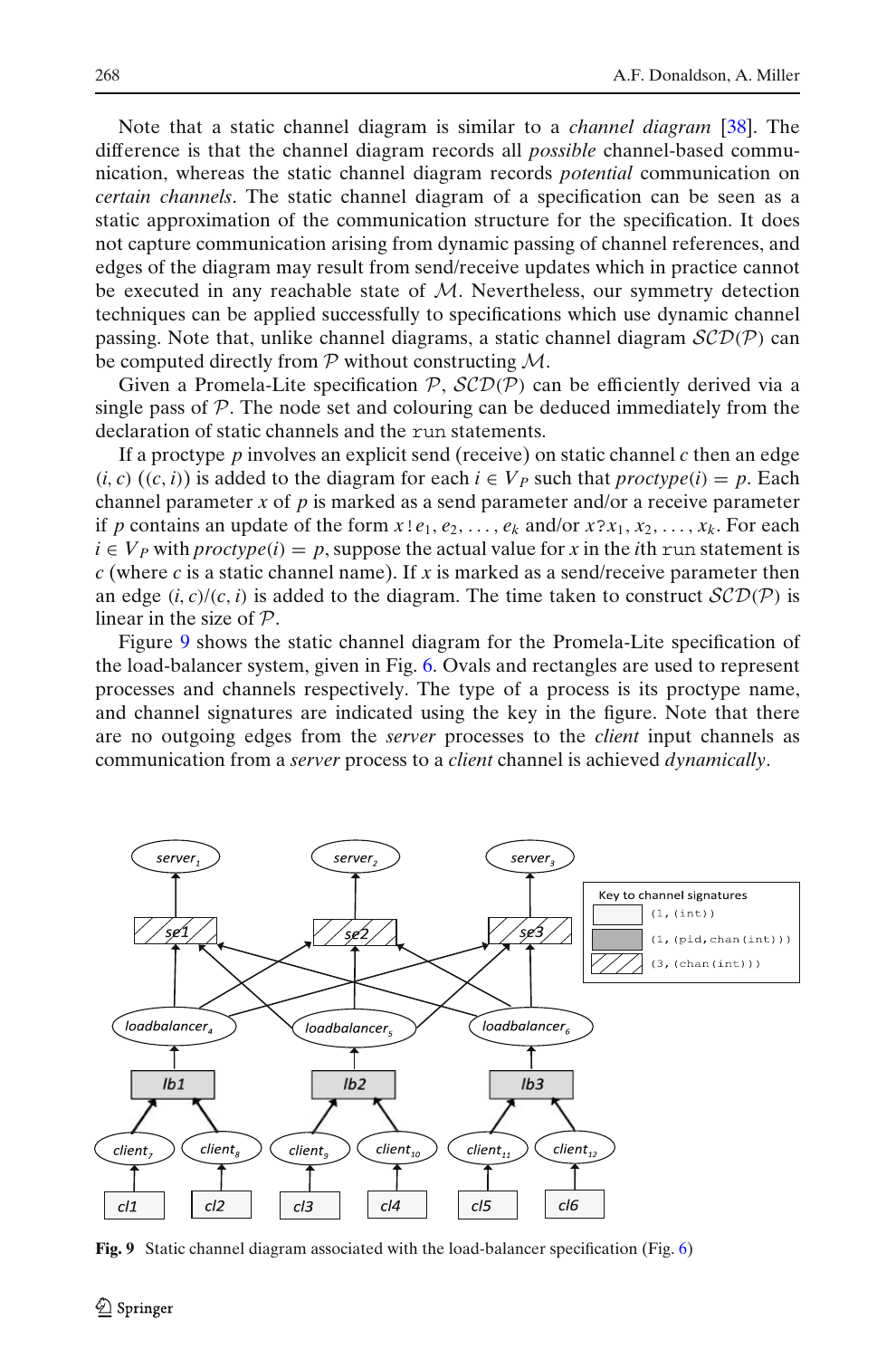### <span id="page-18-0"></span>7.2 Static Channel Diagram Automorphisms

An automorphism of the static channel diagram  $\mathcal{SCD}(\mathcal{P}) = (V, E, \Upsilon)$  is an automorphism of the directed, coloured graph  $(V, E, \Upsilon)$  (see Definition 3). The group of all automorphisms of  $\mathcal{SCD}(\mathcal{P})$  is denoted  $Aut(\mathcal{SCD}(\mathcal{P}))$ . For  $\alpha \in Aut(\mathcal{SCD}(\mathcal{P}))$  we define  $\alpha(0) = 0$  and  $\alpha(\text{null}) = \text{null}$ .

Since  $\mathcal{SCD}(\mathcal{P})$  is relatively small,  $Aut(\mathcal{SCD}(\mathcal{P}))$  can be efficiently computed directly using a standard algorithm such as *nauty* [\[32\]](#page-42-0). Let P denote the load-balancer specification of Fig. [6](#page-11-0) with static channel diagram  $\mathcal{SCD}(\mathcal{P})$  shown in Fig. [9.](#page-17-0) Recalling that *i* is the pid of the *i*th proctype instantiated in the init process, we find:

> $Aut(\mathcal{SCD}(P)) = \langle (7 \ 8)(c11 \ c12), (9 \ 10)(c13 \ c14), (11 \ 12)(c15 \ c16),$ (4 5)(*lb*1 *lb*2)(7 9)(*cl*1 *cl*3)(8 10)(*cl*2 *cl*4), (5 6)(*lb*2 *lb*3)(9 11)(*cl*3 *cl*5)(10 12)(*cl*4 *cl*6), (1 2)(*se*1 *se*2),(2 3)(*se*2 *se*3)

It is straightforward to check that each generator of this group is indeed an automorphism of  $\mathcal{SCD}(P)$ . We have used the computational group theory package GAP (groups, algorithms and programming) [\[26](#page-42-0)] to show that  $Aut(SCD(\mathcal{P})) \cong$  $S_3 \times (S_2 \wr S_3)$  (see Section [4.2\)](#page-7-0). Intuitively, the wreath product  $S_2 \wr S_3$  arises due to symmetry within each of the three blocks of *clients* (the group  $S_2$ ), combined with symmetry between the three blocks (the group  $S_3$ ). The group  $S_3$  on the left hand side of the direct product corresponds to permutation of the *server* processes (and their associated channels).

We now define the image of  $P$  under an element of  $Aut(SCD(P))$ , and an action of  $Aut(\mathcal{SCD}(P))$  on the states of  $\mathcal{M}$  – the underlying Kripke structure associated with  $P$ .

Let  $\alpha \in Aut(\mathcal{SCD}(\mathcal{P}))$ . The specification  $\alpha(\mathcal{P})$  is obtained from P by replacing every applied occurrence of a static channel name  $c$  with  $\alpha(c)$ ; every occurrence of a value  $a \in \{1, 2, ..., n\}$  in a *pid* context (see Section [6.2\)](#page-14-0) with  $\alpha(a)$ , and permuting the order of run statements so that run statement *i* appears in position  $\alpha(i)$  in  $\alpha(\mathcal{P})$  (1  $\leq$  $i < n$ ).

Similarly, given an expression  $e$ , guard  $g$ , update  $u$  or statement  $s$  of  $P$ , the expression  $\alpha(e)$ , guard  $\alpha(g)$ , update  $\alpha(u)$  or statement  $\alpha(s)$  is obtained by replacing every static channel name *c* and *pid* literal *a* with  $\alpha(c)$  and  $\alpha(a)$  respectively.

We consider the action of  $Aut(\mathcal{SCD}(P))$  on the states of M. Let  $\alpha \in$  $Aut(SCD(\mathcal{P}))$ . We first define the effect of  $\alpha$  on propositions which refer to variables and static channels of P. Note that for a well-formed type  $T$ ,  $lit(T)$  denotes the set of all possible literal values which can have type  $T$  in the specification  $\mathcal{P}$ .

- Let  $(x = a)$  be a proposition referring to a global variable x with  $x : T$  and  $a \in lit(T)$ , where  $T = pid$  or  $T = int$ . If  $T = pid$  then  $\alpha((x = a)) = (x = \alpha(a))$ , otherwise  $\alpha((x = a)) = (x = a)$ .
- For some proctype *p* and process *i* such that  $proctype(i) = p$ , let  $(p[i].x = a)$  be a proposition referring to a local variable *x* of process *i*, with  $x : T$  and  $a \in lit(T)$ . If  $T = pid$  or  $T = chan{\overline{T}}$  then we have  $\alpha((p[i].x = a)) = (p[\alpha(i)].x = \alpha(a)).$ Otherwise  $\alpha((p[i].x = a)) = (p[\alpha(i)].x = a)$ . Since  $\alpha$  preserves the colouring of processes according to their proctype, process  $\alpha(i)$  is also an instantiation of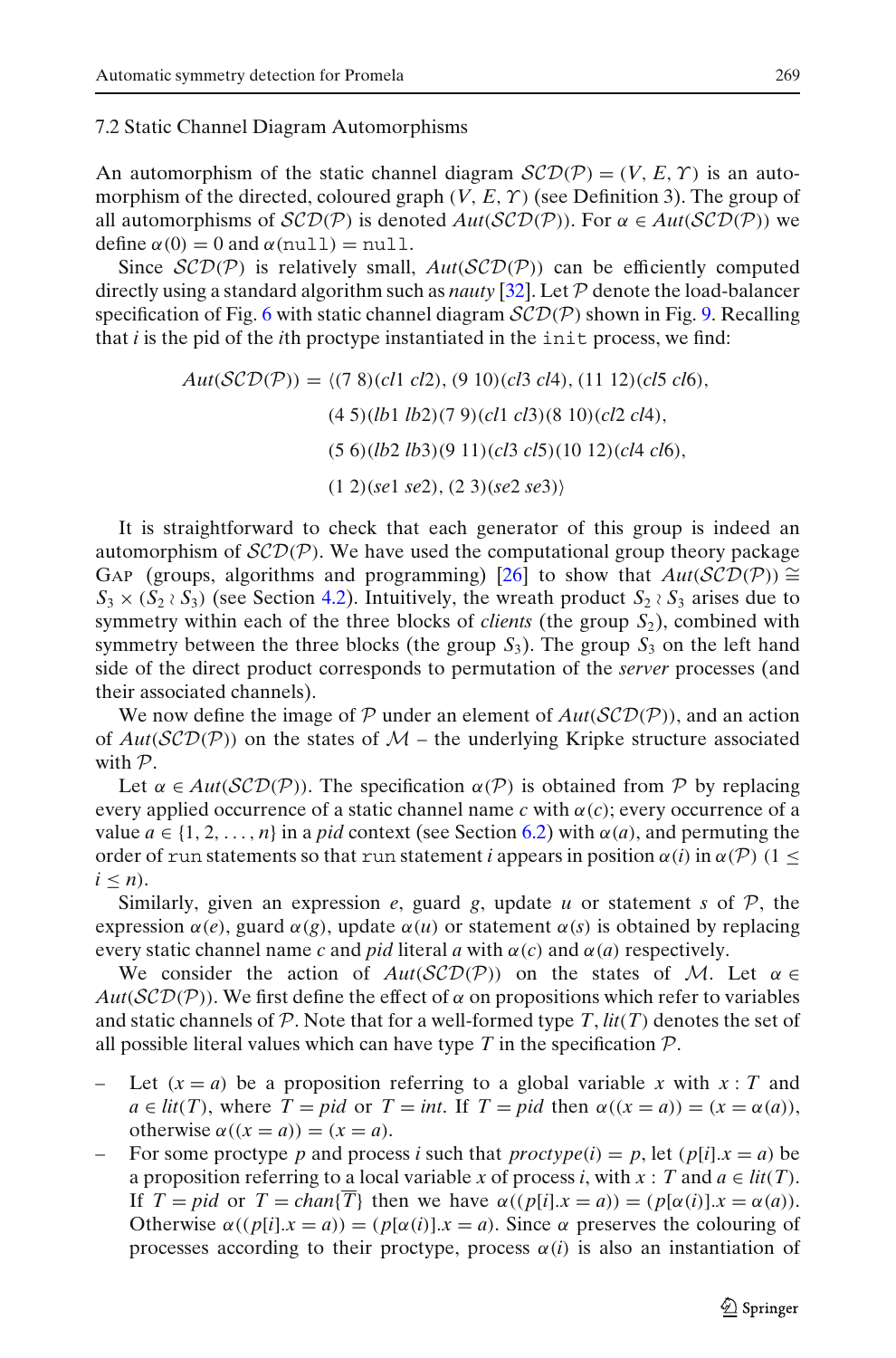<span id="page-19-0"></span>proctype *p* and therefore the local variable  $p[\alpha(i)]$ . *x* exists. Thus the action of  $\alpha$  is well-defined.

Let  $(c = [\vec{a}_1, \vec{a}_2, \dots, \vec{a}_m])$  be a proposition referring to a static channel *c* with signature  $(l, {\overline{T}})$  where  $0 \le m \le l$ . Then

$$
\alpha((c = [\vec{a}_1, \vec{a}_2, \dots, \vec{a}_m])) = (\alpha(c) = [\vec{a}_1^{\alpha}, \vec{a}_2^{\alpha}, \dots, \vec{a}_m^{\alpha}])
$$

If  $\vec{a}_i = (a_1, a_2, \ldots, a_k)$  then  $\vec{a}_i^{\alpha} = (b_1, b_2, \ldots, b_k)$  where  $b_i = \alpha(a_i)$  if  $T_i = pid$ or  $T_i = \text{chan}\{\overline{U}\}\$ and  $b_i = a_i$  otherwise. The action of  $\alpha$  is well-defined as  $\alpha$ preserves the signature of static channels.

Let  $\mathcal{M} = (S, s_0, R)$  be the model associated with P. Treating a state *s* as set of propositions as in Section [6.2,](#page-14-0) the state  $\alpha(s)$  is defined as follows:  $\alpha(s) = {\alpha(z) : z \in s}$ .

For all  $s \in S$  and  $\alpha, \beta \in Aut(\mathcal{SCD}(\mathcal{P}))$ , it is clear that  $(\alpha\beta)(s) = \alpha(\beta(s))$  and  $id(s) =$ *s*, therefore the definition of  $\alpha(s)$  is an *action* of  $Aut(\mathcal{SCD}(P))$  on *S* (See Definition 8).

## 7.3 Correspondence

Let  $\rho$  be the permutation representation of  $Aut(SCD(\mathcal{P}))$  corresponding to its action on *S*. By Theorem 1,  $\rho(Aut(SCD(\mathcal{P}))) \leq Sym(S)$ . Now  $Aut(\mathcal{M}) \leq Sym(S)$ , but we cannot, in general, say anything about the relationship between  $\rho(Aut(SCD(P)))$ and  $Aut(\mathcal{M})$ .

In this section we define what it means for an element of  $Aut(SCD(\mathcal{P}))$  to be *valid* for P, and show that the set of all valid elements of  $Aut(SCD(\mathcal{P}))$  form a group  $G \leq Aut(SCD(\mathcal{P}))$ . We prove that if  $\alpha \in Aut(SCD(\mathcal{P}))$  is valid for  $\mathcal P$  then  $\rho(\alpha) \in Aut(\mathcal{M})$ . Thus  $\rho(G) \leq Aut(\mathcal{M})$ . The relationship between the various groups is illustrated in Fig. 10.



**Fig. 10** Relationship between valid automorphisms of  $SCD(P)$  and automorphisms of M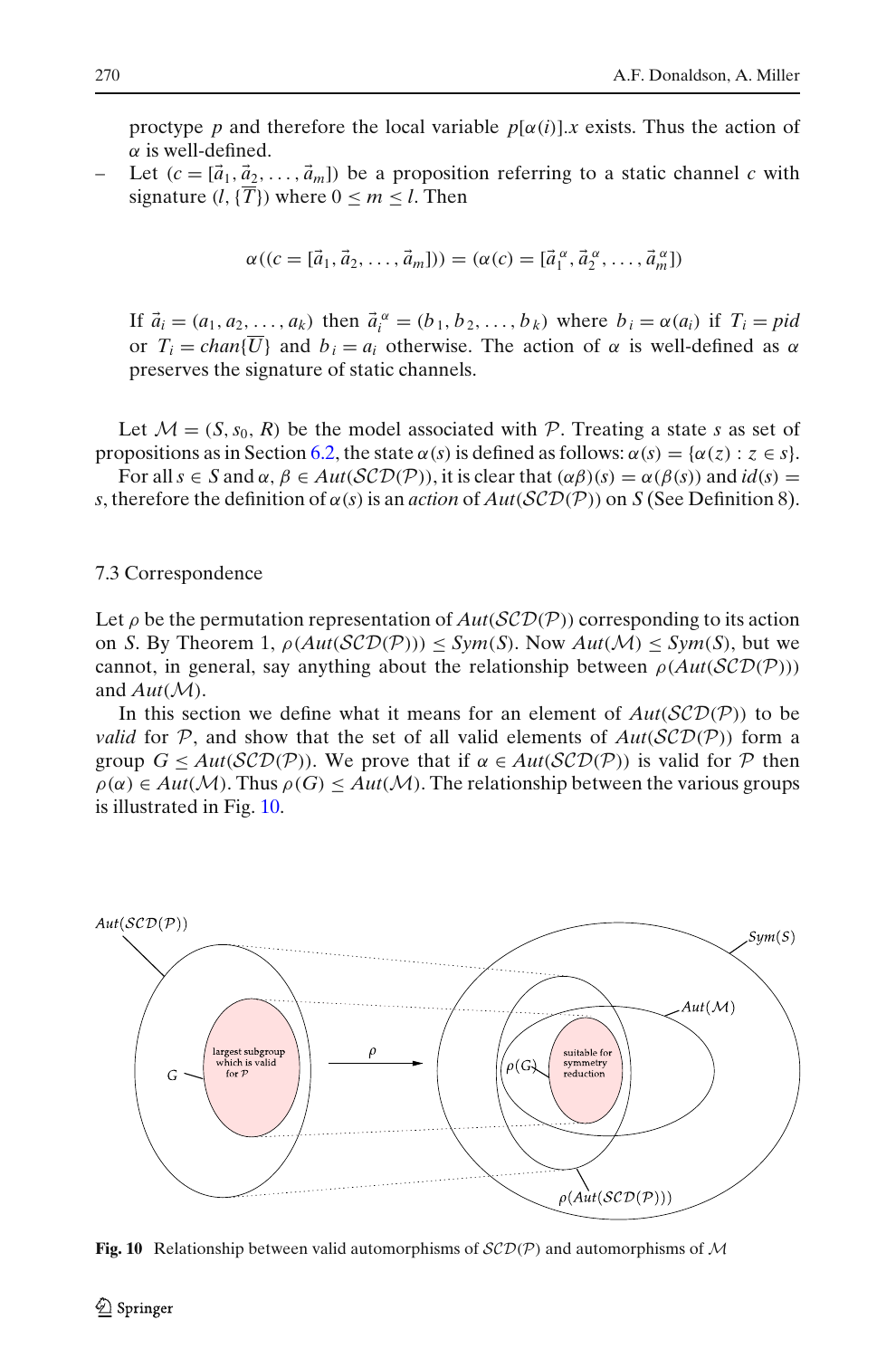<span id="page-20-0"></span>*7.3.1 Valid Elements of Aut*(SCD(P))

We say that two Promela-Lite specifications  $P_1$  and  $P_2$  are equivalent, and write  $\mathcal{P}_1 \equiv \mathcal{P}_2$ , if they are identical up to re-arrangement of statements in the do... od construct, and operands to the commutative operators  $+$ ,  $\star$ ,  $\&\&$  and  $||$ . An element  $\alpha \in Aut(\mathcal{SCD}(P))$  is *valid* for P if  $\alpha(P) \equiv P$ .

**Theorem 4** Let  $G = \{ \alpha \in Aut(\mathcal{SCD}(\mathcal{P})) : \alpha \text{ is valid for } \mathcal{P} \}$ . Then  $G \leq Aut(\mathcal{SCD}(\mathcal{P}))$ .

*Proof* Since  $id(P) = P$ , clearly  $id(P) \equiv P$ , so  $id \in G$ . Associativity is inherited from  $Aut(SCD(\mathcal{P}))$ . Let  $\alpha, \beta \in G$ . Then  $\alpha\beta(\mathcal{P}) \equiv \mathcal{P}$  (by applying the re-arrangements of  $\alpha$ to those of  $\beta$ ), i.e.  $\alpha\beta \in G$ . As  $Aut(\mathcal{SCD}(\mathcal{P}))$  is finite,  $\alpha^{-1} = \alpha^k$  for some  $k > 0$ , thus  $\alpha^{-1} \in G$  by the above argument.

If *H* is a subgroup of  $Aut(SCD(\mathcal{P}))$  such that every element of *H* is valid for  $\mathcal P$  we say that  $H$  is valid for  $P$ . The group  $G$  of Theorem 4 is the largest valid subgroup of *Aut*(SCD(P)).

To check whether  $\mathcal{P} \equiv \alpha(\mathcal{P})$  for  $\alpha \in Aut(\mathcal{SCD}(\mathcal{P}))$ , we use a function *normalise*. The specification *normalise*( $\mathcal{P}$ ) is obtained from  $\mathcal{P}$  by sorting the statements in the do...od loop of a proctype and the operands of commutative operators, using the natural ordering on strings. It is clear that if two specifications are *equal* after normalisation then they are *equivalent*. Thus  $\alpha \in Aut(SCD(\mathcal{P}))$  is valid for  $\mathcal P$  if *normalise*( $\mathcal{P}$ ) = *normalise*( $\alpha$ ( $\mathcal{P}$ )). This provides an efficient, conservative test of validity for elements of  $Aut(\mathcal{SCD}(P))$ . Since the complexity of sorting a list of length *k* is  $O(k \log(k))$ , the complexity of checking whether  $P \equiv \alpha(P)$  is  $O(|P| \log(|P|))$ .

#### *7.3.2 Correspondence Theorem*

In this section we prove the following theorem:

**Theorem 5** Let P be a Promela-Lite specification, and  $\alpha \in Aut(\mathcal{SCD}(\mathcal{P}))$ . If  $\alpha$  is valid *for*  $P$  *then*  $\rho(\alpha) \in Aut(M)$ *.* 

The proof of Theorem 5 uses four technical lemmas, which we prove below. First we clarify some notation.

As in Section [6.2,](#page-14-0) if *p* is a proctype and *i* an identifier for which  $\text{proctype}(i) = p$ , then: for an expression *e* appearing in proctype *p*, *eval*<sub>*p*,*i*</sub>(*s*, *e*) denotes the (boolean or integer) result of evaluating *e* for process *i* at state *s*; for a list of updates  $u_1, u_2, \ldots, u_k$ ,  $exec_{p,i}(s, u_1; u_2; \ldots; u_k)$  denotes the state resulting from the ordered execution of updates  $u_1, u_2, \ldots, u_k$  by process *i* in state *s*. Similarly, for guard *g* appearing in proctype p, we use  $s \models p_i$  g to assert that g holds for process *i* at state *s*.

Treating a state *s* as set of propositions as in Section [6.2,](#page-14-0) if  $\phi$  is a proposition, and *s* a state, we say  $\phi \in s$  to denote that  $\phi$  holds at *s*.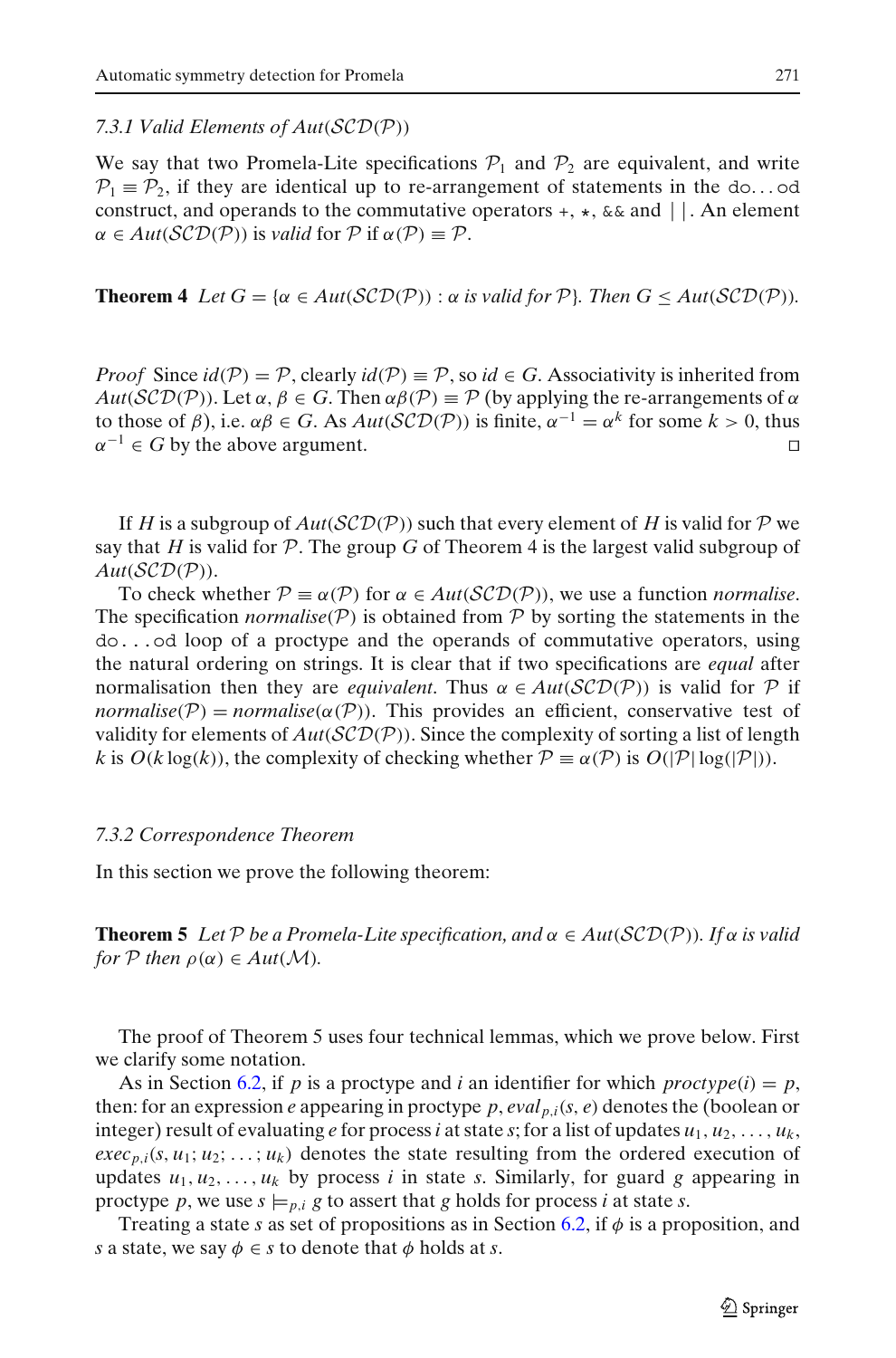**Lemma 1** *Let*  $\alpha \in Aut(SCD(P))$ *, and let e be an expression in* P. If e : *int then* 

$$
eval_{p,i}(s,e) = eval_{p,\alpha(i)}(\alpha(s), \alpha(e))
$$

*and if e* : *pid or e* : *chan*{ $\overline{T}$ } *then* 

$$
eval_{p,\alpha(i)}(\alpha(s),\alpha(e)) = \alpha(eval_{p,i}(s,e)).
$$

*Proof* If *e* has type *int* then the Promela-Lite syntax (Fig. [8\)](#page-13-0) restricts *e* to a simple expression of the form:

- 1. *a*, where  $a \in \mathbb{Z}$
- 2. *x*, where *x* is a local or global variable of type *int*
- 3. len(null)
- 4. len(*c*), where *c* is a static channel name
- 5. len(*x*), where *x* is a local variable of type *chan*

or an arithmetic combination of the above. Since  $\alpha$  only acts on static channel names and values of type *pid*, if *e* is a simple expression of one of the first three forms above, clearly  $\alpha(e) = e$  and it follows that  $eval_{p,i}(s,e) = eval_{p,q(i)}(\alpha(s), \alpha(e)) =$  $eval_{p,\alpha(i)}(\alpha(s),e).$ 

If *e* has the form len(*c*) where *c* is a static channel, and  $(c = [\vec{a}_1, \vec{a}_2, \dots, \vec{a}_m]) \in$ *s* then  $\alpha(e)$  has the form len( $\alpha(c)$ ),  $(\alpha(c) = [\vec{a}_1^\alpha, \vec{a}_2^\alpha, \dots, \vec{a}_m^\alpha] \in \alpha(s)$ , and  $eval_{p,i}(s,e) = eval_{p,\alpha(i)}(\alpha(s),\alpha(e)) = m$ . If *e* has the form len(*x*) where *x* is a local variable of P and  $(x = c) \in s$ , with c a static channel name or null, then  $eval_{p,i}(s, e) = eval_{p,i}(s, \text{len}(c))$ . By the above argument,  $eval_{p,i}(s, \text{len}(c))$  and *eval*<sub>p, $\alpha(i)$ </sub>(*s*, len( $\alpha(c)$ )) are both equal to *eval*<sub>p, $\alpha(i)$ ( $\alpha(s)$ , $\alpha(e)$ ).</sub>

If *e* is an arithmetic combination of simple expressions of type *int*, the result holds by induction.

If *e* has type *pid* then *e* has one of the forms:

- 1. *a* where  $a \in lit(pid)$  and *a* occurs in a *pid* context,
- 2. \_pid
- 3. *x* where *x* is a global/local variable with type *pid*.

Suppose *e* has the form *a* where  $a \in litpid)$  and *a* occurs in a *pid* context. Then  $\alpha(e) = \alpha(a)$ . We have

$$
eval_{p,\alpha(i)}(\alpha(s),\alpha(e)) = eval_{p,\alpha(i)}(\alpha(s),\alpha(a))
$$
  
=  $\alpha(a) = \alpha(eval_{p,i}(s,a)) = \alpha(eval_{p,i}(s,e)).$ 

If *e* has the form  $\_pid$  then  $eval_{p,\alpha(i)}(\alpha(s),\alpha(e)) = eval_{p,\alpha(i)}(\alpha(s),\_pid) = \alpha(i)$ . Since

it is also the case that  $\alpha(i) = \alpha(eval_{n,i}(s, \text{pid})) = \alpha(eval_{n,i}(s, e))$ , the result follows. Now suppose *e* has the form *x* where *x* is a global variable with *x* : *pid*. If  $(x = a) \in s$ , so that  $(x = \alpha(s)) \in \alpha(s)$ . Then  $eval_{p,\alpha(i)}(\alpha(s), \alpha(e)) = eval_{p,\alpha(i)}(\alpha(s), x) =$  $\alpha(a)$ . Since  $\alpha(a) = \alpha(e \nu a l_{p,i}(s, x))$  which is equal to  $\alpha(e \nu a l_{p,i}(s, e))$ , the result follows. The case where *x* is a local variable with *x* : *pid* is similar.

If *e* has type *chan*{*T*} then it has one of the following forms:

- 1. null
- 2. *c* where *c* is a static channel name
- $\bar{x}$  where  $\bar{x}$  is a local variable with type *chan* $\{T\}$ .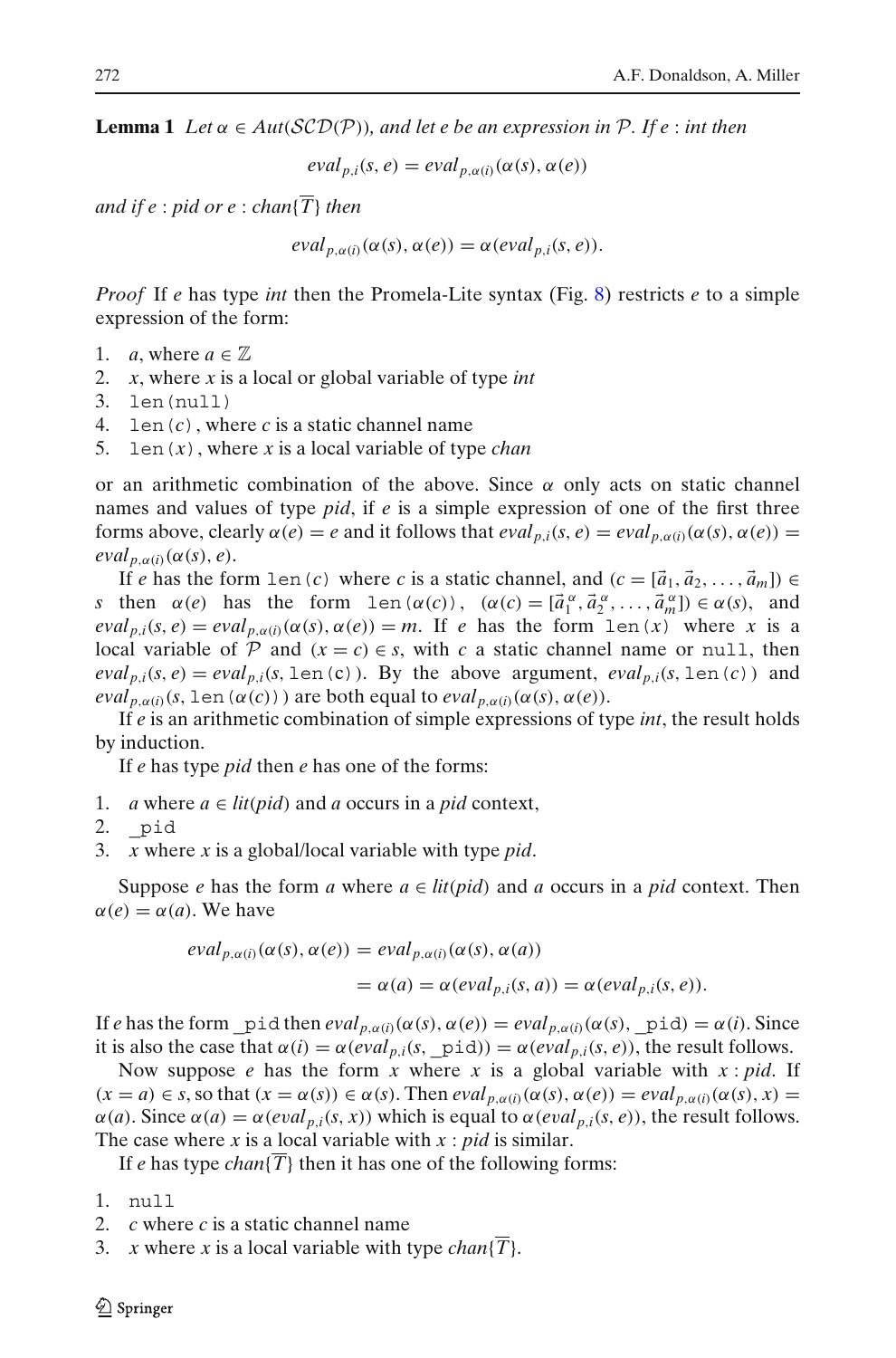If *e* has the form null then

$$
eval_{p,\alpha(i)}(\alpha(s),\alpha(e)) = eval_{p,\alpha(i)}(\alpha(s), \text{null})
$$
  
= null =  $\alpha(\text{null}) = \alpha(eval_{p,i}(s,e)).$ 

The arguments for the cases where *e* is a static channel name, or *e* is a local variable with type *chan*{ $\overline{T}$ }, are analogous to those where *e* is a *pid* literal, or *e* is a local/global variable with type *pid*.

**Lemma 2** *If*  $\alpha \in Aut(\mathcal{SCD}(P))$  *and g is a guard in*  $P$  *then*  $s \models_{p,i} g \Leftrightarrow \alpha(s) \models_{p,\alpha(i)} g$  $\alpha(g)$ .

*Proof* A guard consists of a boolean combination of propositional formulas. Define the length of a guard to be one plus the number of (propositional) occurrences of !, && and || or of () appearing in *g*.

If *g* has length 1 then *g* has one of the following forms:

- 1.  $e_1 \bowtie e_2$  for expressions  $e_1$  and  $e_2$ , where  $\bowtie \in \{ ==, \, \vdots =, \, \lt, , \, \lt =, \, \gt, , \, \gt = \}$
- 2.  $nfull(c)$  or nempty(*c*) where *c* is a global channel name
- 3. nfull(*x*) or nempty(*x*) where *x* is a local variable of *p* with  $x : chan(\overline{T})$ .

If *g* has the form  $e_1 = -e_2$  then, by the typing rules we must have  $e_1 : T$  and  $e_2 : T$ for some type *T*. If  $T = int$  then by Lemma 1 *eval*<sub>p,i</sub>( $s$ ,  $e_i$ ) = *eval*<sub>p, $\alpha(i)$ ( $\alpha(s)$ ,  $\alpha(e_i)$ ) for</sub>  $j \in \{1, 2\}$ . We have

$$
s \models_{p,i} e_1 = = e_2 \Leftrightarrow eval_{p,i}(s, e_1) = eval_{p,i}(s, e_2)
$$
  

$$
\Leftrightarrow eval_{p,\alpha(i)}(\alpha(s), \alpha(e_1)) = eval_{p,\alpha(i)}(\alpha(s), \alpha(e_2))
$$
  

$$
\Leftrightarrow \alpha(s) \models_{p,\alpha(i)} \alpha(e_1) = = \alpha(e_2).
$$

If  $T = pid$  then by Lemma 1  $eval_{p,\alpha(i)}(\alpha(s), \alpha(e_i)) = \alpha(eval_{p,i}(s, e_i))$  for  $j \in \{1, 2\}$ . We have

$$
s \models_{p,i} e_1 = e_2 \Leftrightarrow eval_{p,i}(s, e_1) = eval_{p,i}(s, e_2)
$$
  
\n
$$
\Leftrightarrow \alpha(eval_{p,i}(s, e_1)) = \alpha(eval_{p,i}(s, e_2))
$$
  
\n
$$
\Leftrightarrow eval_{p,\alpha(i)}(\alpha(s), \alpha(e_1)) = eval_{p,\alpha(i)}(\alpha(s), \alpha(e_2))
$$
  
\n
$$
\Leftrightarrow \alpha(s) \models_{s,\alpha(i)} \alpha(e_1) = = \alpha(e_2).
$$

If  $T = \text{chan}(\overline{T})$  the result follows similarly using Lemma 1. The case where *g* has the form  $e_1$ ! =  $e_2$  is similar.

If *g* has the form  $e_1 < e_2$  then  $e_1$  : *int* and  $e_2$  : *int*. We have

$$
s \models_{p,i} e_1 < e_2 \Leftrightarrow \text{eval}_{p,i}(s, e_1) < \text{eval}_{p,i}(s, e_1)
$$

and

$$
\alpha(s) \models_{p,\alpha(i)} \alpha(e_1) < \alpha(e_2) \Leftrightarrow \text{eval}_{p,\alpha(i)}(\alpha(s),\alpha(e_1)) < \text{eval}_{p,\alpha(i)}(\alpha(s),\alpha(e_2)).
$$

By Lemma 1,  $eval_{p,i}(s, e_1) = eval_{p,\alpha(i)}(\alpha(s), \alpha(e_1))$  and  $eval_{p,i}(s, e_2) = eval_{p,\alpha(i)}(\alpha(s),$  $\alpha(e_2)$ ). Therefore

$$
eval_{p,i}(s, e_1) < eval_{p,i}(s, e_1) \Leftrightarrow eval_{p,\alpha(i)}(\alpha(s), \alpha(e_1)) < eval_{p,\alpha(i)}(\alpha(s), \alpha(e_2))
$$

 $\textcircled{2}$  Springer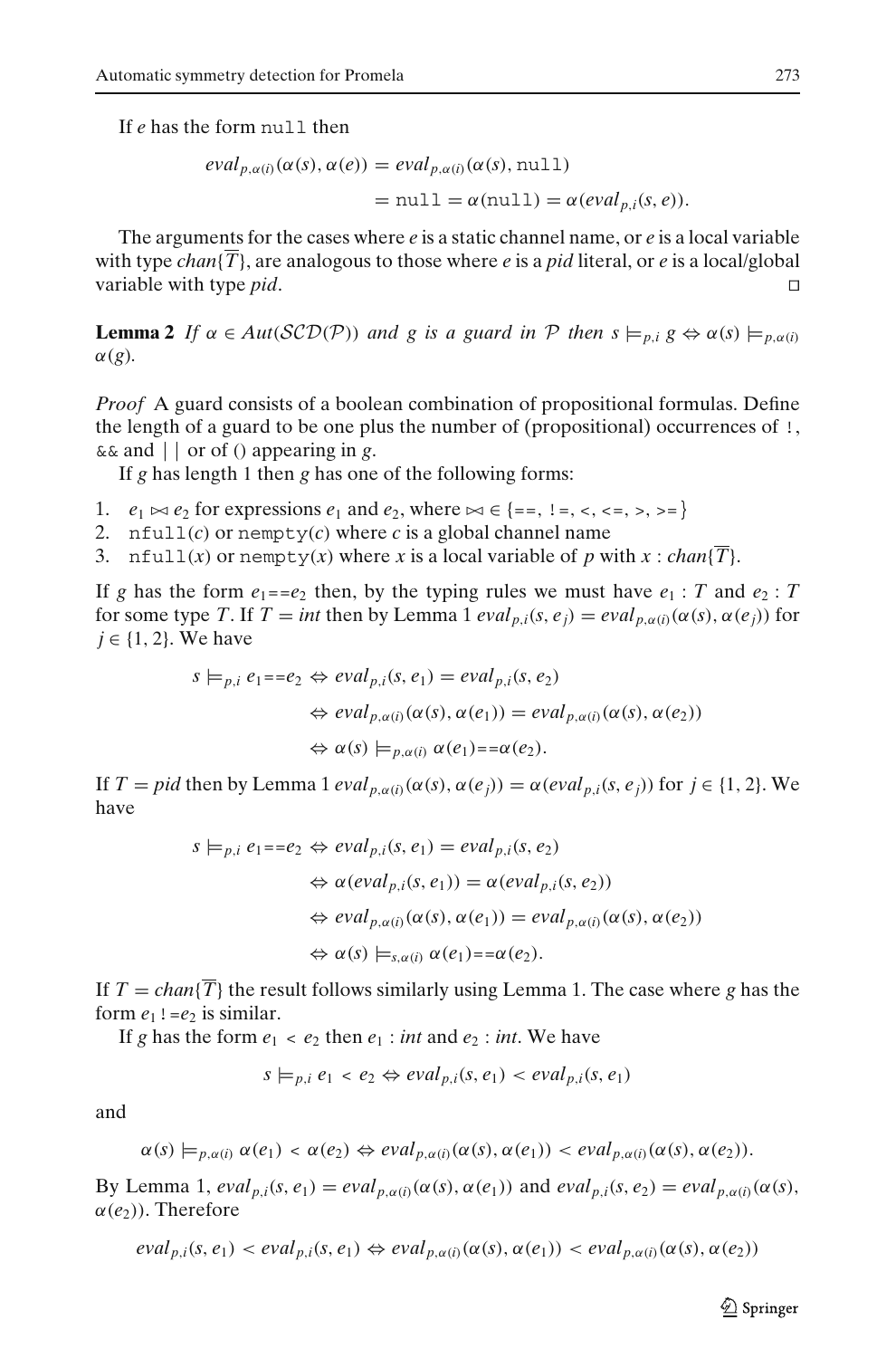i.e.

$$
s \models_{p,i} e_1 < e_2 \Leftrightarrow \alpha(s) \models_{p,\alpha(i)} \alpha(e_1) < \alpha(e_2).
$$

The cases  $e_1 \leq e_2, e_1 \geq e_2$  and  $e_1 \geq e_2$  are similar.

Suppose *g* has the form  $nfull(c)$  where *c* is a static channel name, and that  $(c =$  $[\vec{a}_1, \vec{a}_2, \ldots, \vec{a}_k]$ )  $\in$  *s* for some  $0 \le k \le cap(c)$  (where *cap*(*c*) denotes the capacity of channel *c*). Then  $(\alpha(c) = [\vec{a}_1^{\alpha}, \vec{a}_2^{\alpha}, \dots, \vec{a}_k^{\alpha}] \in \alpha(s)$  and

$$
s \models_{p,i} \text{ntull}(c) \Leftrightarrow cap(c) > k
$$
  

$$
\Leftrightarrow \alpha(s) \models_{p,\alpha(i)} \text{ntull}(\alpha(c)).
$$

The case *g* has the form nempty $(c)$  is similar.

Let *g* be nfull(*x*) where *x* is a local variable of *p* and *x* : *chan*{*T*}. If (*p*[*i*].*x* = null)  $\in$  *s*, then it follows that  $(p[\alpha(i)].x = \text{null}) \in \alpha(s)$ , and we have  $s \not\models p_{i,i}$ nfull(*x*) and  $\alpha(s) \not\models p_{\alpha(i)}$  nfull(*x*). Suppose instead that ( $p[i].x = c$ )  $\in$  *s* where *c* is a static channel name. Then  $(p[\alpha(i)].x = \alpha(c)) \in \alpha(s)$ . We have

$$
s \models_{p,i} \texttt{nfull}(x)
$$

- $\Leftrightarrow$  *s*  $\models$ <sub>*p,i*</sub> nfull(*c*)
- $\Leftrightarrow \alpha(s) \models_{p,\alpha(i)} \text{nfull}(\alpha(c))$  (by the above argument for static channels)
- $\Leftrightarrow \alpha(s) \models_{p,\alpha(i)} \text{nfull}(x).$

The case where *g* is nempty(*x*) where *x* is a local variable and *x* : *chan*{*T*} is similar. Now suppose that *g* has length  $m > 1$  and that the result holds for all guards of

length less than *m*. Let *g*1, *g*<sup>2</sup> be guards with length less than *m*.

If *g* has the form  $\lg_1$  then

$$
s \models_{p,i} g \Leftrightarrow s \not\models_{p,i} g_1
$$
  
\n
$$
\Leftrightarrow \alpha(s) \not\models_{p,\alpha(i)} \alpha(g_1) \text{ (by inductive hypothesis)}
$$
  
\n
$$
\Leftrightarrow \alpha(s) \models_{p,\alpha(i)} 1 \alpha(g_1)
$$
  
\n
$$
\Leftrightarrow \alpha(s) \models_{p,\alpha(i)} \alpha(g).
$$

If *g* has the form  $(g_1)$  the result follows similarly.

If *g* has the form  $g_1 \&g g_2$  then  $s \models p, i \ g \Leftrightarrow s \models p, i \ g_1$  and  $s \models p, i \ g_2$ . Now, by the induction hypothesis,  $s \models p, i \ g_1 \Leftrightarrow \alpha(s) \models p, \alpha(i) \alpha(g_1)$  and  $s \models p, i \ g_2 \Leftrightarrow \alpha(s) \models p, \alpha(i) \alpha(g_2)$ . So

$$
s \models_{p,i} g \Leftrightarrow \alpha(s) \models_{p,\alpha(i)} \alpha(g_1) \text{ and } \alpha(s) \models_{p,\alpha(i)} \alpha(g_2)
$$
  

$$
\Leftrightarrow \alpha(s) \models_{p,\alpha(i)} \alpha(g_1) \&\&\alpha(g_2)
$$
  

$$
\Leftrightarrow \alpha(s) \models_{p,\alpha(i)} \alpha(g).
$$

If *g* has the form  $g_1 \mid g_2$  the result follows similarly.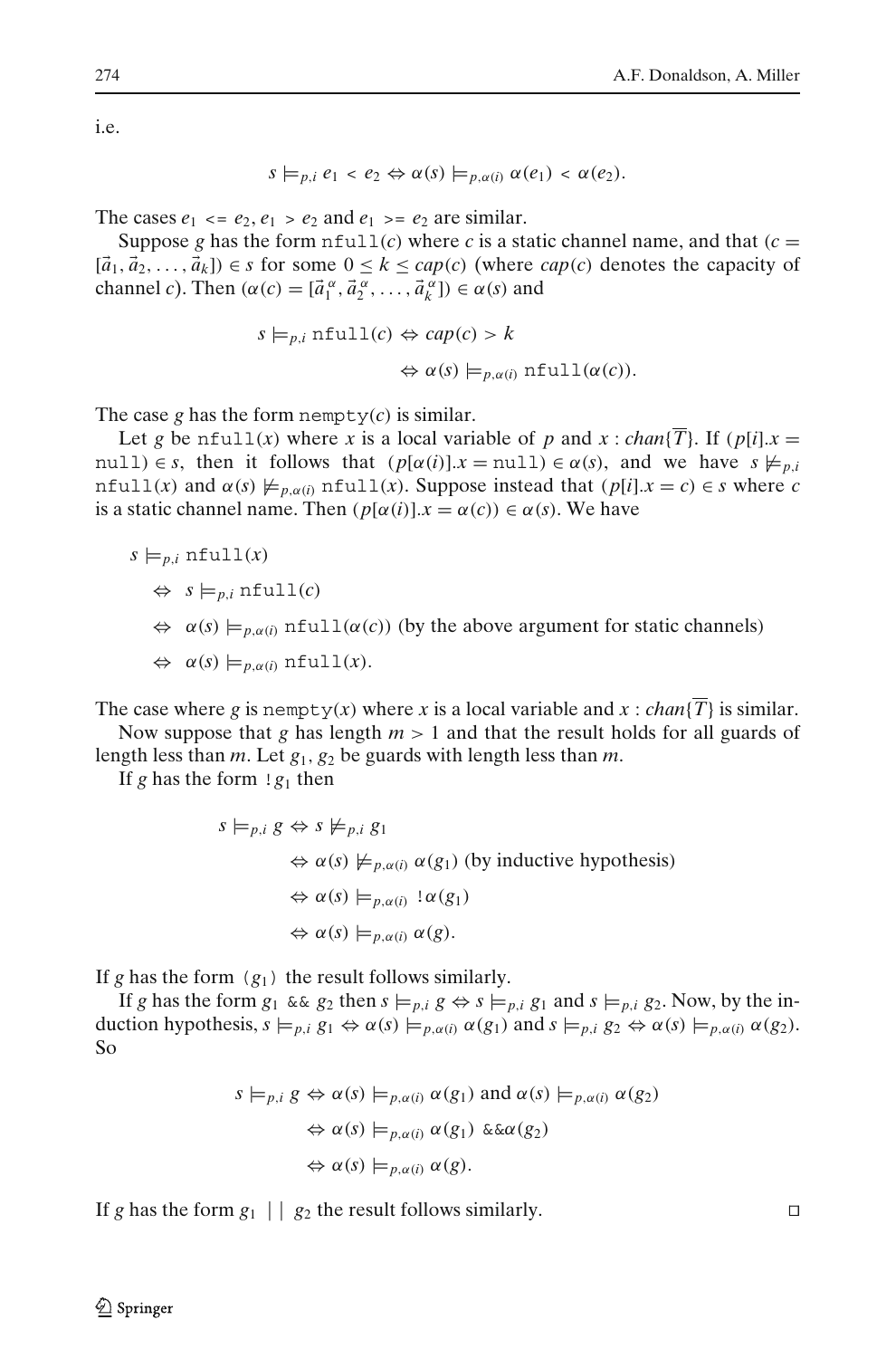<span id="page-24-0"></span>**Lemma 3** Let u be an update of P,  $\alpha \in Aut(\mathcal{SCD}(\mathcal{P}))$  and s a state such that *exec<sub>p,i</sub>*(*s*, *u*) *is well-defined. Then exec<sub>p,α(<i>i*)</sub>( $\alpha$ (*s*), $\alpha$ (*u*)) =  $\alpha$ (*exec<sub>p,i</sub>*(*s*, *u*)).

*Proof* If *u* is skip the result is immediate.

Suppose *u* has the form  $x = e$ . As for Section [6.2,](#page-14-0) for a proctype *p*, variable name *x* and process identifier *i* with  $proctype(i) = p$ , we define  $var(x)$  to be *x* if *x* is a global variable, and  $p[i].x$  otherwise. Define  $\alpha(var(x)) = x$  if  $var(x) = x$ , and  $\alpha(var(x)) = x$  $p[\alpha(i)]$ *x* if  $var(x) = p[i]$ *x*.

If  $x : int$  then suppose  $(var(x) = a) \in s$ . Then  $\alpha((var(x) = a)) = (var(x) = a) \in s$  $\alpha(s)$  also. Suppose  $eval_{p,i}(s, e) = b$ . Then  $eval_{p,\alpha(i)}(\alpha(s), \alpha(e)) = b$  by Lemma 1. Now we have  $\alpha((\text{var}(x) = b)) = (\text{var}(x) = b)$ , and so, from Table 1:

$$
\begin{aligned} \nexec_{p,\alpha(i)}(\alpha(s), \, 'x = \alpha(e)') &= \left(\alpha(s) \setminus \{(\text{var}(x) = a)\}\right) \cup \{(\text{var}(x) = b)\} \\ \n&= \alpha\big(\big(s \setminus \{(\text{var}(x) = a)\}\big) \cup \{(\text{var}(x) = b)\}\big) \\ \n&= \alpha(\text{exec}_{p,i}(s, \, 'x = e')). \n\end{aligned}
$$

If  $x : pid$ , then suppose  $(var(x) = a) \in s$ . Then  $\alpha((x = a)) = (\alpha(var(x)) = \alpha(a)) \in$  $\alpha(s)$  also. Suppose  $eval_{p,i}(s, e) = b$ . Then  $eval_{p,\alpha(i)}(\alpha(s), \alpha(e)) = \alpha(b)$  by Lemma 1. We have

$$
\alpha((var(x) = b)) = (\alpha(var(x)))
$$
  
=  $\alpha(b)$ )

| $\mathcal{U}$                                         | Conditions on s                                                                                                                                                            | Resulting state $exec_{p,i}(s, u)$                                                                                                                                                                                                                                                                                                  |
|-------------------------------------------------------|----------------------------------------------------------------------------------------------------------------------------------------------------------------------------|-------------------------------------------------------------------------------------------------------------------------------------------------------------------------------------------------------------------------------------------------------------------------------------------------------------------------------------|
| 'skip'                                                | None                                                                                                                                                                       | S                                                                                                                                                                                                                                                                                                                                   |
| $x = e^x$                                             | $\left(\text{var}(x) = a\right) \in s$                                                                                                                                     | $(s \setminus \{(var(x) = a)\}) \cup$<br>$\{(var(x) = eval_{p,i}(s, e))\}$                                                                                                                                                                                                                                                          |
| $c!e_1, e_2,$                                         | $(c = [\vec{a}_1, \vec{a}_2, \dots, \vec{a}_m]) \in S$                                                                                                                     | $(s \setminus \{(c = [\vec{a}_1, \vec{a}_2, \dots, \vec{a}_m])\}) \cup$                                                                                                                                                                                                                                                             |
| $\ldots$ e <sub>k</sub> '                             | $s \models p_{i}$ nfull(c)                                                                                                                                                 | $\{(c = [\vec{a}_1, \vec{a}_2, \dots, \vec{a}_m, (eval_{p,i}(s, e_1)),$<br>$eval_{p,i}(s, e_2), \ldots, eval_{p,i}(s, e_k))])$                                                                                                                                                                                                      |
| $c_{2x_1, x_2, y_1}$<br>$\ldots$ , $x_k$ <sup>'</sup> | $(c = [(a_{1,1}, a_{1,2}, \ldots, a_{1,k}),$<br>$\vec{a}_2, \ldots, \vec{a}_m$ ) $\in$ S<br>$s \models p_{i}$ nempty(c)<br>$(var(x_i) = b_i) \in s$<br>$(1 \leq j \leq k)$ | $(s \setminus \{(c = [(a_{1,1}, a_{1,2}, \ldots, a_{1,k}), \vec{a}_2, \ldots, \vec{a}_m]),$<br>$(var(x_1) = b_1), (var(x_2) = b_2), \ldots,$<br>$\left(\text{var}(x_k) = b_k)\right)$<br>$\bigcup \{ (c = [\vec{a}_2, \ldots, \vec{a}_m]), (var(x_1) = a_{1,1}),$<br>$\{var(x_2) = a_{1,2}), \ldots, \langle var(x_k) = a_{1,k}\}\$ |
| $x!e_1, e_2,$<br>$\ldots$ , $e_k$ <sup>'</sup>        | $(p[i].x = c) \in s$                                                                                                                                                       | $exec_{p,i}(s, 'c!e_1, e_2, \ldots, e_k')$ (if well-defined)                                                                                                                                                                                                                                                                        |
| $x_2x_1, x_2,$<br>$\ldots$ $x_k$ <sup>'</sup>         | $(p[i].x = c) \in s$                                                                                                                                                       | $exec_{p,i}(s, 'c?x_1, x_2, \ldots, x_k')$ (if well-defined)                                                                                                                                                                                                                                                                        |

**Table 1** Update execution rules

Rules interpreted in the context of process *i*, an instantiation of proctype *p*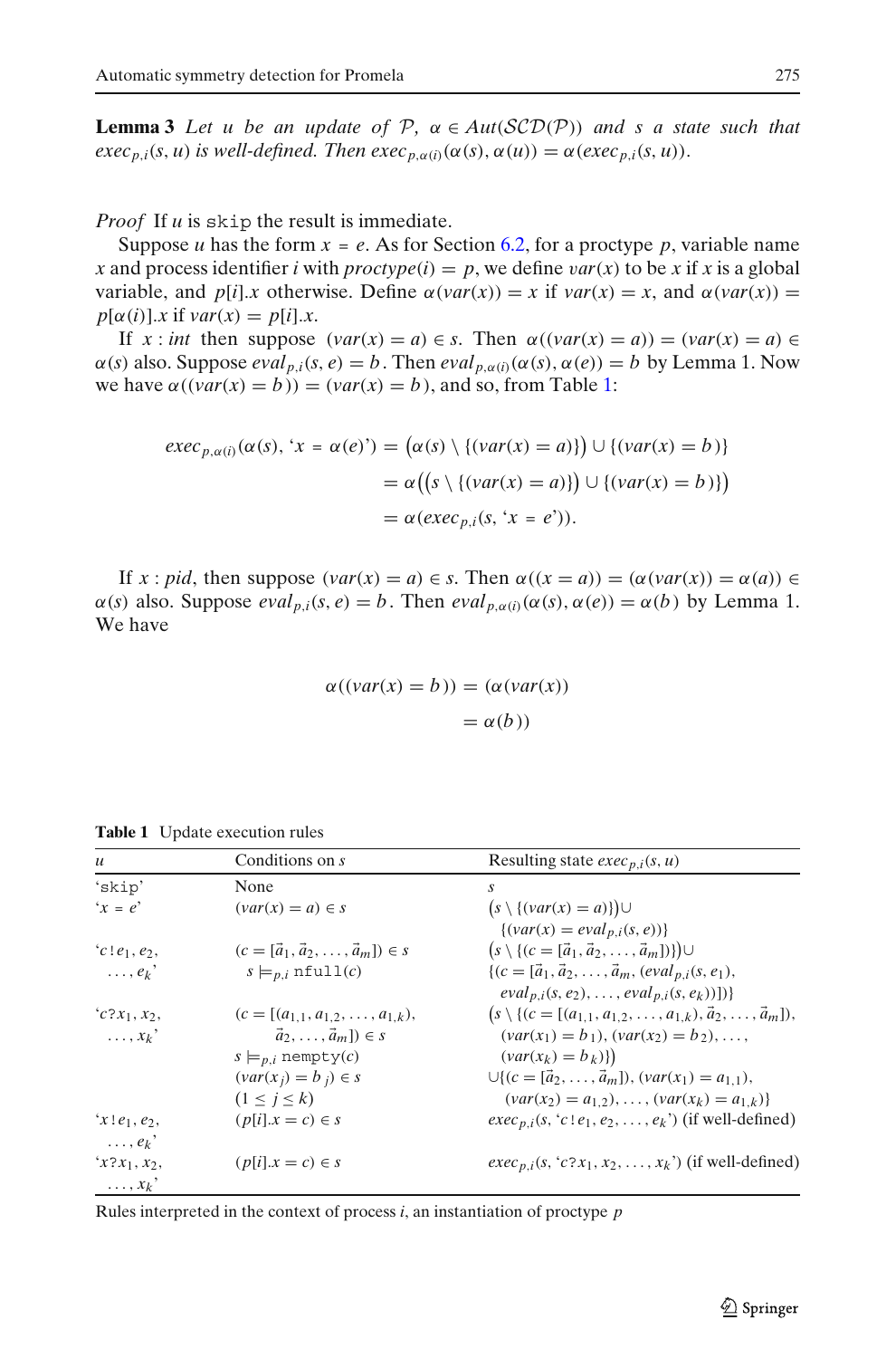and so

$$
\begin{aligned} \nexec_{p,\alpha(i)}(\alpha(s), \, 'x = \alpha(e)') &= \left(\alpha(s) \setminus \left\{ (\alpha(var(x)) = \alpha(a)) \right\} \right) \cup \left\{ (\alpha(var(x)) = \alpha(b)) \right\} \\ \n&= \alpha \left( \left\{ s \setminus \left\{ (var(x) = a) \right\} \right\} \cup \left\{ (var(x) = b) \right\} \right) \\ \n&= \alpha \left( exec_{p,i}(s, \, 'x = e'). \n\end{aligned}
$$

The argument is similar if  $x : chan(\overline{T})$ .

Suppose *u* has the form  $x!e_1, e_2, \ldots, e_k$ , where *x* is a static channel name, and that *x* : *chan*{*T*<sub>1</sub>, *T*<sub>2</sub>,..., *T*<sub>k</sub>} so that  $e_j$  : *T*<sub>i</sub> (1 ≤ *j* ≤ *k*). If (*x* = [ $\vec{a}_1, \vec{a}_2, ..., \vec{a}_m$ ]) ∈ *s* for some  $m < cap(x)$  it follows that

$$
\alpha((x=[\vec{a}_1,\vec{a}_2,\ldots,\vec{a}_m]))=(\alpha(x)=[\vec{a}_1^{\alpha},\vec{a}_2^{\alpha},\ldots,\vec{a}_m^{\alpha}])\in\alpha(s).
$$

For  $1 \leq j \leq k$ , let  $a_j$  denote  $eval_{p,i}(s, e_j)$ , and let  $b_j = a_j$  if  $T_j = int$ , and  $b_j = i$  $\alpha(a_j)$  otherwise, then by Lemma 1 we have  $b_j = eval_{p,\alpha(i)}(\alpha(s), \alpha(e_j))$ . Thus  $(b_1, b_2, \ldots, b_k) = (a_1, a_2, \ldots, a_k)^\alpha$  (using the notation of Section [7.2\)](#page-18-0). Then

$$
\begin{aligned}\n\text{exec}_{p,\alpha(i)}(\alpha(s), \, ^{\iota}\alpha(x) \, ! \, \alpha(e_1), \, \alpha(e_2), \, \dots, \, \alpha(e_k)') \\
&= \left(\alpha(s) \setminus \{(\alpha(x) = [\vec{a}_1^{\alpha}, \vec{a}_2^{\alpha}, \dots, \vec{a}_m^{\alpha}])\}\right) \\
\cup \{(\alpha(x) = [\vec{a}_1^{\alpha}, \vec{a}_2^{\alpha}, \dots, \vec{a}_m^{\alpha}, (b_1, b_2, \dots, b_k)])\}.\n\end{aligned}
$$

Now since

$$
(\alpha(s) \setminus \{(\alpha(x) = [\vec{a}_1^{\alpha}, \vec{a}_2^{\alpha}, \dots, \vec{a}_m^{\alpha}])\})
$$
  
\n
$$
\cup \{(\alpha(x) = [\vec{a}_1^{\alpha}, \vec{a}_2^{\alpha}, \dots, \vec{a}_m^{\alpha}, (b_1, b_2, \dots, b_k)])\}
$$
  
\n
$$
= (\alpha(s) \setminus \{(\alpha(x) = [\vec{a}_1^{\alpha}, \vec{a}_2^{\alpha}, \dots, \vec{a}_m^{\alpha}])\})
$$
  
\n
$$
\cup \{(\alpha(x) = [\vec{a}_1^{\alpha}, \vec{a}_2^{\alpha}, \dots, \vec{a}_m^{\alpha}, (a_1, a_2, \dots, a_k)^{\alpha}])\}
$$
  
\n
$$
= \alpha((s \setminus \{(x = [\vec{a}_1, \vec{a}_2, \dots, \vec{a}_m, (a_1, a_2, \dots, a_k)])\})
$$
  
\n
$$
\cup \{(x = [\vec{a}_1, \vec{a}_2, \dots, \vec{a}_m, (a_1, a_2, \dots, a_k)])\})
$$
  
\n
$$
= \alpha(exec_{p,i}(s, 'x!e_1, e_2, \dots, e_k'))
$$

the result follows.

If *x* is a local variable of *p* and  $(x = c) \in s$ , where *c* is a static channel name, then  $(x = \alpha(c)) \in \alpha(s)$ , and

$$
\begin{aligned}\n\text{exec}_{p,\alpha(i)}(\alpha(s), \, ^t x \, ! \, \alpha(e_1), \, \alpha(e_2), \, \dots, \, \alpha(e_k)) \\
&= \text{exec}_{p,\alpha(i)}(\alpha(s), \, ^t \alpha(c) \, ! \, \alpha(e_1), \, \alpha(e_2), \, \dots, \, \alpha(e_k)) \\
&= \alpha(\text{exec}_{p,i}(s, \, ^t c \, ! \, e_1, \, e_2, \, \dots, \, e_k))) \text{ (by the above argument)} \\
&= \alpha(\text{exec}_{p,i}(s, \, ^t x \, ! \, e_1, \, e_2, \, \dots, \, e_k))).\n\end{aligned}
$$

Suppose that *u* has the form  $x \cdot 2x_1, x_2, \ldots, x_k$  where *x* is a static channel name with type  $chan\{T_1, T_2, \ldots, T_k\}$  so that  $x_j$  has type  $T_j$   $(1 \leq j \leq k)$ . Suppose that, for some  $m < cap(x)$  and  $(var(x_i) = b_i) \in s \ (1 \leq j \leq k)$ ,  $(x =$  $[(a_{1,1}, a_{1,2},..., a_{1,k}), \vec{a}_2,..., \vec{a}_m] \in S$ . Define  $d_{1,j} = a_{1,j}$  if  $T_j = int$ , and  $d_{1,j} = \alpha(a_{1,j})$ otherwise  $(1 \le j \le k)$ . Then, using the notation of Section [7.2,](#page-18-0)  $(d_{1,1}, d_{1,2}, \ldots, d_{1,k}) =$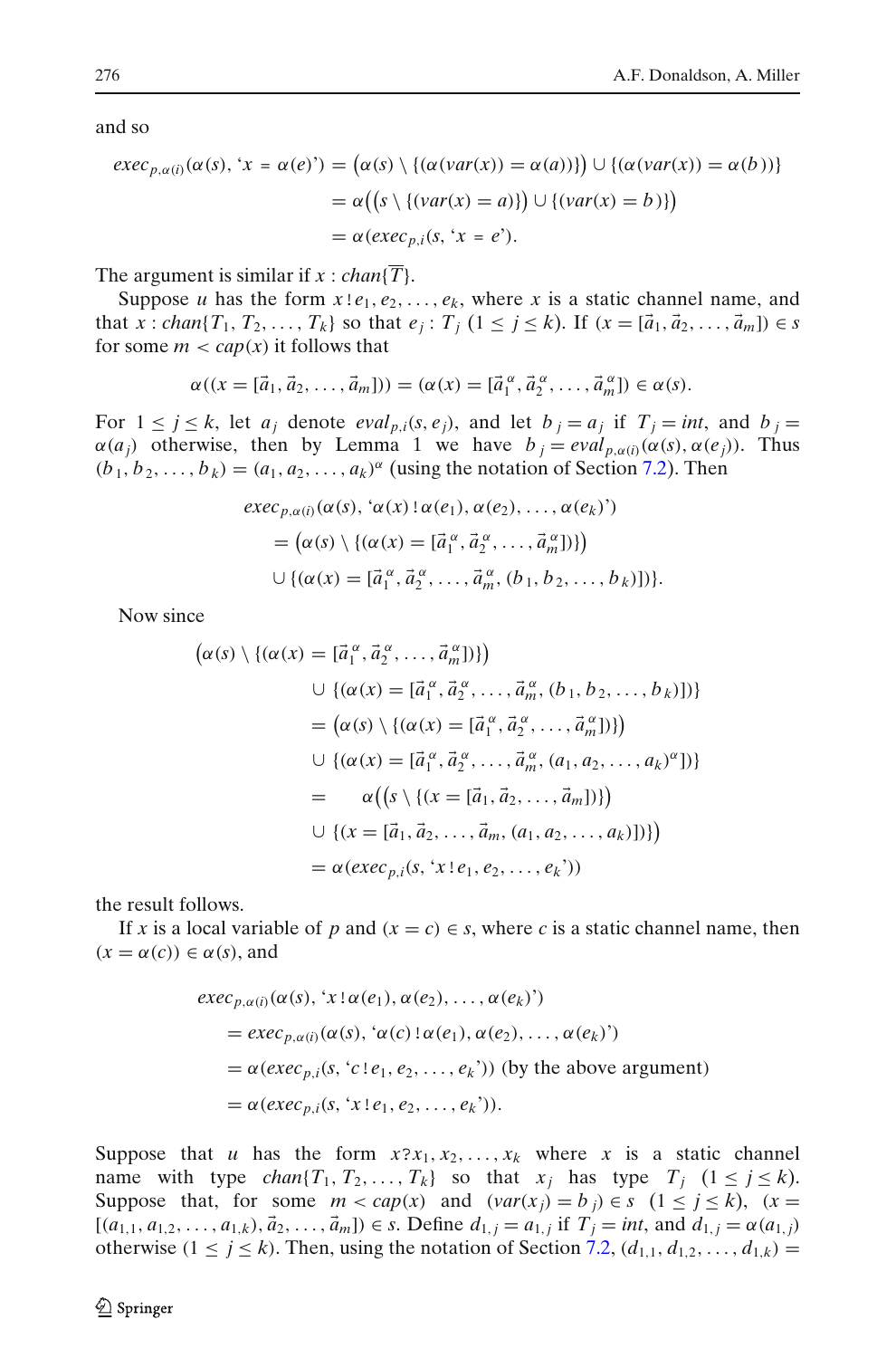$(a_{1,1}, a_{1,2}, \ldots, a_{1,k})^{\alpha}$  and  $\alpha(var(x_i) = a_{1,i}) = \alpha(var(x_i) = d_{1,i})$   $(1 \leq j \leq k)$ . Similarly, define  $d_i = b_i$  if  $x_i$ : *int*, and  $d_i = \alpha(b_i)$  otherwise. Then  $\alpha((var(x_i)) =$  $b_j$  *j*) = ( $\alpha$ (*var*( $x_j$ )) =  $d_j$ ). Since we have  $\alpha$ (( $x$  = [( $a_{1,1}, a_{1,2},..., a_{1,k}$ ),  $\vec{a}_2,..., \vec{a}_m$ ])) =  $(\alpha(x) = [(d_{1,1}, d_{1,2}, \dots, d_{1,k}), \vec{a}_2^{\alpha}, \dots, \vec{a}_m^{\alpha}]$ ) which is in  $\alpha(s)$  and  $\alpha((\nu a r(x_j) = b_j)) = (\alpha$  $(var(x_i)) = d_i$ )  $\in \alpha(s)$  ( $1 \leq j \leq k$  $1 \leq j \leq k$ ), by Table 1 we have:

$$
\begin{split}\n\text{exec}_{p,\alpha(i)}(\alpha(s), \, ^{\alpha}(x) \, ^{2}x_{1}, \, x_{2}, \dots, x_{k}) \\
&= (\alpha(s) \setminus \{ (\alpha(x) = [(d_{1,1}, d_{1,2}, \dots, d_{1,k}), \, \vec{a}_{2}^{\alpha}, \dots, \vec{a}_{m}^{ \alpha}]), \\
(\alpha(\text{var}(x_{1})) = d_{1}), \, (\alpha(\text{var}(x_{2})) = d_{2}), \dots, (\alpha(\text{var}(x_{k})) = d_{k}) \} \} \cup \\
& \{ (\alpha(x) = [\vec{a}_{2}^{\alpha}, \dots, \vec{a}_{m}^{ \alpha}]), \, (\alpha(\text{var}(x_{1})) = d_{1,1}), \, (\alpha(\text{var}(x_{2})) = d_{1,2}), \\
&\dots, (\alpha(\text{var}(x_{k})) = d_{1,k}) \} \\
&= (\alpha(s) \setminus \{ (\alpha(x) = [(a_{1,1}, a_{1,2}, \dots, a_{1,k})^{\alpha}, \vec{a}_{2}^{\alpha}, \dots, \vec{a}_{m}^{ \alpha}]), \\
\alpha((\text{var}(x_{1}) = b_{1})), \, \alpha((\text{var}(x_{2}) = b_{2})), \dots, \alpha((\text{var}(x_{k}) = b_{k})) \} \} \cup \\
&\{ (\alpha(x) = [\vec{a}_{2}^{\alpha}, \dots, \vec{a}_{m}^{\alpha}]), \, \alpha((\text{var}(x_{1}) = a_{1,1})), \, \alpha((\text{var}(x_{2}) = a_{1,2})), \\
&\dots, \alpha((\text{var}(x_{k}) = a_{1,k})) \} \\
&= \alpha((s \setminus \{ (x = [(a_{1,1}, a_{1,2}, \dots, a_{1,k}), \vec{a}_{2}, \dots, \vec{a}_{m}]), \\
(\text{var}(x_{1}) = b_{1}), (\text{var}(x_{2}) = b_{2}), \dots, (\text{var}(x_{k}) = b_{k}) \} \cup \\
&\{ (x = [\vec{a}_{2}, \dots, \vec{a}_{m}]), (\text{var}(x_{1}) = a_{1,1}), (\text{var}(x_{2}) = a_{1,2}), \dots, (\text{var}(x_{k}) = a_{1,k}) \} \big) \\
&= \alpha(\text{exec}_{p,i}(s, \, ^{x}x_{1}, x_{2}, \dots, x_{k})).\n\end{split}
$$

If *x* is a local variable of *p* and  $(x = c) \in s$ , where *c* is a static channel name. Then  $(x = \alpha(c)) \in \alpha(s)$ , and

$$
exec_{p,\alpha(i)}(\alpha(s), 'x?x_1, x_2, ..., x_k') = exec_{p,\alpha(i)}(\alpha(s), ' \alpha(c)?x_1, x_2, ..., x_k')
$$
  
=  $\alpha(exec_{p,i}(s, 'c?x_1, x_2, ..., x_k'))$  (by the above argument)  
=  $\alpha(exec_{p,i}(s, 'x?x_1, x_2, ..., x_k')).$ 

The following lemma follows from the repeated application of Lemma 3:

**Lemma 4** *Let*  $u_1, u_2, \ldots, u_k$  *be updates of*  $P$ *,*  $\alpha \in Aut(SCD(P))$  *and s a state such that*  $exec_{p,i}(s, u_1; u_2; \ldots; u_k)$  *is well-defined. Then* 

$$
exec_{p,\alpha(i)}(\alpha(s), \alpha(u_1); \alpha(u_2); \ldots; \alpha(u_k)) = \alpha(exec_{p,i}(s, u_1; u_2; \ldots; u_k)).
$$

We can now prove the major result of this paper, Theorem 5:

*Proof* (Theorem 5) By Definition 9, we must show that (i) if  $(s, t) \in R$  then  $(\alpha(s), \alpha(t)) \in R$ , and (ii)  $\alpha(s_0) = s_0$ .

If  $(s, t) \in R$  then there is a process with pid *i* such that *proctype*(*i*) = *p* (for some proctype *p*), and a statement *z* in *p* such that the guard of *z* holds for process *i* at *s*, and execution of the updates of *z* by process *i* at *s* leads to state *t*. Since  $\alpha(\mathcal{P}) \equiv \mathcal{P}$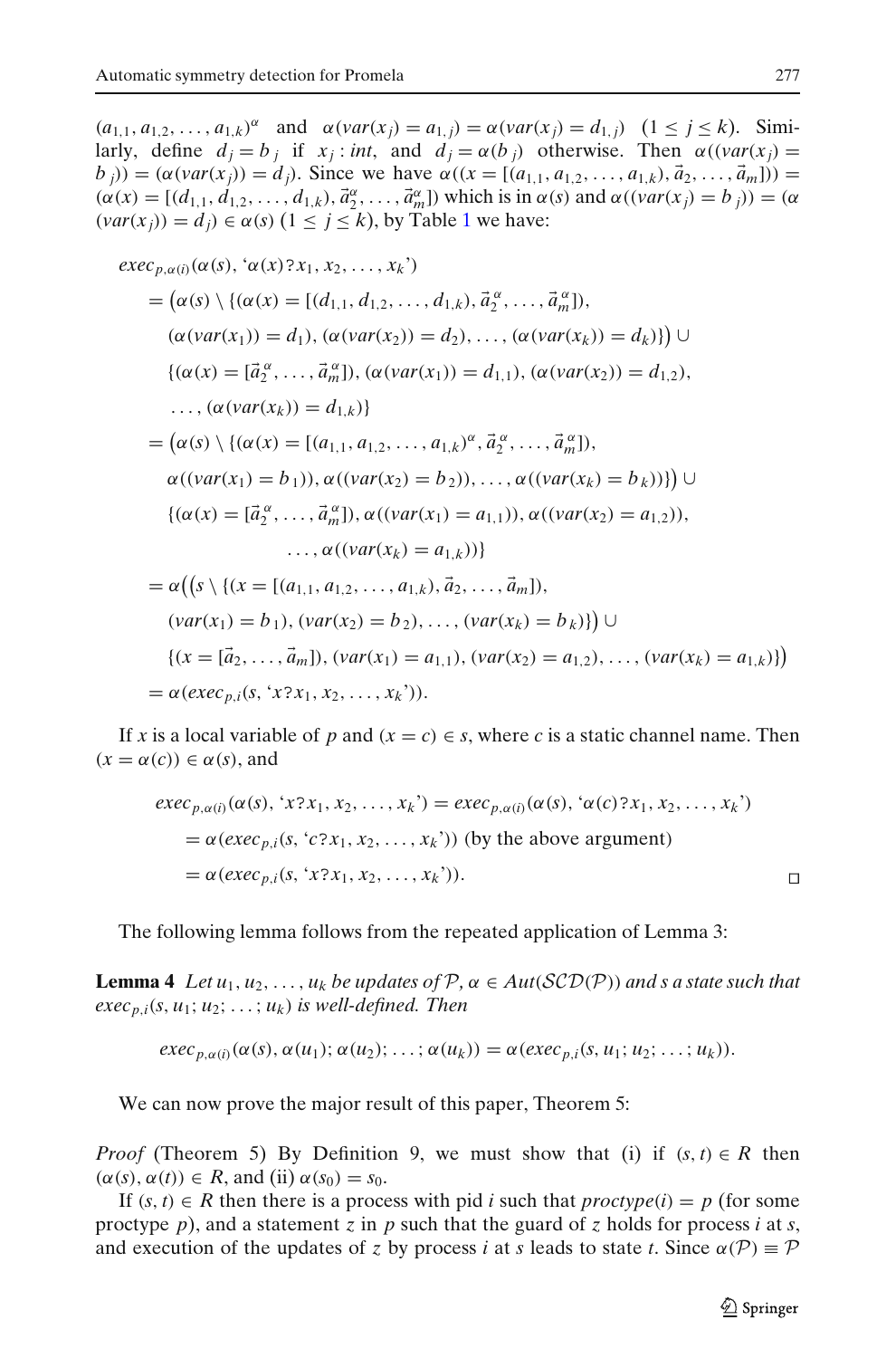<span id="page-27-0"></span>the statement  $\alpha(z)$  (possibly re-arranged) also appears in proctype p. By Lemma 2, the guard of  $\alpha(z)$  holds for process  $\alpha(i)$  at  $\alpha(s)$ , and by Lemma 4, execution of the updates of  $\alpha(z)$  by process  $\alpha(i)$  at  $\alpha(s)$  leads to state  $\alpha(t)$ . Therefore  $(\alpha(s), \alpha(t)) \in R$ .

We must show that for any proposition  $(v = d)$  in  $s_0$ ,  $\alpha((v = d)) \in s_0$  also. In  $s_0$ , all static channels are empty, so for any static channel *c*, the propositions  $(c = [ )$  and  $\alpha((c = [1])) = (\alpha(c) = [1])$  both belong to  $s_0$ . For each global variable  $x, (x = x_0) \in s_0$ , where  $x_0$  is the initial value for x (specified at declaration). If  $x : int$  then  $\alpha((x =$  $(x_0)(x_0) = (x = x_0) \in s_0$ . If  $x : pid$  then we must have  $\alpha(x_0) = x_0$  (since  $\alpha(\mathcal{P}) \equiv \mathcal{P}$ ), so  $\alpha((x = x_0)) = (x = \alpha(x_0)) = (x = x_0) \in s_0.$ 

For any local variable *x*, suppose  $x_0$  is the initial value given for *x* in run statement *i*. Then  $(p[i], x = x_0) \in s_0$ . Let  $y_0$  be the initial value given for *x* in run statement  $\alpha(i)$ , so that  $(p[\alpha(i)]x = y_0) \in s_0$ . If  $x : int$  then, since  $P \equiv \alpha(P)$ , the value for *x* in run statements *i* and  $\alpha(i)$  must be the same, i.e.  $x_0 = y_0$ . So we have  $\alpha((p[i].x = x_0)) = (p[\alpha(i)].x = x_0) = (p[\alpha(i)].x = y_0) \in s_0$ . Suppose that *x* : *pid* or *x* : *chan* $\overline{T}$ . Then, since  $P \equiv \alpha(P)$ , the value for *x* in run statement  $\alpha(i)$  is the image under  $\alpha$  of the value for *x* in run statement *i*, i.e.  $y_0 = \alpha(x_0)$ . We have  $\alpha((p[i].x = x_0)) = (p[\alpha(i)].x = \alpha(x_0)) = (p[\alpha(i)].x = y_0) \in s_0.$ 

7.4 Finding the Largest Valid Subgroup of *Aut*(SCD(P))

Let *G* be the largest subgroup of  $Aut(\mathcal{SCD}(P))$  which is valid for  $P$ .

Our algorithm for finding *G* (Algorithm 1) starts with a known valid subgroup *H* of *Aut*(*SCD(P*)), and adds valid coset representatives (see Definition 5) to the generators of *H* to obtain successively larger valid subgroups.

It can be shown [\[19\]](#page-41-0) that

**Theorem 6** *Algorithm* 1 *computes the largest valid subgroup of*  $Aut(\mathcal{SCD}(P))$ *.* 

We illustrate Algorithm 1 using the load-balancer example. Let  $P$  be the specification of Fig. [6.](#page-11-0) Generators for  $Aut(SCD(\mathcal{P}))$  computed by *nauty* are given in Section [7.2.](#page-18-0) The generators which do not fix the process identifier 9

## **Algorithm 1** Algorithm to find the largest valid subgroup of  $Aut(\mathcal{SCD}(P))$

```
X := generators of Aut(\mathcal{SCD}(P))H := \langle \{ \alpha \in X : \alpha(\mathcal{P}) \equiv \mathcal{P} \} \rangleU := representatives of right cosets of H in Aut(\mathcal{SCD}(P)) except H
while U \neq \emptyset do
   U := U \setminus \{\alpha\}if \alpha(\mathcal{P}) \equiv \mathcal{P} then
       H := \langle H \cup \{\alpha\}\rangleif |Aut(\mathcal{SCD}(P))|/|H| < |U| then
          U := representatives of right cosets of H in Aut(SCD(P)) except H
      end if
   end if
end while
```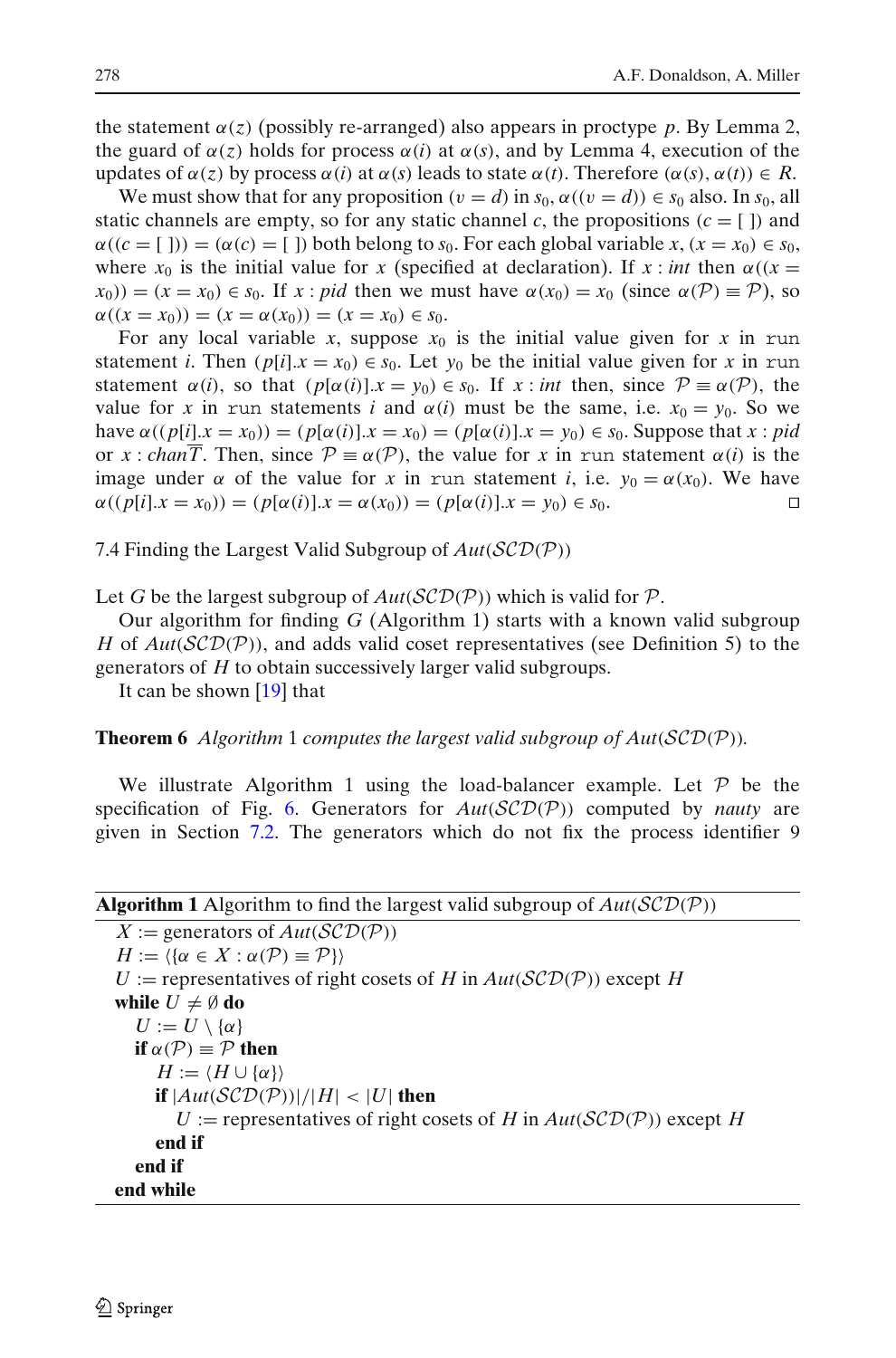<span id="page-28-0"></span>are *not* valid for  $\mathcal P$  since, if  $\alpha$  is one of these generators, the declaration pid blocked client = 9 in P is replaced with pid blocked client =  $\alpha(9)$ , and  $\alpha(9) \neq 9$ , thus  $\alpha(\mathcal{P}) \neq \mathcal{P}$ . The other generators are valid for  $\mathcal{P}$ , so  $H =$ (7 8)(*cl*1 *cl*2),(11 12)(*cl*5 *cl*6),(1 2)(*se*1 *se*2),(2 3)(*se*2 *se*3) is valid for P. GAP tells us that  $|Aut(SCD(P))| = 288$  and  $|H| = 24$ , so there are  $|Aut(SCD(P))|/|H| =$ 12 cosets of *H* in  $Aut(SCD(\mathcal{P}))$ . We can use GAP to compute representatives  $\alpha_1, \alpha_2, \ldots, \alpha_{11}$  for the 11 cosets of *H* in *Aut*(*SCD(P)*) which are distinct from *H*. The first nine of these are not valid for  $P$ , but

$$
\alpha_{10} = (4\ 6)(lb1\ lb3)(7\ 11)(cl1\ cl5)(8\ 12)(cl2\ cl6)
$$

is valid for P. When  $\alpha_{10}$  is added to the generators of H,  $|H| = 48$ , so there are now  $|Aut(SCD(P))|/|H| = 6$  cosets of *H* in  $Aut(SCD(P))$ . It is more efficient to check the final original coset representative  $\alpha_{11}$  than to compute and check a new set of coset representatives. This is the purpose of the innermost conditional statement in Algorithm 1. As  $\alpha_{11}$  is not valid for  $P$ ,

$$
H = \langle (7\ 8)(cl1\ cl2), (11\ 12)(cl5\ cl6), (1\ 2)(sel\ se2), (2\ 3)(sel\ se2),(4\ 6)(lb1\ lb3)(7\ 11)(cl1\ cl5)(8\ 12)(cl2\ cl6) \rangle
$$

is the largest subgroup of  $Aut(\mathcal{SCD}(P))$  which is valid for  $P$ .

Algorithm 1 performs badly if the initial group *H* is small, and  $Aut(SCD(\mathcal{P}))$ very large. If *H* is the largest valid subgroup then  $(|Aut(\mathcal{SCD}(P))|/|H|) - 1$  coset representatives must be checked. For many examples, the initial size of *H* can be increased using an optimisation based on random conjugates [\[17](#page-41-0), [19](#page-41-0)]. However, in the worst case, the largest valid subgroup may turn out to be trivial, thus the worst case complexity of Algorithm 1 is *O*(|*Aut*(SCD(P))|).

It is possible to construct a Promela-Lite specification  $P$  such that an element  $\alpha \in Aut(SCD(\mathcal{P}))$  is invalid, but induces a genuine automorphism of the model M associated with  $P$ . Thus, while Algorithm 1 is complete in that it computes the largest valid subgroup of  $Aut(SCD(\mathcal{P}))$ , our notion of validity could be extended to determine more accurately whether an element of *Aut*(SCD(P)) induces a Kripke structure automorphism. As long as the set of valid elements of  $Aut(SCD(\mathcal{P}))$  still forms a group and validity can be checked automatically, Algorithm 1 can be used to compute the largest valid subgroup as usual.

### **8 SymmExtractor**

In this Section we describe SymmExtractor, an automated symmetry detection tool for Promela based on the static channel diagram analysis techniques of Section [7.](#page-16-0) After providing an overview of the tool, we discuss the restrictions on the form of a Promela specification which must be satisfied before SymmExtractor can be applied. We then discuss two problems related to typechecking which SymmExtractor solves: how to deduce the type of an incompletely specified channel, and how to compare channel types.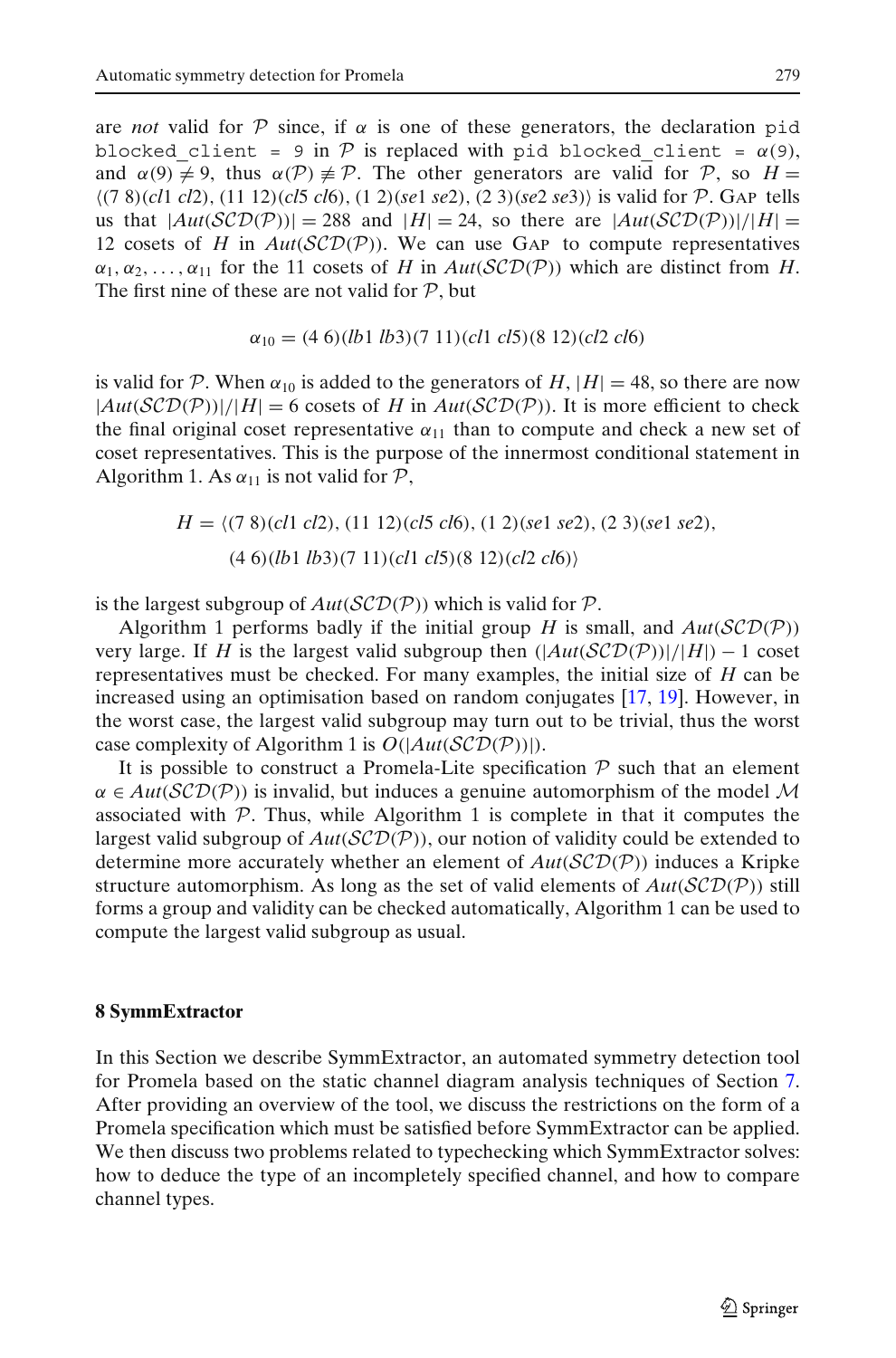We show how the GAP and *saucy* tools are used to compute the largest valid subgroup of *Aut*(SCD(P)), and give experimental results showing how SymmExtractor performs on a variety of example specifications.

## 8.1 An Overview of SymmExtractor

SymmExtractor is a Java program based on a Promela parser generated using the SableCC compiler generation framework [\[25](#page-42-0)]. The Promela grammar is adapted from a BNF grammar presented in [\[28](#page-42-0)], with the SPIN source code used to resolve ambiguity in the grammar specification.

The abstract syntax tree representation of the input specification is typechecked. Unlike for Promela-Lite, Promela specifications do not always contain the complete channel type information required by our approach, so we employ a type reconstruction algorithm from [\[18](#page-41-0)] to recover this information. Reconstructed channel types which are *recursive* are then converted to a minimised canonical form. The typed abstract syntax tree is checked to see whether it satisfies certain restrictions imposed by the theory of Section [7.](#page-16-0) If these restrictions are satisfied then the static channel diagram  $\mathcal{SCD}(\mathcal{P})$  for the specification  $\mathcal P$  is derived, and its automorphisms computed using the *saucy* program [\[12\]](#page-41-0). Algorithm 1 of Section [7.4](#page-27-0) is then used to compute the largest subgroup of  $Aut(SCD(\mathcal{P}))$  which is valid for  $\mathcal P$ . Checking validity depends on the reconstructed type information obtained by SymmExtractor. SymmExtractor uses a GAP implementation of Algorithm 1 together with an optimisation based on random conjugates (see Section [7.4\)](#page-27-0) to compute the largest valid subgroup of  $Aut(SCD(P))$ . The automatic symmetry detection process is summarised in Fig. 11.



**Fig. 11** The automatic symmetry detection processes used by SymmExtractor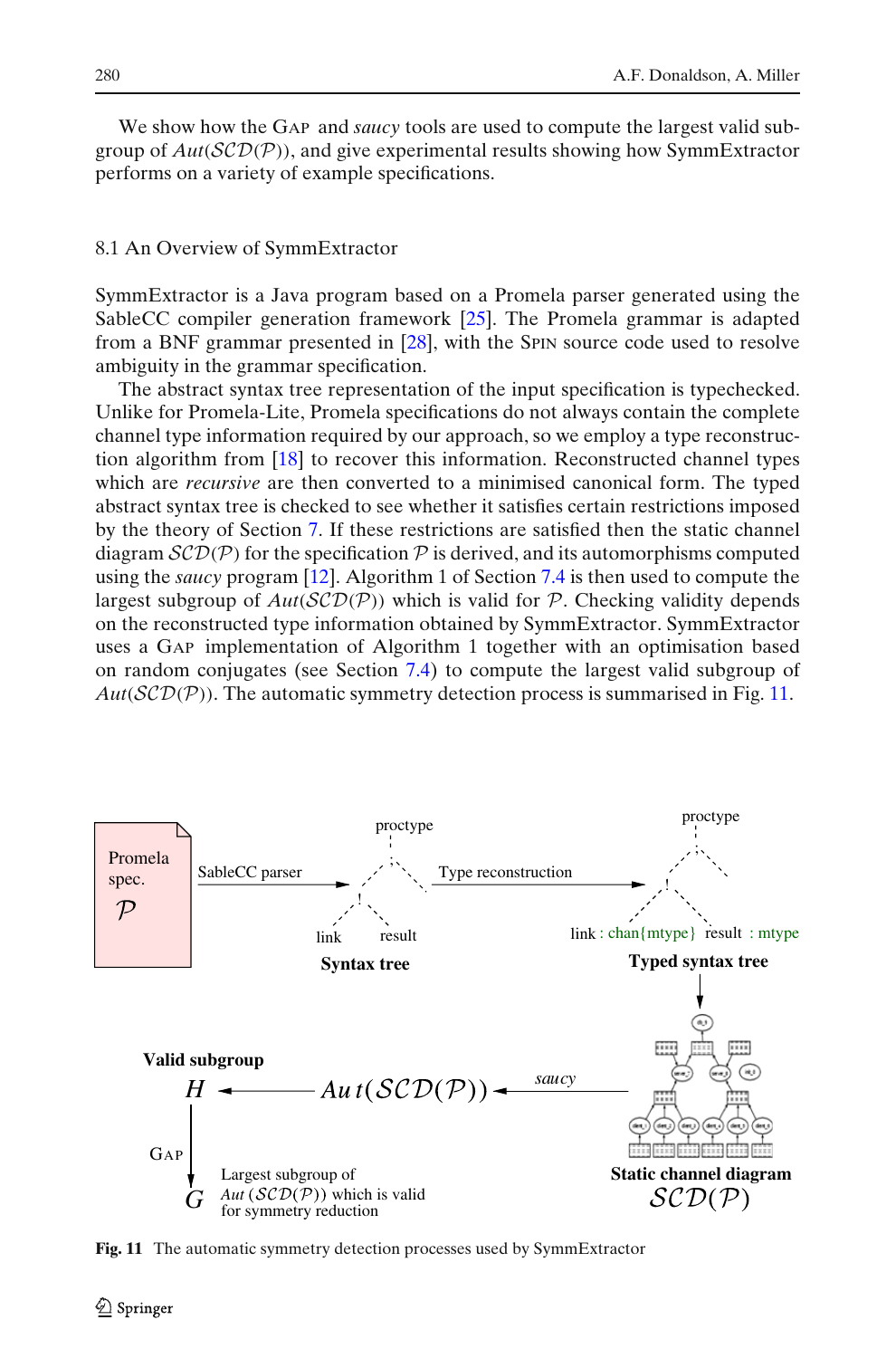SymmExtractor imposes two important restrictions on the form of a Promela specification. First, the init process must have the form:

```
init {
   atomic {
       run \langle name \rangle_1(\dots);run \langle name \rangle_2(\dots);.
               .
               .
       run \langle name \rangle_n(\dots);statement-list, ';'
   };
   statement-list, ';'
}
```
where the list *(statement-list, ';')* of statements within the atomic block must be assignments of literal values to distinct variables. All run statements must appear within the atomic block of the init process. This ensures that the specification consists of a fixed number of running processes.

Second, the static channel diagram approach requires that all global channel declarations include a channel initialiser, and names of global channels are not reassigned.

The tool imposes some further minor restrictions which are documented in [\[17](#page-41-0)]. SymmExtractor also supports Promela features such as synchronous channels which, for ease of presentation, are not part of Promela-Lite. In particular, SymmExtractor allows a specification to include a *never claim*, an additional process used for *LTL* model checking [\[28\]](#page-42-0). A never claim can be viewed as a proctype with a single running instance, thus provision for never claims is handled by the theory of Section [7.](#page-16-0) Furthermore, since a valid static channel diagram automorphism must respect the structure of a never claim, a group of valid static channel diagram automorphisms is, by default, an invariance group for the property represented by a never claim.

## 8.2 Experimental Results

We now present experimental results running SymmExtractor on a variety of configurations of six families of Promela specifications.

## *8.2.1 Specification Families and Configurations*

The families of specifications we consider are: *simple mutex*, *Peterson*, *Peterson without atomicity*, *resource allocator*, *three-tiered architecture* and *hypercube*.

The *simple mutex*, *Peterson* and *Peterson without atomicity* families are versions of mutual exclusion protocols. The first of these is illustrated in Fig. [3](#page-5-0) for 5 processes and the others are based on variations of a specification presented in [\[2](#page-41-0)]. Configurations are identified via the number *n* of processes.

The *resource allocator* families consist of a set of prioritised *client* processes, each of which requires access to a resource, and a *resource allocator* process which takes requests from the clients wishing to use the resource, granting access to one client at a time, according to priority. The model is similar to an example used for symmetry reduction in partially symmetric systems [\[39\]](#page-42-0). We consider two kinds of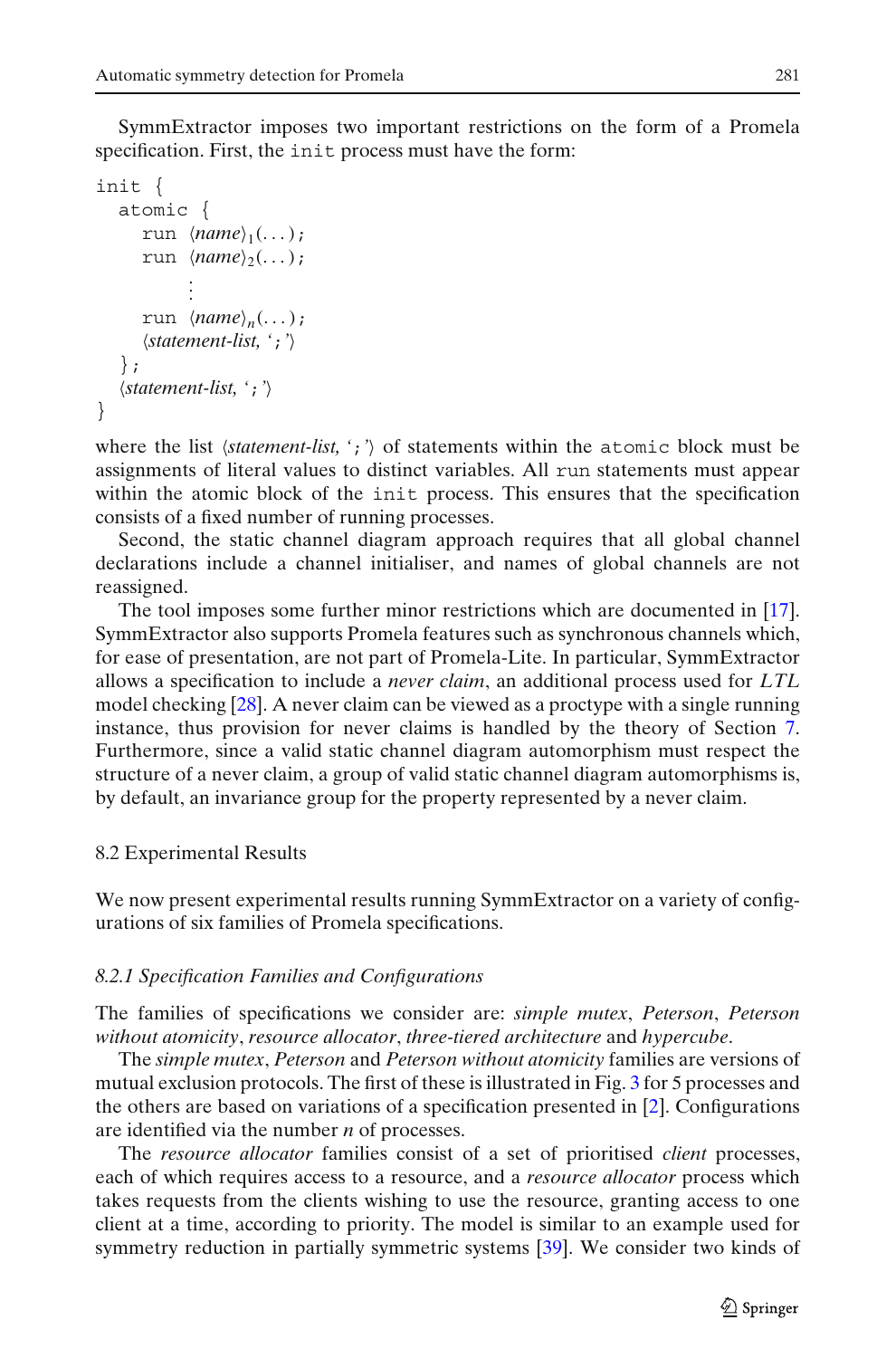<span id="page-31-0"></span>configuration. A configuration has signature  $a_0$ - $a_1$ -...- $a_{k-1}$ , where  $a_i > 0$  ( $0 \le i < k$ ) if there are  $k > 1$  distinct priority levels and *client* processes 1, 2, ...,  $a_0$  have priority level 0,  $a_0 + 1$ ,  $a_0 + 2$ , ...,  $a_1$  have priority level 1, etc. An alternating configuration, referred to as *alternating x*, where  $x > 0$  is even, has two priority levels, x *client* processes, and the priority levels alternate between 0 and 1 every three *client* processes. For example, *alternating 10* denotes a 10-*client* configuration where *client* processes 1, 2, 5, 6, 9 and 10 have priority level 0 and *client* processes 3, 4, 7 and 8 have priority level 1.

A configuration in the *three-tiered architecture* consists of three process types: *client*, *server* and *database*. Each *client* process sends *request* messages to the *database* process, via their neighbouring *server* process, and *data* is returned to the *client* process (again, via the *server*). All channels are synchronous.

A configuration with *k* > 0 *server* processes and *ai* > 0 *client* processes connected to server *i*  $(1 \le i \le k)$  has signature  $a_1-a_2$ ....- $a_k$ . For example, 5-5-5-5 denotes a configuration with 4 *servers* and 20 *clients*, 5 connected to each server.

A member of the *hypercube* family consists of a set of *Node* processes sending messages through an *m*-dimensional hypercube network using a simple routing algorithm [\[41\]](#page-42-0). An *m*-dimensional hypercube is denoted *md*.

## *8.2.2 Results and Discussion*

In Table [2](#page-32-0) we give results for various configurations of the families described above. All of the Promela specifications used for these experiments are available online [\[15](#page-41-0)].

In each case we evaluate the following:

- $|Aut(\mathcal{SCD}(P))|$  size of the automorphism group of the static channel diagram associated with configuration P
- $|H|$  size of the initial subgroup generated by the valid generators of  $Aut(\mathcal{SCD}(P))$
- $|G|$  size of the largest valid subgroup of  $Aut(\mathcal{SCD}(P))$ , computed using Algorithm 1 (Section [7.4\)](#page-27-0)
- *saucy* time time (in seconds) for *saucy* to compute generators for *Aut*(SCD(P))
- *find largest* time– time (in seconds) to compute *G* given generators for *Aut*(SCD(P))
- *optimised find largest* time time (in seconds) to compute *G* given generators for  $Aut(SCD(\mathcal{P}))$ , using the random conjugates optimisation.

When all generators of  $Aut(SCD(\mathcal{P}))$  are valid,  $Aut(SCD(\mathcal{P})))$ , *H* and *G* are equal, so there is no need to use Algorithm 1 (denoted by  $\equiv$ ). In this case the random conjugates optimisation is irrelevant, indicated by the entry '−'. The entry  $\geq$  12 h' indicates that  $|G|$  could not be computed within 12 h. All experiments were performed on a PC with a 2.4 Intel Xeon processor and 3 Gb of main memory. The '*saucy* time' column illustrates an overhead associated with using *saucy* to compute  $Aut(\mathcal{SCD}(P))$ , whatever its size.

Results for the three mutual exclusion families, as well as *three-tiered architecture* configurations, show that SymmExtractor is very efficient when all of the generators of *Aut*(SCD(P)) are valid. Here the value in the '*find largest* time' column is the time taken to check validity of the generators against P. The results for *simple mutex*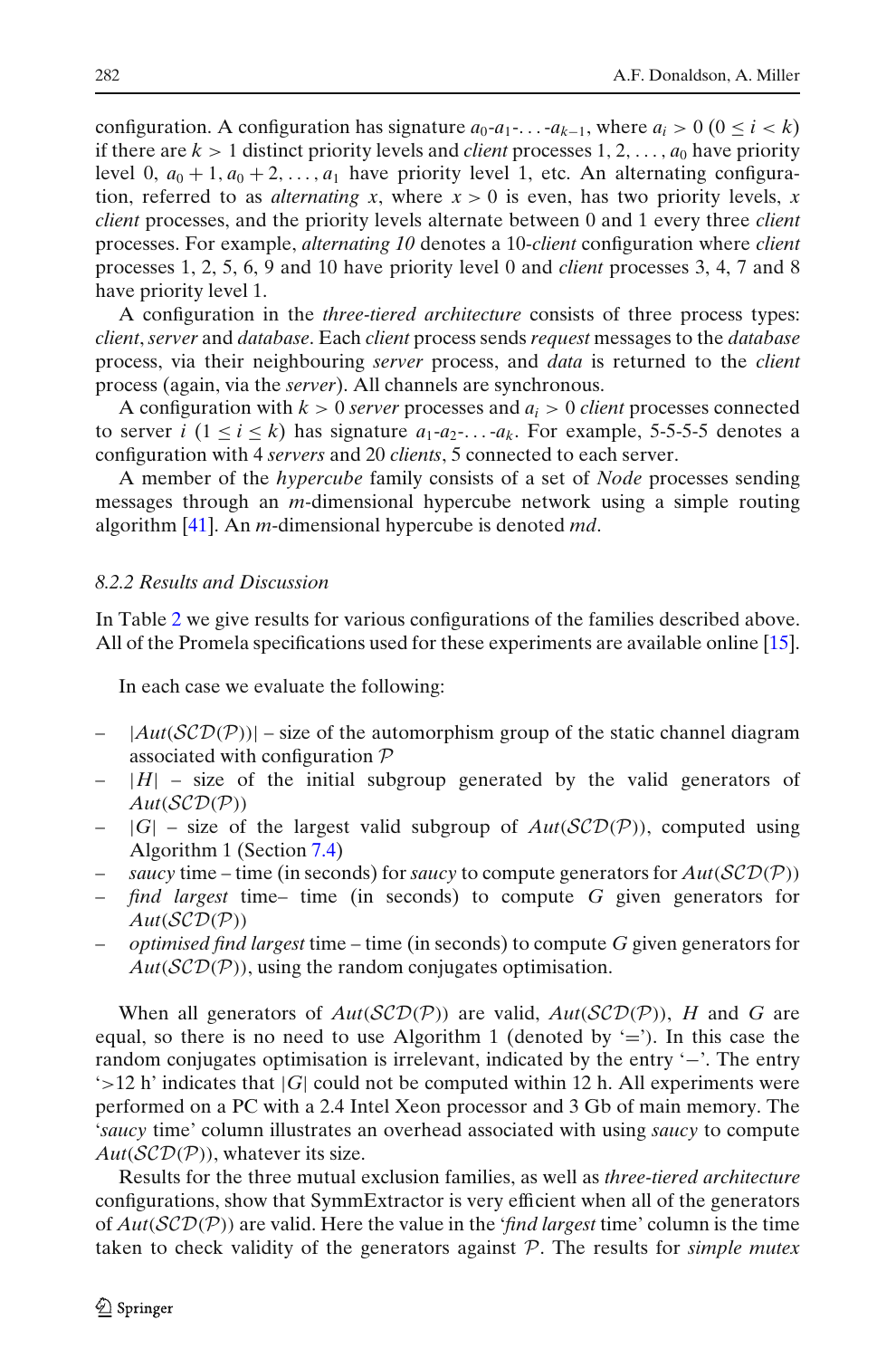| Configuration              | $ Aut(\mathcal{SCD}(P)) $ | H              | G                   | Saucy    | Find largest | Optimised find |
|----------------------------|---------------------------|----------------|---------------------|----------|--------------|----------------|
| $\mathcal{P}$              | $ Aut(\mathcal{SCD}(P)) $ | H              | G                   | time     | time         | largest time   |
| Simple mutex               |                           |                |                     |          |              |                |
| 5                          | 120                       | $=$            | $=$                 | 0.03     | 0.07         |                |
| 10                         | $3.6\times10^6$           | $=$            | $=$                 | 0.03     | 0.20         |                |
| 20                         | $2.4\times10^{18}$        | $=$            | $=$                 | 0.03     | 0.59         |                |
| 40                         | $8.1 \times 10^{37}$      | $=$            | $=$                 | 0.03     | 1.64         |                |
| Peterson                   |                           |                |                     |          |              |                |
| 3                          | 6                         | $=$            | $=$                 | 0.03     | 0.06         |                |
| 6                          | 720                       | $=$            | $=$                 | $0.02\,$ | 0.16         |                |
| 9                          | 362880                    | $=$            | $=$                 | 0.04     | 0.30         |                |
| 12                         | $4.8 \times 10^{8}$       | $=$            | $=$                 | 0.03     | 0.56         |                |
| Peterson without atomicity |                           |                |                     |          |              |                |
| 3                          | 6                         | $=$            | $=$                 | 0.03     | 0.08         |                |
| 6                          | 720                       | $=$            | $=$                 | 0.08     | 0.25         |                |
| 9                          | 362880                    | $=$            | $=$                 | 0.03     | 0.52         |                |
| 12                         | $4.8 \times 10^{8}$       | $=$            | $=$                 | 0.03     | 0.89         |                |
| Resource allocator         |                           |                |                     |          |              |                |
| $3-4$                      | 5040                      | 144            | 144                 | 0.03     | 1.52         | $=$            |
| $2 - 2 - 3$                | 5040                      | 24             | 24                  | 0.03     | 5.24         | $=$            |
| $5 - 5$                    | $3.6 \times 10^{6}$       | 14400          | 14400               | 0.05     | 8.34         | $=$            |
| $3 - 3 - 4$                | $3.6 \times 10^{6}$       | 864            | 864                 | 0.03     | 114.49       | $=$            |
| Alternating 10             | $3.6 \times 10^{6}$       | 32             | 17280               | 0.03     | 18.12        | 8.5            |
| Alternating 12             | $4.7 \times 10^{8}$       | 64             | 518400              | 0.04     | 314.87       | 33.59          |
| Alternating 14             | $8.7 \times 10^{10}$      | 128            | $2.9 \times 10^{6}$ | 0.06     | >12 h        | 116.39         |
| Alternating 16             | $2.1 \times 10^{13}$      | 256            | $1.6 \times 10^{9}$ | 0.05     | >12 h        | 543.87         |
| Three-tiered architecture  |                           |                |                     |          |              |                |
| $3 - 3 - 2$                | 144                       | $=$            | $=$                 | 0.04     | 0.09         |                |
| $3 - 3 - 3$                | 1296                      | $=$            | $=$                 | 0.05     | 0.14         |                |
| $4 - 4 - 3$                | 6912                      | $=$            | $=$                 | 0.05     | 0.17         | —              |
| $4 - 4 - 4$                | 82944                     | $=$            | $=$                 | 0.05     | 0.26         | —              |
| $5 - 5 - 5 - 5$            | $5.0 \times 10^{9}$       | $=$            | $=$                 | 0.07     | 0.55         |                |
| Hypercube                  |                           |                |                     |          |              |                |
| 2d                         | 8                         | $\mathfrak{2}$ | $\overline{4}$      | 0.04     | 0.59         | 0.84           |
| 3d                         | 48                        | $\sqrt{2}$     | 8                   | 0.03     | 2.50         | 1.98           |
| 4d                         | 384                       | $\overline{c}$ | 16                  | 0.04     | 99.11        | 26.73          |
| 5d                         | 3840                      | $\overline{c}$ | 32                  | 0.08     | 7171.57      | 957.79         |

<span id="page-32-0"></span>**Table 2** Experimental results for automatic symmetry detection

40 and 5-5-5-5 in the *three-tiered architecture* family show that SymmExtractor is sufficiently robust to handle large Promela specifications.

For the first four *resource allocator* configurations the initial valid subgroup *H* is the largest valid subgroup of  $Aut(\mathcal{SCD}(P))$ . Since  $H \neq Aut(\mathcal{SCD}(P))$ , it is necessary to run Algorithm 1 to confirm this. This is time-consuming for the 3-3-4 configuration. In these cases the random conjugates optimisation offers no benefit, indicated by the entry  $\equiv$ .

For the *alternating resource allocator* and *hypercube* specifications {*id*} ⊂ *H* ⊂ *G* ⊂ *Aut*(*SCD*(*P*)). Even when the number of cosets of *H* in  $Aut(SCD(P))$  is large, if *G* is much larger than *H* the number of coset representatives which need to be checked for validity diminishes rapidly as valid representatives are found. However,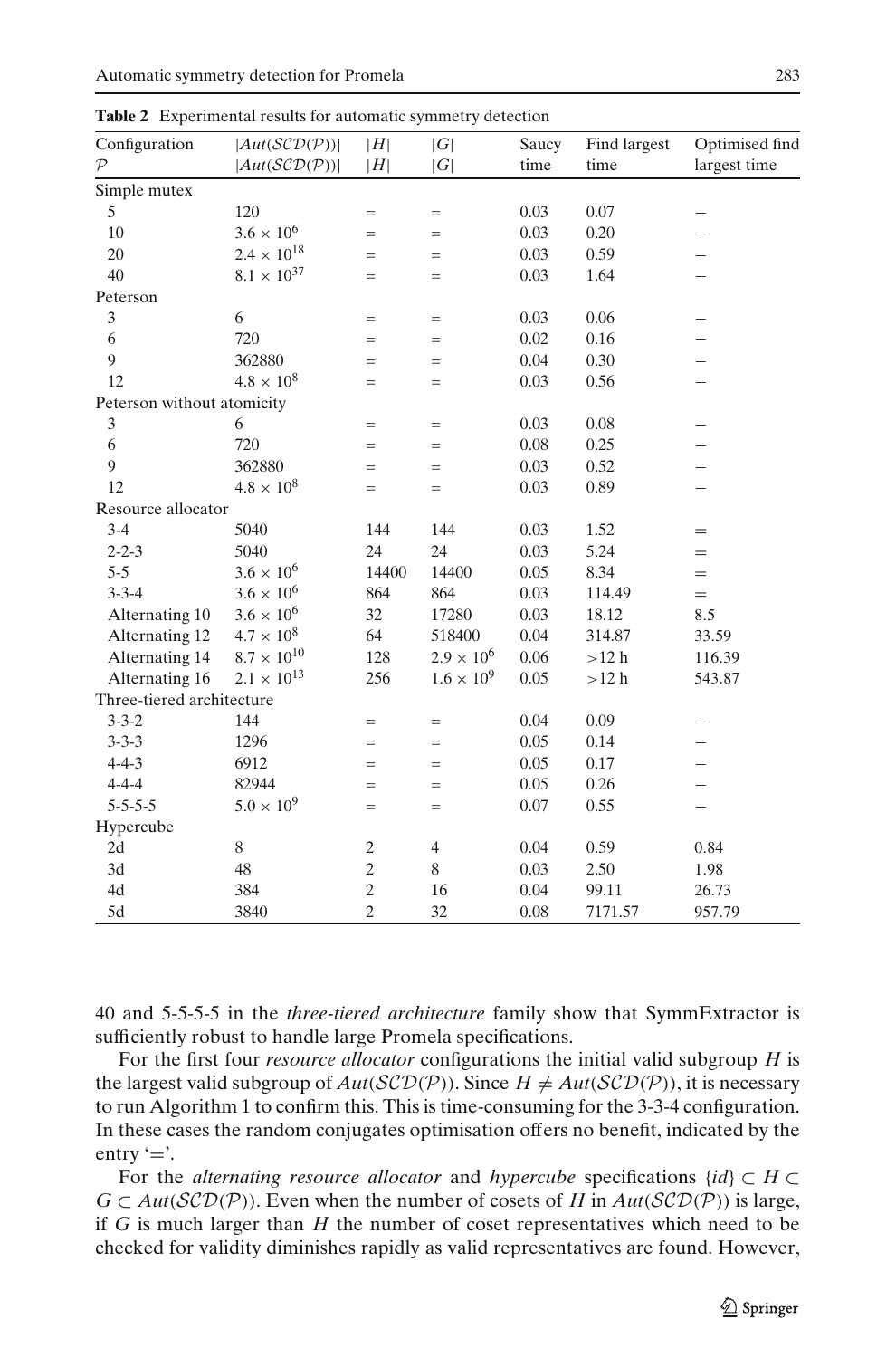<span id="page-33-0"></span>for the *alternating 14* and *alternating 16* configurations the number of cosets of *H* in  $Aut(SCD(P))$  is so large that *G* could not be computed within 12 h without the random conjugates optimisation.

When  $P$  is the 3-dimensional *hypercube* specification,  $Aut(SCD(P))$  has order 48. However *G*, the largest valid subgroup of  $Aut(\mathcal{SCD}(\mathcal{P}))$ , has order only 8. By examining the output from SymmExtractor it is clear that 2 of the 3 generators of *Aut*(SCD(P)) are discarded in this case simply because they do not strictly preserve run statements, so contravening the definition of *validity* given in Section [7.3.1.](#page-20-0) Since the effect on the run statements is superficial in this case, a slight relaxation of the notion of validity would allow us to automatically detect a much larger symmetry group. We observe a similar situation for the higher dimension hypercube specifications.

### 8.3 Integration with Spin

The SymmExtractor implementation forms part of TopSPIN, our symmetry reduction package for the SPIN model checker [\[20\]](#page-41-0).

Given a Promela specification, the SPIN tool outputs a C program, pan.c, which is then compiled and executed to produce a verification result. TopSPIN uses the symmetry information provided by SymmExtractor to add symmetry reduction algorithms to pan.c. For details of these algorithms, together with experimental results showing the savings achieved by reduced model checking, see [\[17,](#page-41-0) [21](#page-41-0)]. Symmetry reduction using the groups computed by SymmExtractor makes verification of many of the specifications discussed in Section [8.2.2](#page-31-0) tractable. However, verification of the larger, more complex specifications (e.g. *Peterson* 12, *Peterson without atomicity* 6+, and *three-tiered architecture* 5-5-5-5) remains intractable.

SymmExtractor also runs as a stand-alone tool which can be used as a front-end to other symmetry reduction packages for Promela specifications.

As discussed in Section [2,](#page-2-0) other implementations of symmetry reduction for SPIN allow the user to specify the presence of symmetry using scalarsets. Our automatic approach has the advantage of requiring no user input and handling more general types of symmetry. However, the scalarset approach is very efficient since the scalarset conditions can be statically checked and require no computational group theoretic calculations. For a large, evolving specification with several families of processes, which is to be regularly modified and checked, we envisage a process where symmetry is initially detected using our automatic techniques. The modeller may then recognise that symmetries reported by our tool between a given set of components are amenable to specification via scalarsets. The modeller could then speed up symmetry detection by adding scalarset annotations to the parts of the specification modelling these components. This process would require a combination of our techniques with existing methods involving scalarsets.

### **9 Conclusions**

In order to develop automatic symmetry detection techniques for Promela, we have presented the syntax and type system for Promela-Lite, a specification language which captures the essential features of Promela, but has a full Kripke structure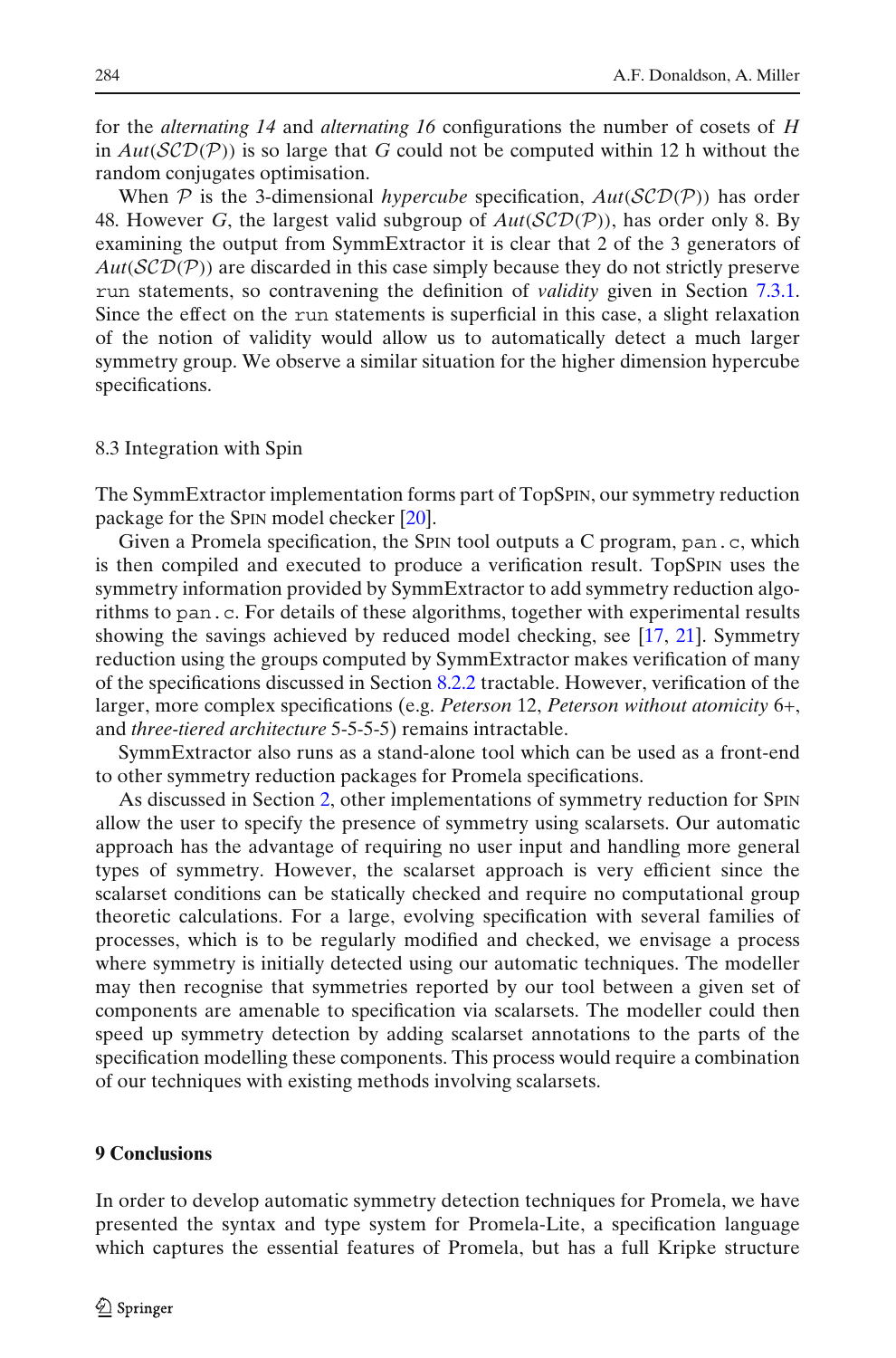<span id="page-34-0"></span>semantics and is sufficiently self-contained to allow for rigorous proof of theoretical results.

We have defined the *static channel diagram SCD(P)* associated with a Promela-Lite specification  $P$  and shown that it can be efficiently computed via a single pass of P. After defining a group action of the automorphism group  $Aut(SCD(\mathcal{P}))$  on the states *S* of *M*, the model associated with  $P$ , we have proved that there is a largest *valid* subgroup  $G \leq Aut(\mathcal{SCD}(\mathcal{P}))$  for which  $\rho(G) \leq Aut(\mathcal{M})$ , where  $\rho$  is the permutation representation of the group action. Furthermore, we have presented a computational group theoretic algorithm for computing the group *G*. This technique allows a subgroup of  $Aut(\mathcal{M})$  to be efficiently derived from the specification  $\mathcal P$  which can be exploited for symmetry reduced model checking.

We have described our tool SymmExtractor for the automatic detection of symmetry in Promela specifications. By imposing a small set of restrictions to the format of specifications accepted by SymmExtractor we can be confident, thanks to our thorough theoretical analysis of our techniques for Promela-Lite, that our approach is sound.

We have provided concrete evidence, via detailed experiments for a range of Promela specifications, of the usefulness of our tool.

Future work includes relaxing the restrictions on Promela-Lite to allow for the use of process identifiers in arithmetic operations, the automatic detection of other types of symmetry (arising from permutations of global variables, for example), the automatic detection of partial symmetry [\[23\]](#page-42-0), and the combination of our automatic techniques with symmetry specification methods involving scalarsets.

**Acknowledgements** We would like to thank Simon Gay for his advice concerning the type theoretic aspects of this work, and the anonymous referees for their valuable suggestions towards improving this paper.

## **Appendix A Type System for Promela-Lite**

An overview of the type system of Promela-Lite is given in Figs. [13](#page-36-0) and [14.](#page-37-0) The notation used for typing rules is taken from [\[4\]](#page-41-0). The forms of type judgement that we use, together with the general form of a typing rule are summarised in Fig. [12.](#page-35-0)

For presentation of the type system we introduce a *tuple* type, to represent the form of arguments for a proctype. A proctype which accepts an ordered list of arguments of types  $T_1, T_2, \ldots, T_k$  has type  $(T_1, T_2, \ldots, T_k)$   $(k > 0)$ . For brevity, we use  $\overline{T}$  to refer to a list of types  $T_1, T_2, \ldots, T_k$  ( $k > 0$ ), and similar notation for lists of expressions, literals, etc.

In the T-PID-LITERAL typing rule, *n* denotes the number of process in the Promela-Lite specification. This information is necessary for type-checking since a *pid* variable must only be assigned to a literal value in the set  $\{0, 1, \ldots, n\}$  (where 0 is used as a default value).

A recursive channel type can always be equivalently expressed in the form *chan*{*T*} by a one-step unfolding. For ease of presentation, the typing rules assume that all recursive types have been unfolded in this way. A type variable '*X*' is said to be *bound* if it is introduced by the prefix '*rec X* . ' and then occurs within the scope of this prefix. A type variable which is not bound is said to be *free*. A *well-formed*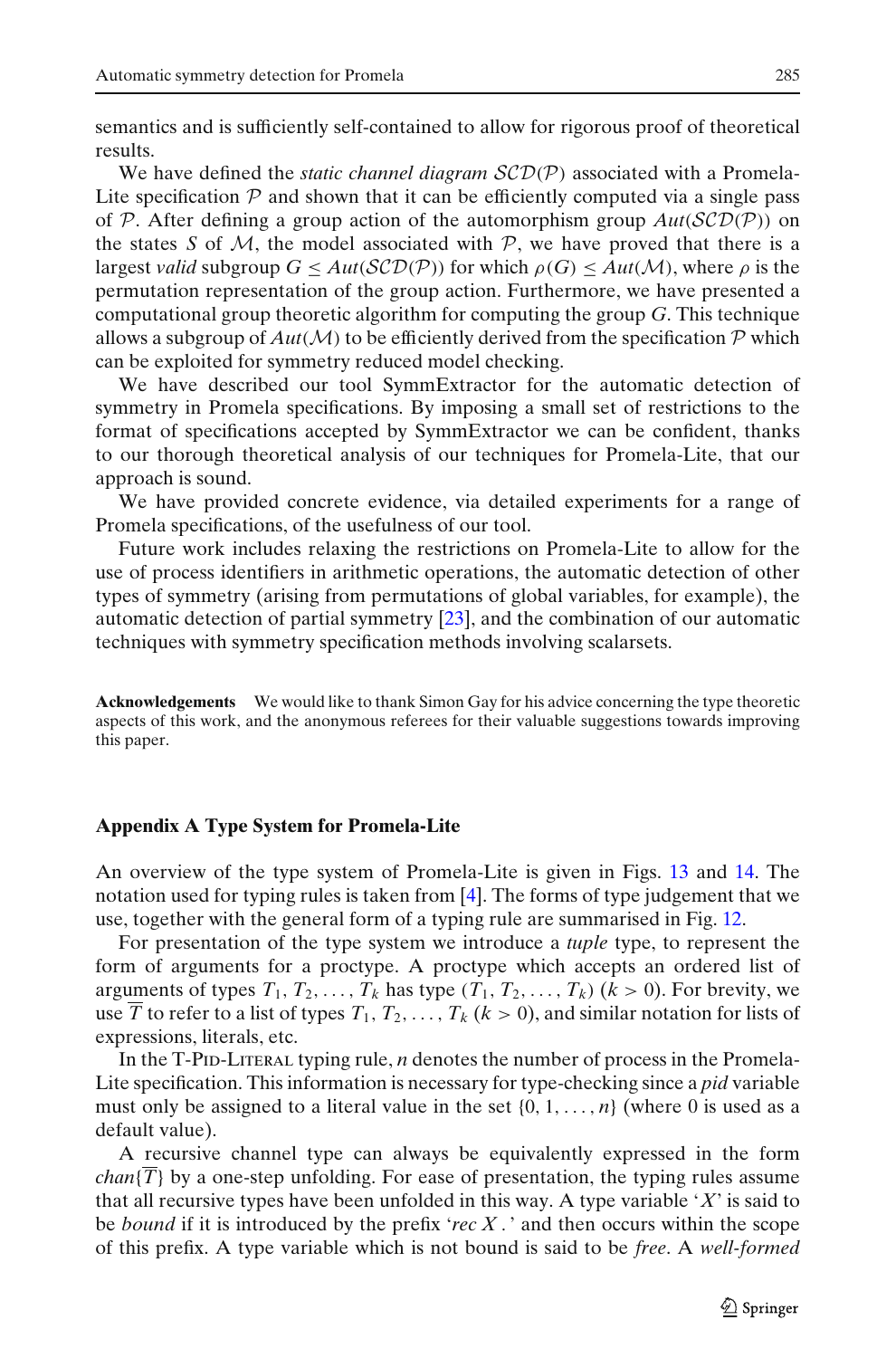## <span id="page-35-0"></span>**Judgements**

| $\Gamma \vdash \diamond$                          | $\Gamma$ is a well-formed type environment                                 |
|---------------------------------------------------|----------------------------------------------------------------------------|
| $\Gamma \vdash T$                                 | $T$ is a well-formed type in $\Gamma$                                      |
| $\Gamma \vdash \overline{T}$                      | $T_1, T_2, \ldots, T_k$ are well-formed types in $\Gamma$                  |
| $\Gamma \vdash e : T$                             | e is a well-formed expression of type $T$ in $\Gamma$                      |
| $\Gamma \vdash \overline{e} : \overline{T}$       | $e_1, e_2, \ldots, e_k$ are well-formed expressions of types               |
|                                                   | $T_1, T_2, \ldots, T_k$ respectively in $\Gamma$                           |
| $\Gamma \vdash f$ OK                              | f is a well-formed Promela-Lite fragment in $\Gamma$                       |
| $\Gamma \vdash f_i \text{ OK } (1 \leq i \leq l)$ | $f_1, f_2, \ldots, f_l$ are well-formed Promela-Lite fragments in $\Gamma$ |

## General form of a type rule

$$
\frac{\Gamma_1 \vdash \mathcal{J}_1 \qquad \Gamma_2 \vdash \mathcal{J}_2 \qquad \dots \qquad \Gamma_l \vdash \mathcal{J}_l \qquad \text{(other conditions)}}{\Gamma \vdash \mathcal{J}} \text{(rule name)}
$$

**Fig. 12** Notation for type rules

type is one for which there are no free type variables. The types *int*, *chan*{*int*} and *rec X* . *chan*{*X*, *int*} are all well-formed; the type *chan*{*X*} is not (Figs. [13](#page-36-0) and [14\)](#page-37-0).

## **Appendix B Kripke Structure Semantics for Promela-Lite**

Let P be a Promela-Lite specification with *n* processes for some  $n > 0$  (i.e. there are *n* run statements in the init  $\{atomic\}$ ... $\}$  block). We now detail the semantics of P as a Kripke structure M. We show that if P is well-typed according to the type system of Section [6.2](#page-14-0) then the Kripke structure  $M$  is well-defined.

For a well-formed type *T*, let *lit*(*T*) denote the set of all possible literal values which can have type *T* in the specification *P*. Thus  $lit(int) = \mathbb{Z}$ ,<sup>1</sup>  $lit(pid) =$  $\{0, 1, \ldots, n\}$  and  $\text{lit}(\text{chan}\{T\}) = \{c : c \text{ is the name of a static channel with } c \}$ *chan*{ $\overline{T}$ } ∪ {null}. Note that typing rule T-Null ensures that null is a literal value for any well-formed channel type.

We define the *domain* of a variable or static channel as follows. If *x* is a global or local variable of type *T* then the domain of *x* is *lit*(*T*). If *c* is a static channel with *signature*(*c*) = ({ $T_1, T_2, \ldots, T_k$ },*l*) (for some  $k, l > 0$ ) then the domain of *c* is the set:

$$
\{[(a_{1,1}, a_{1,2}, \ldots, a_{1,k}), (a_{2,1}, a_{2,2}, \ldots, a_{2,k}), \ldots, (a_{m,1}, a_{m,2}, \ldots, a_{m,k})] \}
$$
  
:  $0 \le m \le l, a_{i,j} \in lit(T_j)$   $(1 \le i \le m, 1 \le j \le k)\}.$ 

This set consists of all possible sequences of messages for the channel, including the empty sequence [ ].

Let *p* be a proctype in P, and *x* a parameter of p. Suppose that  $\text{proctype}(i) = p$ for some  $i (1 \le i \le n)$ . We use  $p[i]$ . *x* to denote the local variable *x* for this process. If *c* is a channel with type *chan*{ $T_1, T_2, ..., T_k$ }, we use  $\vec{a}$  as a shorthand for a message  $(a_1, a_2, \ldots, a_k)$  on *c* (where  $a_i : T_i, 1 \le i \le k$ ).

<sup>&</sup>lt;sup>1</sup>In practice, *lit(int)* is a finite range of integers which can be represented using a fixed word size.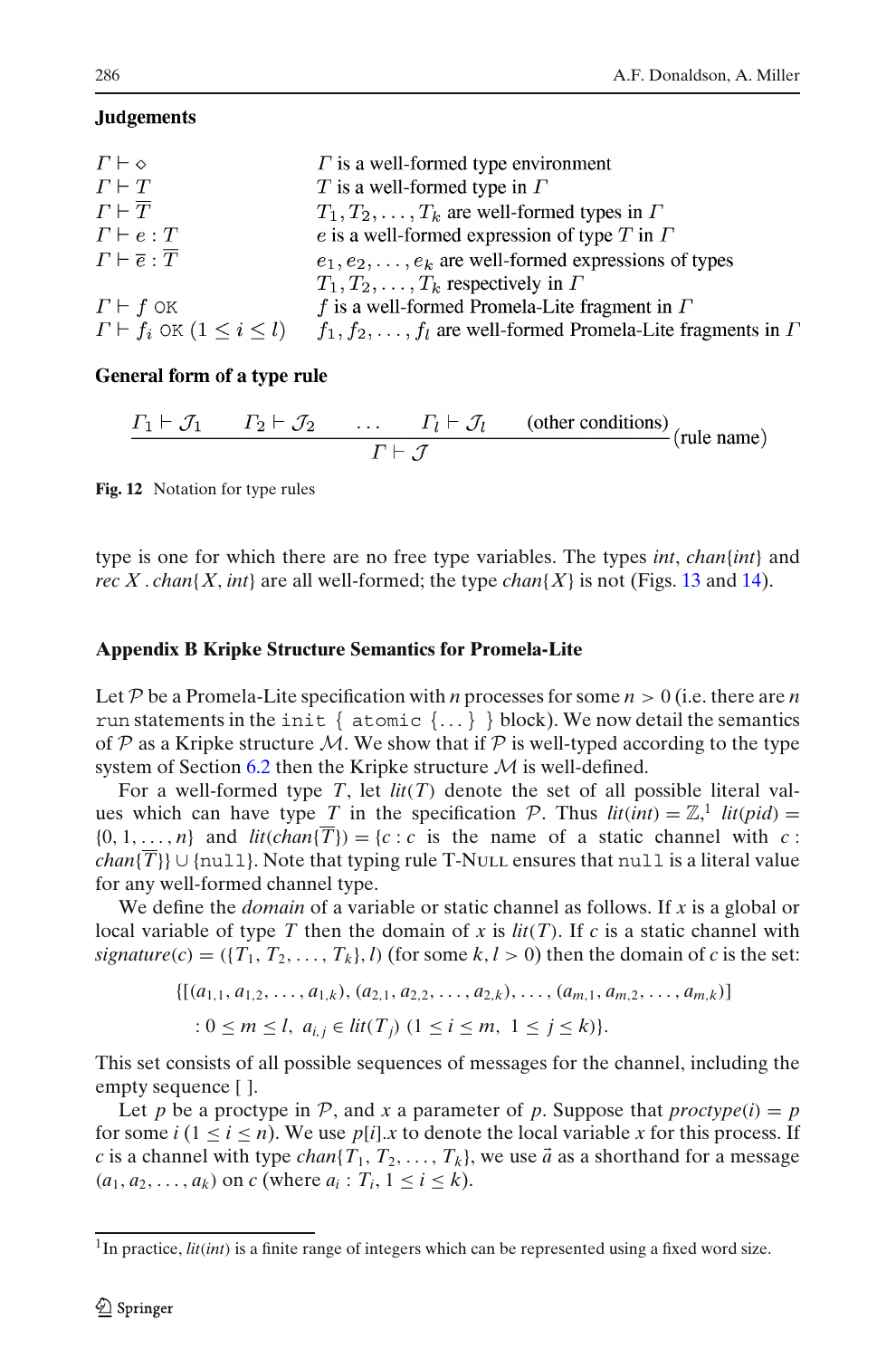## <span id="page-36-0"></span>**Environment**

$$
\frac{\Gamma \vdash \diamond \qquad \Gamma \vdash T \quad x \notin dom(\Gamma)}{\Gamma, x : T \vdash \diamond} \quad (\text{T-env-x})
$$

**Expressions** 

$$
\frac{\Gamma \vdash \diamond}{\Gamma \vdash a : \text{int}} \quad (T\text{-INT-LITERAL}) \qquad \frac{\Gamma \vdash \diamond}{\Gamma \vdash a : \text{int}} \quad (T\text{-PID-LITERAL})
$$
\n
$$
\frac{\Gamma \vdash \diamond}{\Gamma \vdash \neg \text{pid} : \text{pid}} \quad (T\text{-PID}) \qquad \frac{\Gamma \vdash e : T}{\Gamma \vdash (e) : T} \quad (T\text{-PARENTHESIS-e})
$$
\n
$$
\frac{\Gamma \vdash \diamond}{\Gamma \vdash \text{null} : \text{chan}\{\overline{T}\}} \quad (T\text{-NULL}) \qquad \frac{\Gamma, x : T, \Gamma' \vdash \diamond}{\Gamma, x : T, \Gamma' \vdash x : T} \quad (T\text{-VAR})
$$
\n
$$
\frac{\Gamma \vdash e_1 : \text{int} \quad \Gamma \vdash e_2 : \text{int} \quad \diamond \in \{+, -, *\}}{\Gamma \vdash e_1 \circ e_2 : \text{int}} \quad (T\text{-ARITH}) \qquad \frac{\Gamma \vdash c : \text{chan}\{\overline{T}\}}{\Gamma \vdash \text{len}(c) : \text{int}} \quad (T\text{-LEN})
$$

**Guards** 

$$
\frac{\Gamma \vdash e_1 : int \quad \Gamma \vdash e_2 : int \quad \bowtie \in \{\langle, \langle =, \rangle, \rangle =\}}{\Gamma \vdash e_1 \bowtie e_2 \text{ OK}} \quad (\text{T-REL})
$$
\n
$$
\frac{\Gamma \vdash e_1 : T \quad \Gamma \vdash e_2 : T \quad \bowtie \in \{==, !=\}}{\Gamma \vdash e_1 \bowtie e_2 \text{ OK}} \quad (\text{T-EO})
$$
\n
$$
\frac{\Gamma \vdash g \text{ OK}}{\Gamma \vdash (g) \text{ OK}} \quad (\text{T-PARENTHESIS} \cdot g) \qquad \frac{\Gamma \vdash g \text{ OK}}{\Gamma \vdash g \text{ OK}} \quad (\text{T-NOT})
$$
\n
$$
\frac{\Gamma \vdash g_1 \text{ OK} \quad \Gamma \vdash g_2 \text{ OK}}{\Gamma \vdash g_1 \text{ K} \& g_2 \text{ OK}} \quad (\text{T-AND}) \qquad \frac{\Gamma \vdash g_1 \text{ OK} \quad \Gamma \vdash g_2 \text{ OK}}{\Gamma \vdash g_1 \vdash g_2 \text{ OK}} \quad (\text{T-OR})
$$

**Basic updates** 

$$
\frac{\Gamma \vdash x : T \qquad \Gamma \vdash e : T \qquad x \text{ is not a static channel}}{\Gamma \vdash x = e \text{ OR}}
$$
\n
$$
\frac{\Gamma \vdash \diamond}{\Gamma \vdash \text{skip OR}} \qquad (\text{T-ASSIGN})
$$

**Fig. 13** Type system for Promela-Lite

States of a Specification

A state of a Promela-Lite specification  $P$  can be expressed as an ordered tuple consisting of a value for each variable in the specification. However, as in Section [7.3,](#page-19-0) it is more convenient here to reason about a state as a set of propositions.

The set *S* of (potential) states of  $M$  consists of every possible assignment to variables and channels of P. Since the range of allowed integer values is finite, *S* is a finite set.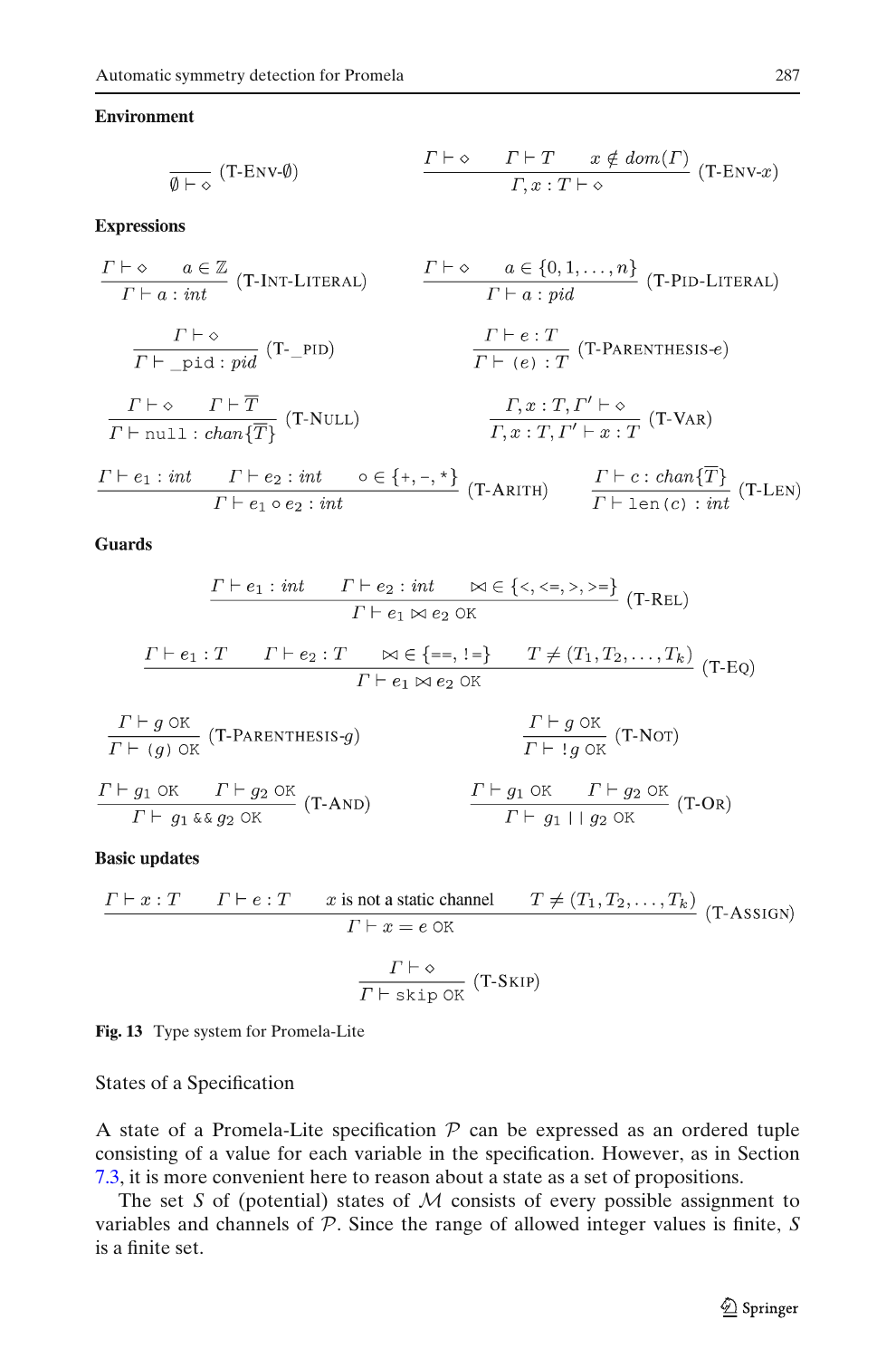#### <span id="page-37-0"></span>**Statements**

$$
\frac{\Gamma \vdash g \text{ OK} \quad \Gamma \vdash u_i \text{ OK} \ (1 \leq i \leq l)}{\Gamma \vdash \text{atomic} \{ g \rightarrow u_1; \ u_2; \ \ldots; \ u_l \} \text{ OK}} \ (T\text{-UPDATE})
$$

$$
\frac{\Gamma \vdash g \text{ OK} \qquad \Gamma \vdash c : chan\{\overline{T}\} \qquad \Gamma \vdash \overline{e} : \overline{T} \qquad \Gamma \vdash u_i \text{ OK} \ (2 \leq i \leq l)}{\Gamma \vdash \text{atomic} \{ (g) \land \text{& }\text{nfull}(x) \to c! \overline{e}; u_2; \dots; u_l \} \text{ OK}} \ (T\text{-}SEND)
$$

 $\Gamma \vdash g \lor \Gamma \vdash c : chan \{\overline{T}\} \qquad \Gamma \vdash \overline{x} : \overline{T}$  $\Gamma \vdash u_i \text{ OK } (2 \leq i \leq l)$   $\overline{x}$  are all different none of the  $\overline{x}$  are static channels  $(T$ -RECV)  $\overline{\Gamma}$  + atomic { (g) & a nempty (x) ->  $c \overline{\overline{x}}$ ;  $u_2$ ; ...;  $u_l$  } OK

## **Declarations**

$$
\Gamma, x: T \vdash \langle global \rangle^* \langle proctype \rangle^+ \langle init \rangle \text{ OK}
$$
\n
$$
\Gamma \vdash a: T \quad T \in \{int, pid\} \quad x \notin dom(\Gamma)
$$
\n
$$
\Gamma \vdash T \ x = a; \langle global \rangle^* \langle proctype \rangle^+ \langle init \rangle \text{ OK}
$$
\n
$$
\Gamma, c: chan\{\overline{T}\} \vdash \langle channel \rangle^* \langle global \rangle^* \langle proctype \rangle^+ \langle init \rangle \text{ OK}
$$
\n
$$
\Gamma \vdash \text{chan } c = [a] \text{ of } \{\overline{T}\}; \langle channel \rangle^* \langle global \rangle^* \langle proctype \rangle^+ \langle init \rangle \text{ OK}
$$
\n
$$
\Gamma \vdash \text{chan } c = [a] \text{ of } \{\overline{T}\}; \langle channel \rangle^* \langle global \rangle^* \langle proctype \rangle^+ \langle init \rangle \text{ OK}
$$
\n
$$
\tag{T-SC}
$$

## **Processes**

$$
\Gamma \vdash \overline{T} \qquad \Gamma, \overline{x} : \overline{T} \vdash s_i \text{ OK } (1 \leq i \leq l)
$$
\n
$$
\Gamma, p : (\overline{T}) \vdash \langle \text{proctype} \rangle^* \langle \text{init} \rangle \text{ OK}
$$
\n
$$
\{p, \overline{x}\} \cap \text{dom}(\Gamma) = \emptyset \qquad p \text{ and the } \overline{x} \text{ are all different}
$$
\n
$$
\Gamma \vdash \text{proctype } p(\overline{T} \overline{x}) \{ \text{do} : : s_1 : : s_2 : : \dots : : s_l \text{ od} \}
$$
\n
$$
\langle \text{proctype} \rangle^* \langle \text{init} \rangle \text{ OK}
$$
\n
$$
\frac{\Gamma \vdash p : (\overline{T}) \qquad \Gamma \vdash \overline{a} : \overline{T} \qquad \overline{a} \subseteq \mathbb{Z} \cup \{\text{null} \} \cup \{\text{static channels}\}}{\Gamma \vdash \text{run } p(\overline{a}) \text{ OK}} \quad (\text{T-RUN})
$$
\n
$$
\frac{\Gamma \vdash r_i \text{ OK } (1 \leq i \leq k)}{\Gamma \vdash \text{init } \{\text{atomic } \{r_1; r_2; \dots; r_k\} \} \text{ OK}} \quad (\text{T-INT})
$$

**Fig. 14** Type system for Promela-Lite contd

## Initial State

The values with which global variables are assigned on declaration, together with the parameter values which are passed to proctypes in *run* statements, determine the initial state of M.

For a global variable *x* with  $x : T$ , let *init*(*x*) denote the value in *lit*(*T*) to which *x* is assigned at its declaration. For a local variable  $p[i].x$  with  $p[i].x : T$ , let *init*( $p[i].x$ )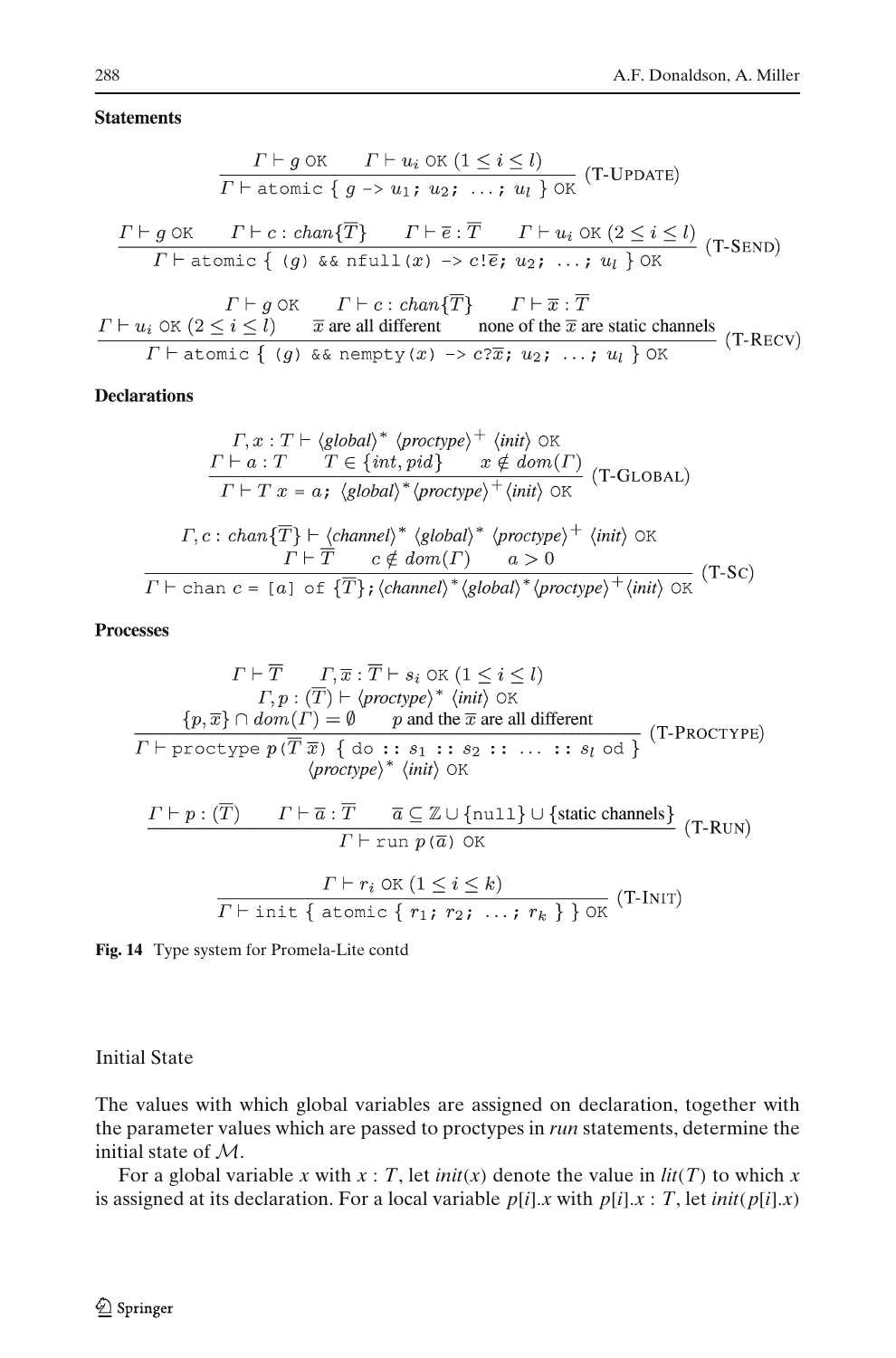denote the initial value in  $lit(T)$  to which x is assigned in the *i*th run statement. M has a single initial state  $s_0$ , defined thus:

$$
s_o = \{(c = [1) : c \text{ is a static channel name in } \mathcal{P}\} \cup
$$

$$
\{(x = init(x)) : x \text{ is a global variable of } \mathcal{P}\} \cup
$$

$$
\{(p[i].x = init(p[i].x)) : x \text{ is a parameter of prototype } p \text{ instantiated by the } i\text{th run statement } (1 \le i \le n)\}\
$$

## Expression Evaluation

Function *eval*<sub>p,*i*</sub> is defined in Section [6.2.](#page-14-0) Let  $s \in S$  be a state of M. Then:

- $eval_{p,i}(s, x) = a$  if  $(x = a) \in s$  (i.e. *x* is a global variable)
- $eval_{p,i}(s, x) = a$  if  $(p[i].x = a) \in s$  (i.e. *x* is a local variable of *p*)
- *eval*<sub>n,*i*</sub>(*s*, *c*) = *c* if *c* is a static channel name or null
- $eval_{p,i}(s,a) = a$  if  $a \in \mathbb{Z}$
- $eval_{p,i}(s, \text{pid}) = i$
- $eval_{p,i}(s, \text{len}(c)) = k$  if *c* is a static channel and  $(c = [\vec{a}_1, \vec{a}_2, \dots, \vec{a}_m]) \in s \ (0 \leq$  $k \leq cap(c)$
- $= eval_{p,i}(s, len(null)) = 0$
- $eval_{p,i}(s, \text{len}(x)) = eval_{p,i}(s, len(c))$  if  $(p[i].x = c) \in s$
- $eval_{p,i}(s, (e)) = eval_{p,i}(s, e)$
- $eval_{p,i}(s, e_1 \circ e_2) = eval_{p,i}(s, e_1) \circ eval_{p,i}(s, e_2)$  (where  $\circ \in \{+, -, *\}.$

In practice *int* is a finite range of integers. Let *min*(*int*) and *max*(*int*) denote the minimum and maximum values in this range, and assume *min*(*int*) < 0. If the result *eval<sub>p</sub>*,*i*(*s*, *e*<sub>1</sub>)  $\circ$  *eval<sub>p</sub>*,*i*(*s*, *e*<sub>2</sub>) falls outside of the allowed range, we define *eval<sub>p</sub>*,*i*(*s*, *e*<sub>1</sub>  $\circ$  $e_2$ ) to be

$$
((eval_{p,i}(s, e_1) \circ eval_{p,i}(s, e_2) + |min|) \mod (max - min)) - |min|.
$$

This definition means that the result of such a calculation is *truncated* so that e.g.  $max(int) + 1 = min(int)$ . This follows the approach used by SPIN to deal with out-ofrange operations in Promela specifications [\[28](#page-42-0)].

## Satisfaction of Guards

We use the *eval<sub>p,i</sub>* function to define a relation  $\models p_i$  between states and guards which determines whether a guard holds at a given state. For a guard *g* of the form *guard* (see Fig. [8\)](#page-13-0) and a state  $s \in S$ , with p and *i* as above,  $s \models p, i, g$  means that the state *s* satisfies the guard *g* in the context of *p* and *i*. The relation  $\models p_{i,i}$  is defined as follows:

$$
- s \models_{p,i} e_1 \bowtie e_2 \Leftrightarrow eval_{p,i}(s, e_1) \bowtie eval_{p,i}(s, e_2) \quad \text{(where} \quad \bowtie \in \{ ==, !=, <, < =, >, \text{)} \}^2
$$

<sup>2</sup>Strictly,  $\approx$  on the right hand side of ' $\Leftrightarrow$ ' is =,  $\neq$ ,  $\leq$  or  $\geq$  if  $\approx$  on the left hand side is ==, ! =, <= or >= respectively.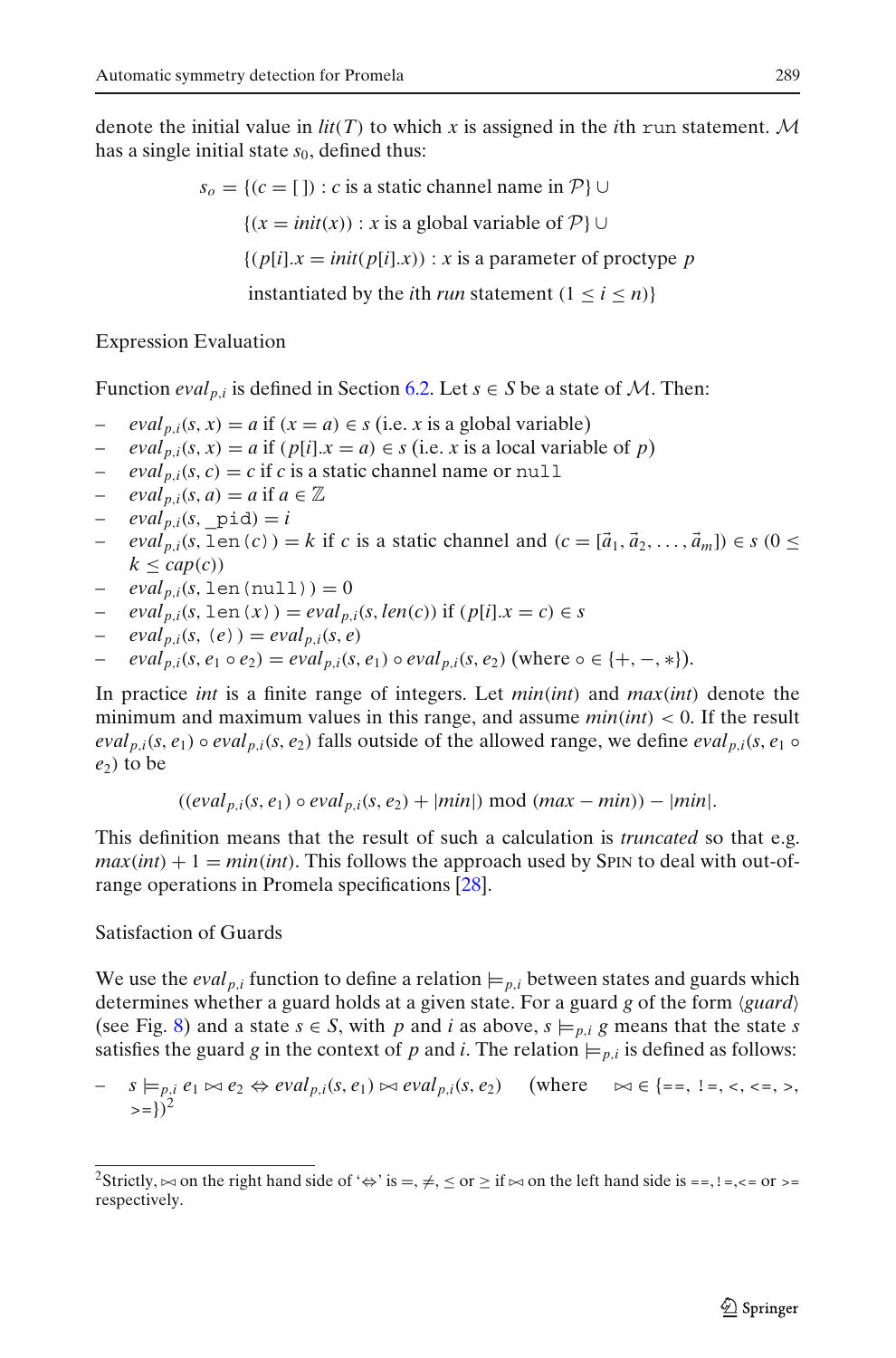- $s \models p_i$ , in full(*c*)  $\Leftrightarrow$   $(c = [\vec{a}_1, \vec{a}_2, \dots, \vec{a}_m]) \in s$  and  $cap(c) > m$ , where *c* is a static channel
- $s \models p, i$  nempty(c)  $\Leftrightarrow (c = [\vec{a}_1, \vec{a}_2, \dots, \vec{a}_m]) \in s$  and  $m > 0$ , where c is a static channel
- $-$  *s*  $\models p_i$ , nfull(*x*)/nempty(*x*) ⇔ (*p*[*i*].*x* = *c*) ∈ *s* and *s*  $\models p_i$ , nfull(*c*)/ nempty $(c)$ , where *x* is a local declared channel of *p*
- $s \models p, i \text{ ! } g \text{ iff } s \not\models p, i g$
- $s \models p, i, g_1 \& g_2 \text{ iff } s \models p, i, g_1 \text{ and } s \models p, i, g_2$
- $s \models p, i \ g_1 \mid g_2 \text{ iff } s \models p, i \ g_1 \text{ or } s \models p, i \ g_2$
- $s \models p, i \ (g) \ \text{iff} \ s \models p, i \ g.$

### Effect of Updates

For a variable *x*, define  $var(x)$  as for Section [6.2.](#page-14-0) For each update *u* described by the  $\langle update \rangle$  rule in Fig. [8,](#page-13-0) the effect of *u* on a state *s* (in the context of a process *i* with proctype *p*) is given in Table [1.](#page-24-0)

Note that for certain updates it may be the case that *none* of the rules of Table [1](#page-24-0) are applicable. For example, suppose  $(c = [a_1, a_2, \ldots, a_m]) \in s$ , where  $m = cap(c)$ , i.e. the static channel *c* is full in state *s*. In this case there is no rule which defines the effect of executing '*c*!  $e_1, e_2, \ldots, e_k$ ', since a condition of the rule for sending on static channels is that the channel must not be full. We say that  $exec_{p,i}(s, u)$  is undefined if no rule of Table [1](#page-24-0) is applicable.

A state *s* is well-defined if it can be equivalently expressed as a tuple. This is only the case if it contains exactly one proposition for each variable of  $P$ . Thus for the resulting state *t* to be well-defined it must be the case that the rule corresponding to an update removes propositions about a distinct set of variables, then adds one proposition for each variable. For an arbitrary Promela-Lite specification this is not necessarily the case. Consider an update '*c*?*x*, *x*', where *c* is a static channel and *x* is a global variable. Suppose  $(x = a) \in s$ ,  $(c = [(a_1, a_2)] \in s$  and  $a_1 \neq a_2$ . The rule for executing receive updates constructs state *exec<sub>p,i</sub>*(*s*, '*c*?*x*, *x*') by removing (*x* = *a*) from *s*, then adding the propositions ( $x = a_1$ ) and ( $x = a_2$ ). Thus *exec<sub>p,i</sub>*( $s$ , '*c*?*x*, *x'*) is not well-defined.

Theorem 3 (Section [6.2\)](#page-14-0) holds if, for a well-typed Promela-Lite specification  $P$ , if the guard associated with a statement of  $P$  is satisfied at state  $s \in M$ , then the rules of Table [1](#page-24-0) lead to a well-defined next-state *t*. In other words, the theorem holds if execution of a well-typed specification at a given state can always progress when some process has a guard which is true at the state.

The proof of Theorem 3 relies on the following lemma:

**Lemma 1** *Let* P*,* M *and s be as above. Let u be an update appearing in a statement of proctype p, and suppose proctype* $(i) = p$ . If u is 'skip' or ' $x = e$ ' then exec<sub>p,*i*</sub>(*s*, *u*) *is well-defined.*

*Proof* If *u* is 'skip' then the definition of *exec<sub>p,<i>i*</sub>( $s$ ,  $u$ ) places no conditions on  $s$ , and it follows that  $exec_{p,i}(s, u) = s$ .

Let  $\Gamma$  be the typing environment comprised of entries for the global variables and static channels of  $P$ , proctypes appearing before  $p$  in  $P$ , and the local variables of *p*. If *u* has the form ' $x = e$ ', where *x* is an identifier and *e* an expression then, since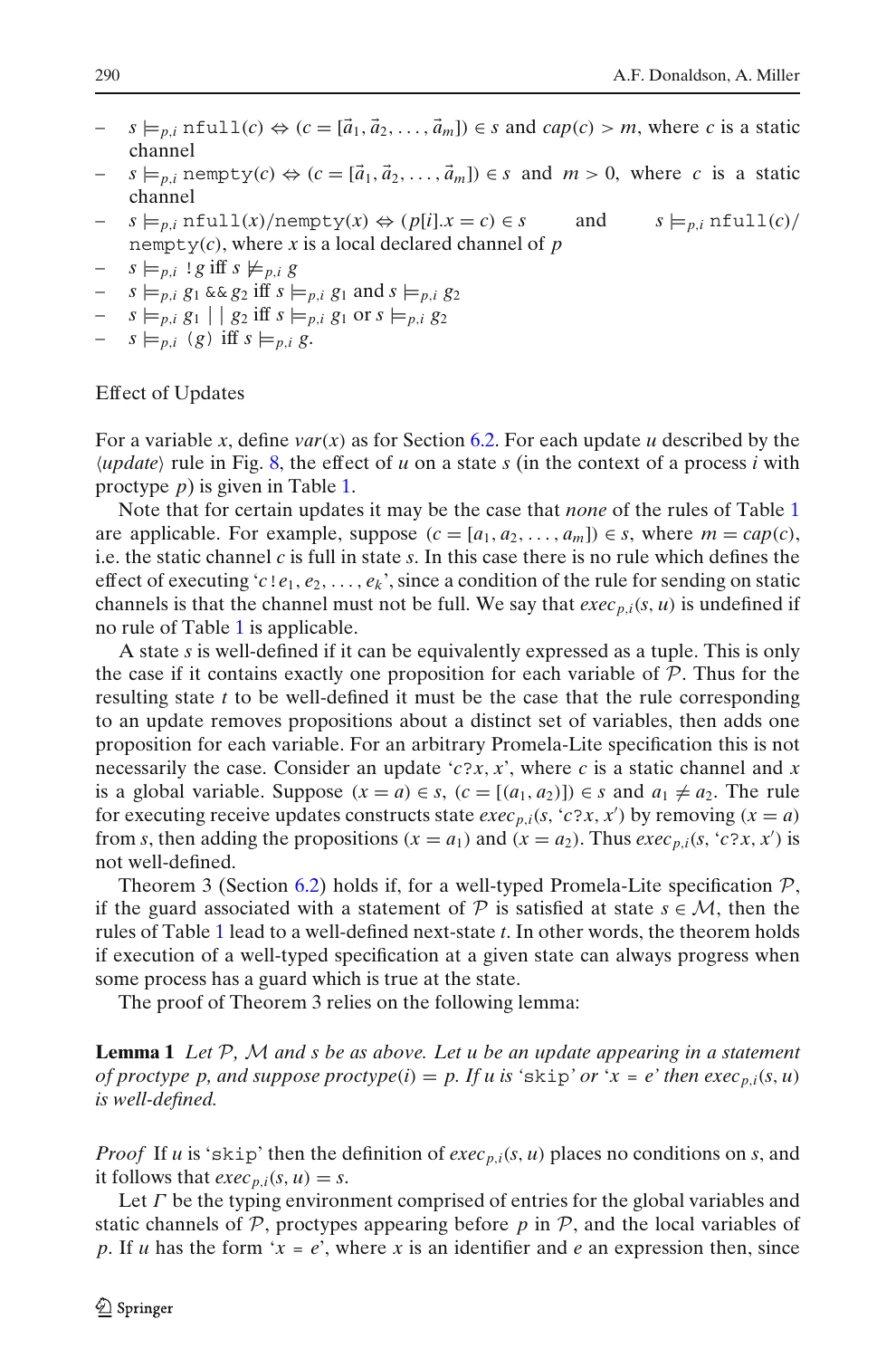$\Gamma \vdash u$  OK, *x* is not a static channel name, and both *x* and *e* have type *T* where *T* is a well-formed type which is not the type of a proctype (rule T-Assign). Thus *x* is the name of a global variable or a local variable of *p*.

If *x* is the name of a global variable then we must have  $(x = a) \in s$  for some  $a \in s$ *T*. Therefore, according to Table [1,](#page-24-0)  $exec_{p,i}(s, u) = (s \setminus \{(x = a)\}) \cup \{(x = eval_{p,i}(e))\},\$ which is clearly well-defined.

On the other hand if *x* is the name of a local variable then  $(p[i].x = a) \in s$  for some *a* ∈ *T*, and we have *exec<sub>p,<i>i*</sub>(*s*, *u*) =  $(s \setminus \{(p[i].x = a)\}) \cup \{(p[i].x = eval_{p,i}(e)\}\)$ . Again, this is a well-defined state. The result follows.

*Proof of Theorem 3* Let Γ be the typing environment as defined in the proof of Lemma 1, and let  $\langle \text{stmnt} \rangle$  denote the Promela-Lite statement atomic  $\{g \rightarrow u_1\}$  $u_2$ ; ...  $u_l$  }. We must show that if  $s \models p, i, g$  then  $exec_{p,i}(s, u_1, u_2) \dots, u_l)$  is welldefined.

Suppose  $u_1$  has the form skip or  $x = e$ . Then by Lemma 1,  $exec_{n,i}(u_1)$  is welldefined.

Suppose  $u_1$  has the form  $x \in \overline{e}$ . Then x has type  $chan(\overline{T})$  in  $\Gamma$ , so x is either a local variable of *p*, or a static channel name. There is no typing rule from which  $\Gamma \vdash u_1$  OK can be inferred, thus rule T-Update cannot be used to infer that  $\Gamma \vdash \langle \textit{stmnt} \rangle$  OK. Thus  $\Gamma \vdash \langle \mathit{stmnt} \rangle$  OK must follow from rule T-SEND. Therefore the guard *g* must have the form  $(h)$   $\&\text{snfull}(x)$ , or just  $nfull(x)$  (see Section [6.2\)](#page-14-0). Since, by hypothesis,  $s \models p_i$  *g*, we must have  $s \models p_i$  nfull  $(x)$ . Suppose *x* is a static channel name, so that  $(x = [\vec{a}_1, \vec{a}_2, \dots, \vec{a}_m]) \in s$ , where  $0 \le m < cap(x)$ . The conditions on *s* required by the rule for  $exec_{p,i}(s, u_1)$  are satisfied. It is easy to see that the resulting state is well-formed. If *x* is a local variable of *p* then  $(p[i].x = c) \in s$ , where *c* is a static channel name or null. However,  $s \models p, i$  nfull (*x*)  $\Leftrightarrow s \models p, i$  nfull (null), and we cannot have  $s \models_{p,i} \text{nfull}(\text{null})$ . Thus *c* is a static channel name, and  $exec_{p,i}(s, u_1) = exec_{p,i}(s, c | \overline{e})$ , which is well-defined by the above argument.

Suppose  $u_1$  has the form  $x \geq \bar{x}$ . Then by a similar argument (using the fact that the  $x_i$ must be distinct, and that no  $x_i$  is a static channel name),  $exec_{p,i}(s, u_1)$  is well-defined.

We have shown that  $exec_{p,i}(s, u_1)$  is well-defined. Suppose that  $exec_{p,i}(s, u_i)$  is welldefined for some  $1 \leq j < l$ . The type rules for statements (T-Uppare, T-Senp and T-Recv) ensure that  $u_{i+1}$  has the form skip or  $x = a$ . By Lemma 1 it follows that  $exec_{p,i}(exec_{p,i}(s, u_i), u_{i+1})$  is well-defined.

Since  $exec_{p,i}(s, u_1)$  is well-defined,

$$
exec_{p,i}(...exec_{p,i}(exec_{p,i}(s, u_1), u_2) ..., u_l) = exec_{p,i}(s, u_1; u_2; ...; u_l)
$$

is well-defined.

## Deriving a Kripke Structure

Let P be a Promela-Lite specification. The states S and initial state  $s_0$  of M are as defined above. The transition relation *R* is defined as follows. Let  $s \in S$  and let atomic {  $g \rightarrow u_1; u_2; \ldots; u_k$  } be a statement of proctype p in P. Suppose process *i* is an instantiation of *p*. If  $s \models p, i \notin g$  then  $(s, exec_{p,i}(s, u_1; u_2; \ldots; u_k)) \in R$ . By the above theorem,  $exec_{p,i}(s, u_1; u_2; \ldots; u_k)$  is well-defined.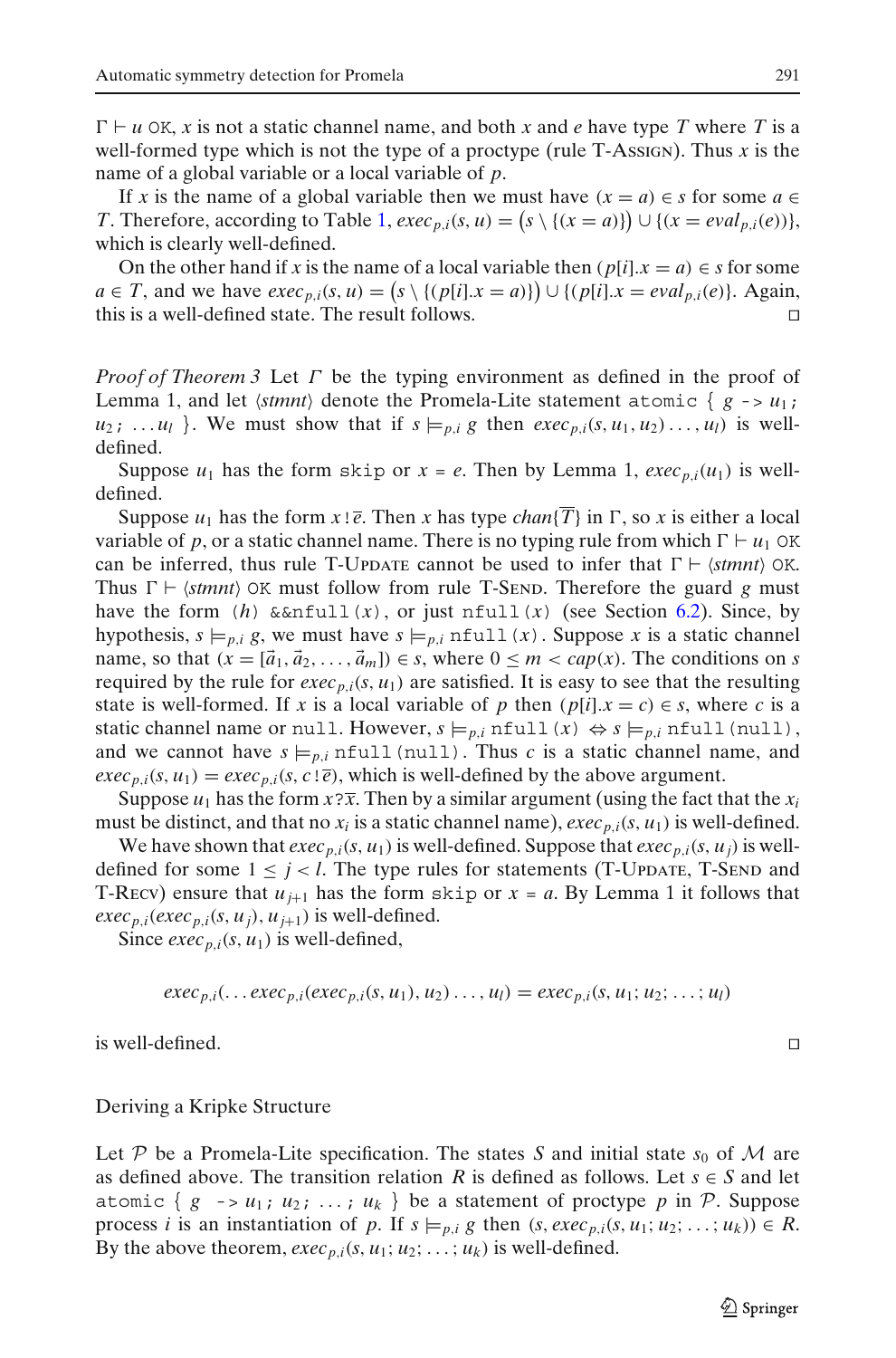## <span id="page-41-0"></span>**References**

- 1. Aho, A., Sethi, R., Ullman, J.: Compilers—Principles, Techniques and Tools. Addison-Wesley, Reading (1986)
- 2. Bosnacki, D., Dams, D., Holenderski, L.: Symmetric spin. Int. J. Softw. Tools Technol. Transf. **4**(1), 65–80 (2002)
- 3. Cameron, P.: Permutation groups. London Mathematical Society Student Texts, vol. 45. Cambridge University Press, Cambridge (1999)
- 4. Cardelli, L.: Type systems. In: Tucker, A. (ed.) The Computer Science and Engineering Handbook, New York, USA, pp. 2208–2236. CRC, Boca Raton (1997)
- 5. Clarke, E., Emerson, E.: Synthesis of synchronization skeletons for branching time temporal logic. In: Proceedings of the Workshop in Logic of Programs. Lecture Notes in Computer Science, Yorktown Heights, N.Y., vol. 131. Springer, New York (1981)
- 6. Clarke, E., Emerson, E., Jha, S., Sistla, A.: Symmetry reductions in model-checking. In: Hu, A., Vardi, M. (eds.) Proceedings of the 10th International Conference on Computer-aided Verification (CAV '98). Lecture Notes in Computer Science, Vancouver, British Columbia, Canada, vol. 1427, pp. 147–158. Springer, New York (1998)
- 7. Clarke, E., Emerson, E., Sistla, A.P.: Automatic verification of finite-state concurrent systems using temporal logic specifications. ACM Trans. Program. Lang. Syst. **8**(2), 244–263 (1986)
- 8. Clarke, E., Enders, R., Filkorn, T., Jha, S.: Exploiting symmetry in temporal logic model checking. Form. Methods Syst. Des. **9**(1–2), 77–104 (1996)
- 9. Clarke, E., Grumberg, O., Long, D.: Model checking and abstraction. ACM Trans. Program. Lang. Syst. **16**(5), 1512–1542 (1994)
- 10. Clarke, E., Grumberg, O., Peled, D.: Model Checking. MIT, Cambridge (1999)
- 11. Cohn, P.: Algebra. Wiley, New York (1982)
- 12. Darga, P., Liffiton, M., Sakallah, K., Markov, I.: Exploiting structure in symmetry detection for CNF. In: Proceedings of the 41st Annual Conference on Design Automation, San Diego, CA, USA, pp. 530–534. ACM, New York (2004)
- 13. Derepas, F., Gastin, P.: Model checking systems of replicated processes with Spin. In: Dwyer, M.B. (ed.) Proceedings of the 8th International SPIN Workshop (SPIN 2001). Lecture Notes in Computer Science, Toronto, Canada, vol. 2057, pp. 235–251. Springer, New York (2001)
- 14. Dill, D., Drexler, A., Hu, A., Yang, C.H.: Protocol verification as a hardware design aid. In: Proceedings 1992 IEEE International Conference on Computer Design: VLSI in Computer & Processors (ICCD'92), Cambridge, MA, USA, pp. 522–525. IEEE Computer Society, Los Alamitos (1992)
- 15. Donaldson, A.: Thesis website. <http://www.dcs.gla.ac.uk/people/personal/ally/thesis/>
- 16. Donaldson, A., Miller, A., Calder, M.: Finding symmetry in models of concurrent systems by static channel diagram analysis. Electron. Notes Theor. Comp. Sci. **128**(6), 161–177 (2005)
- 17. Donaldson, A.F.: Automatic Techniques for Detecting and Exploiting Symmetry in Model Checking. PhD Thesis. Department of Computing Science, University of Glasgow, UK (2007)
- 18. Donaldson, A.F., Gay, S.: ETCH: an enhanced type checking tool for Promela. In: Godefroid, P. (ed.) Proceedings of the 12th International SPIN Workshop (SPIN 2005). Lecture Notes in Computer Science, Barcelona, Spain, vol. 3639, pp. 237–242. Springer, New York (2005)
- 19. Donaldson, A.F., Miller, A.: Automatic symmetry detection for model checking using computational group theory. In: Fitzgerald, J., Hayes, I., Tarlecki, A. (eds.) Proceedings of the 13th International Symposium on Formal Methods (FM 2005). Lecture Notes in Computer Science, Newcastle, UK, vol. 3582, pp. 481–496. Springer, New York (2005)
- 20. Donaldson, A.F., Miller, A.: A computational group theoretic symmetry reduction package for the SPIN model checker. In: Proceedings of the 11th International Conference on Algebraic Methodology and Software Technology (AMAST'06). Lecture Notes in Computer Science, Kuressaare, Estonia, vol. 4019, pp. 374–380. Springer, New York (2006)
- 21. Donaldson, A.F., Miller, A.: Exact and approximate strategies for symmetry reduction in model checking. In: Misra, J., Nipkow, T., Sekerinski, E. (eds.) Proceedings of the 14th International Symposium on Formal Methods (FM 2006). Lecture Notes in Computer Science, Hamilton, Ontario, Canada, vol. 4085, pp. 541–556. Springer, New York (2006)
- 22. Donaldson, A.F., Miller, A.: Extending symmetry reduction techniques to a realistic model of computation. Electron. Notes Theor. Comput. Sci. **185**, 63–76 (2007)